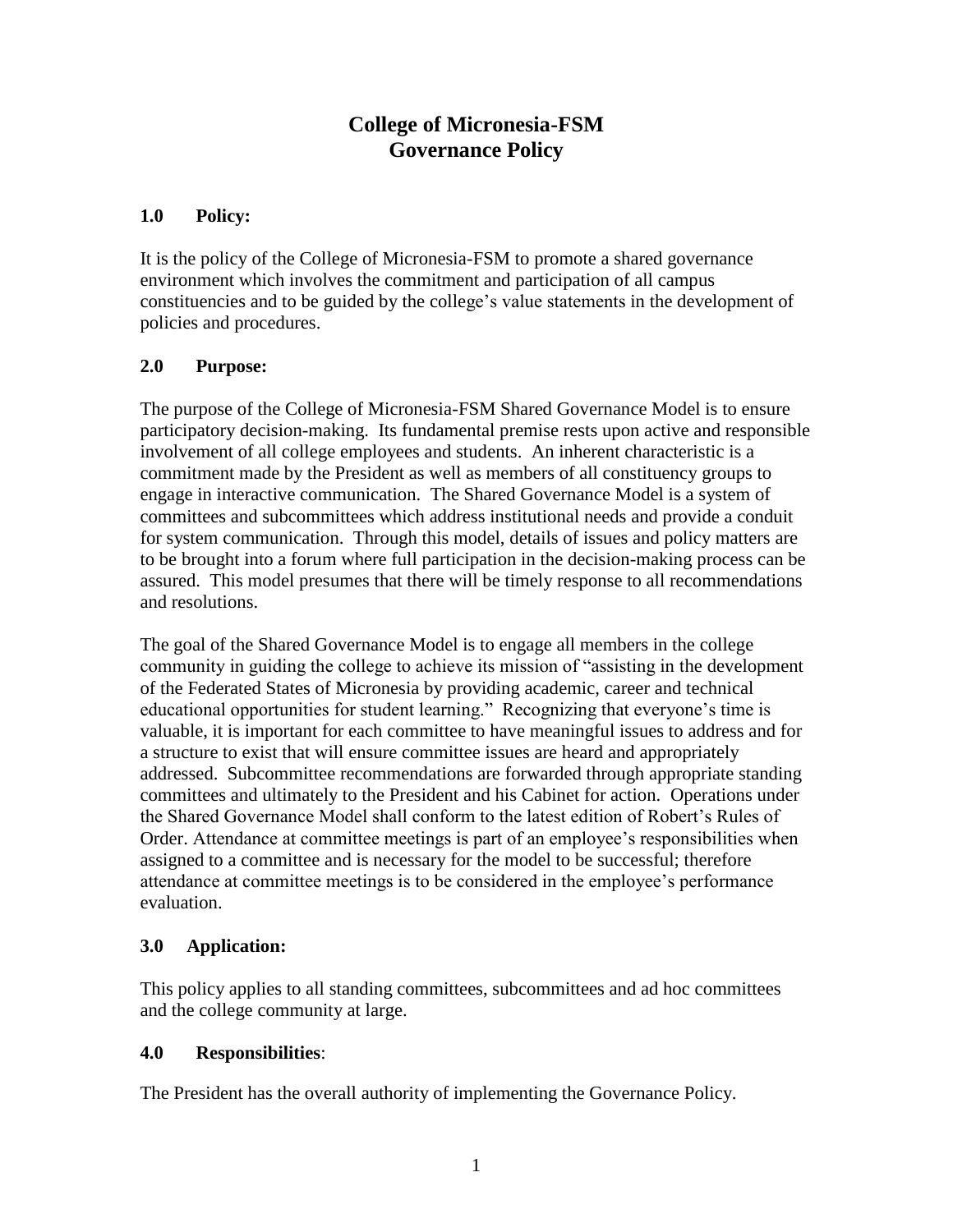#### **5.0 Procedure**:

The President is charged by the Board of Regents to responsibly manage the affairs of the college in accordance with their wishes and in line with the Federated States of Micronesia enabling legislation that established and authorizes the college. A system of standing committees and employee and student organizations are established to allow faculty, staff, students and administrators to participate in the generation of ideas and to discuss and make recommendations on matters relative to the college. All committees and organizations are ultimately advisory to the President to assist him in carrying out his responsibilities.

### **A. Shared Governance Process**

The shared governance process occurs through the standing committee structure, Faculty/Staff Senate and Student Body Association. These structures are defined in the attached Appendix A. This committee structure and organizations afford broadbased participation in the governance process by all campus constituencies.

### **B. Assuring Representation**

- Each state campus is to institute the following extension of standing committees: management council, curriculum committee, student services committee, and personnel committee. The state campus director is to serve as the chairman of the management council. The responsibilities of the management council include that of the planning and finance committee, and membership includes the director, instructional coordinator, student services coordinator, fiscal officer, Faculty/Staff Senate president, Student Body Association president, and a faculty or staff representative depending on whether the F/SS president is a member of the faculty or staff. The instructional coordinator is to chair the curriculum committee; the student services coordinator is to chair the student services committee; and secretary or administrative officer to the campus director is to chair the personnel committee.
- These state campus committees are to appoint at least one representative to the  $\bullet$ main standing committees. These representatives have two major responsibilities. They are responsible for bringing the state campus faculty, staff, and students' interests and concerns to the attention of the main standing committees. They are also and perhaps especially responsible for bringing the issues that are under consideration of the main standing committees to the attention of the state campus community.
- $\bullet$ The Faculty/Staff Senate and Student Body Association are to appoint their representatives to standing committees as appropriate. These representatives are responsible for bringing the Senate and SBA's interests and concerns to the attention of the standing committees and for bringing issues that are under consideration of the standing committees to the attention of the Senate and SBA.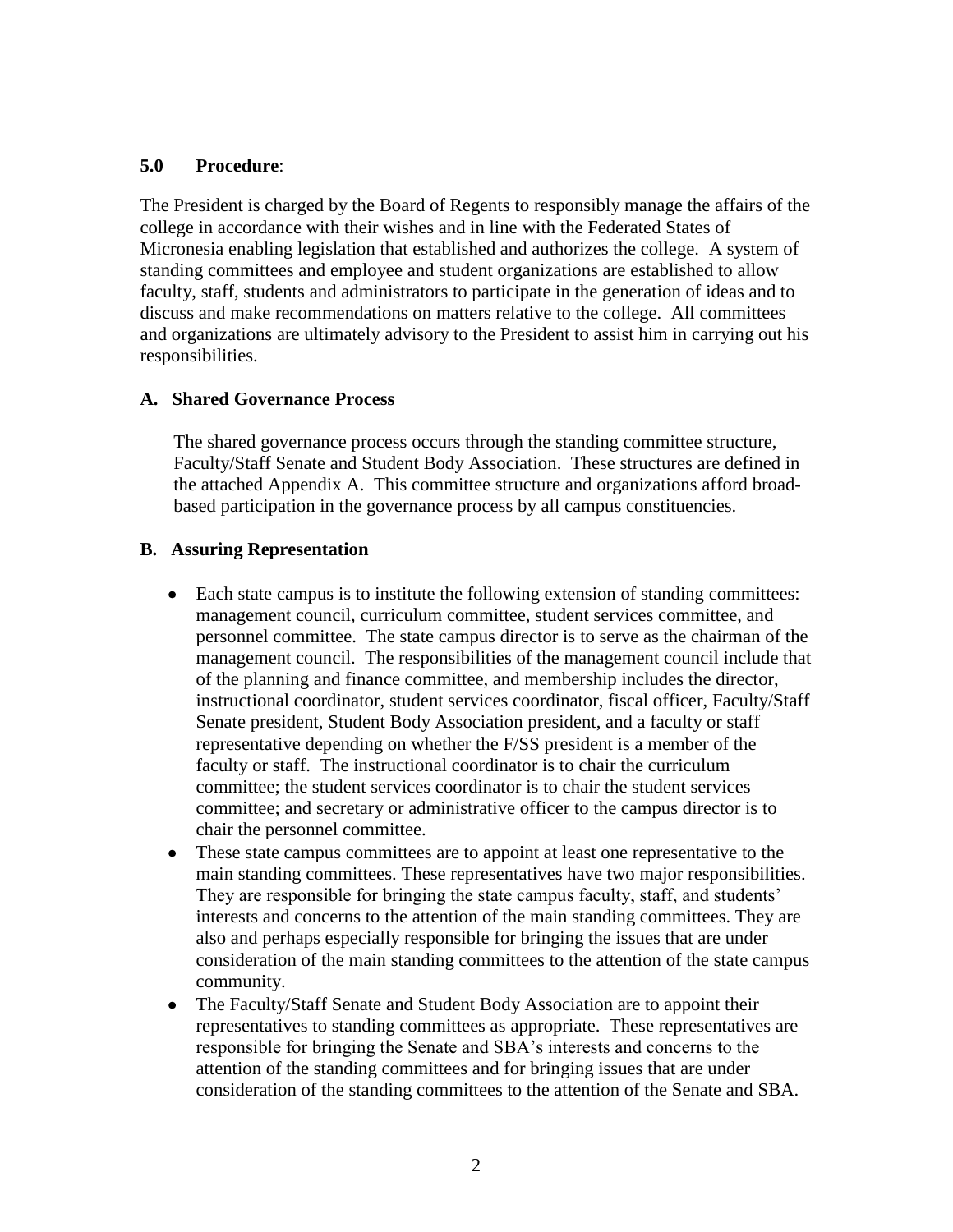- The main standing committee chairs and all members of the committees are to establish appropriate timelines for discussion, information gathering and dissemination, and consideration of the issues before their committees.
- All main standing committee members represent the college community, some with particular responsibility to particular constituency. All have a responsibility to ensure that communication is frequent, thorough, clear and timely.

### **6.0 Definitions:**

- Cabinet: the primary vehicle to foster collaborative development or review of college procedures.
- Standing committees: representative groups that focus on a specific area of college operations. These groups are intended to be on-going groups that identify issues, collect facts, and recommend solutions to appropriate departments and the President.
- Ad hoc committees: groups appointed for a limited time period to review specific issues or concerns and to make recommendations on the issue or concern to a committee. These groups may also be called working groups or task forces.

Approved BOR 12/7/06.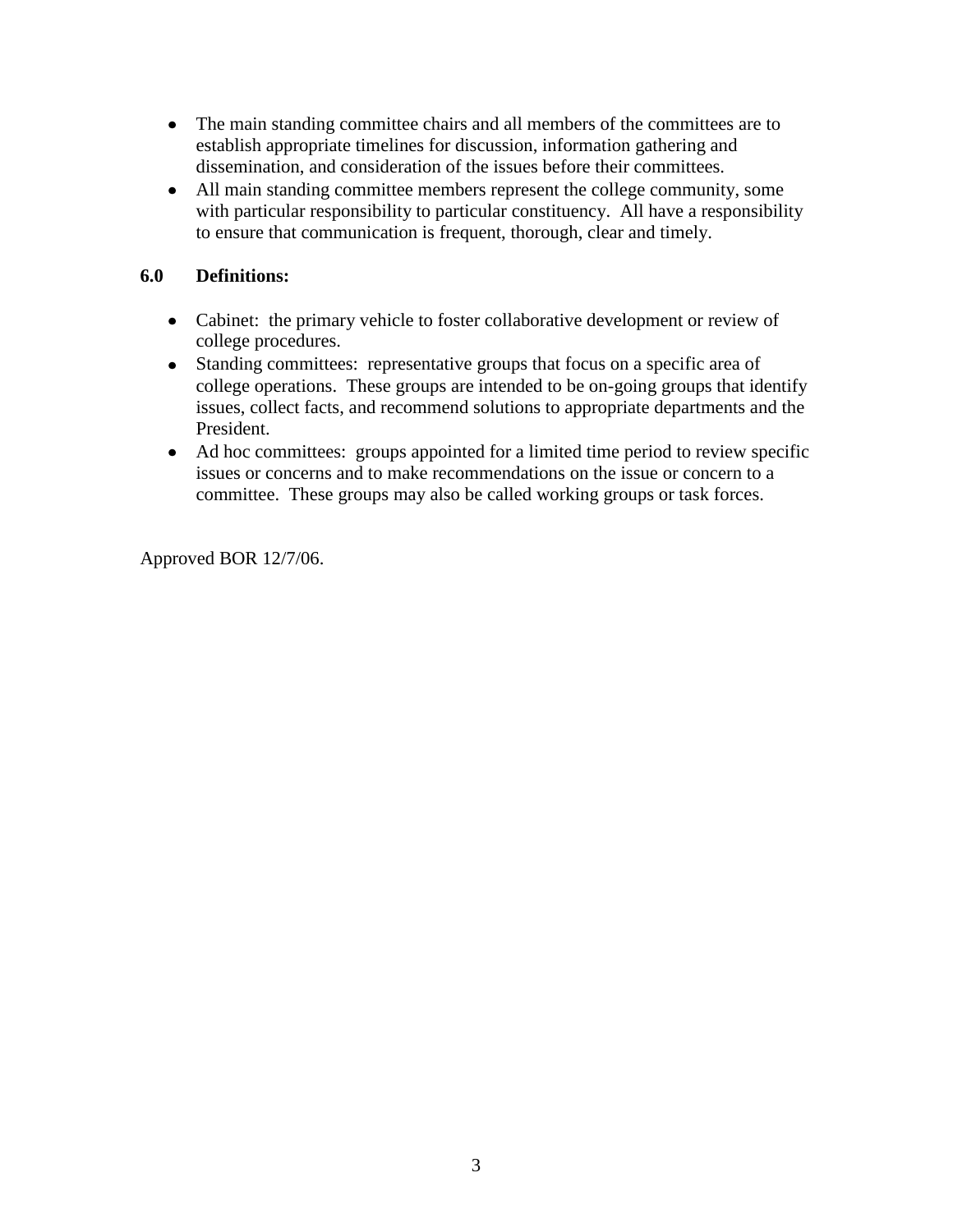### **Appendix A**

# **College of Micronesia-FSM Standing Committees**

The main standing committees of the College of Micronesia-FSM are as follows:

- 1. Cabinet
- 2. Planning and Resources Committee
	- a. Assessment Committee
	- b. Auxiliary Services Advisory Committee
	- c. Endowment Fundraising Steering Committee
	- d. Facilities and Campus Environment Committee
	- e. Finance Committee
	- f. Information Communications Technology Committee
	- g. Personnel Committee
	- h. Staff Development Committee
	- i. Sponsored Programs Committee
- 3. Curriculum Committee
	- a. Learning Resources Committee
- 4. Student Services Committee a. Financial Aid Committee
- 5. Admissions Board
- 6. Cooperative Research and Extension Committee
- 7. Accreditation Committee
- 8. Publications Committee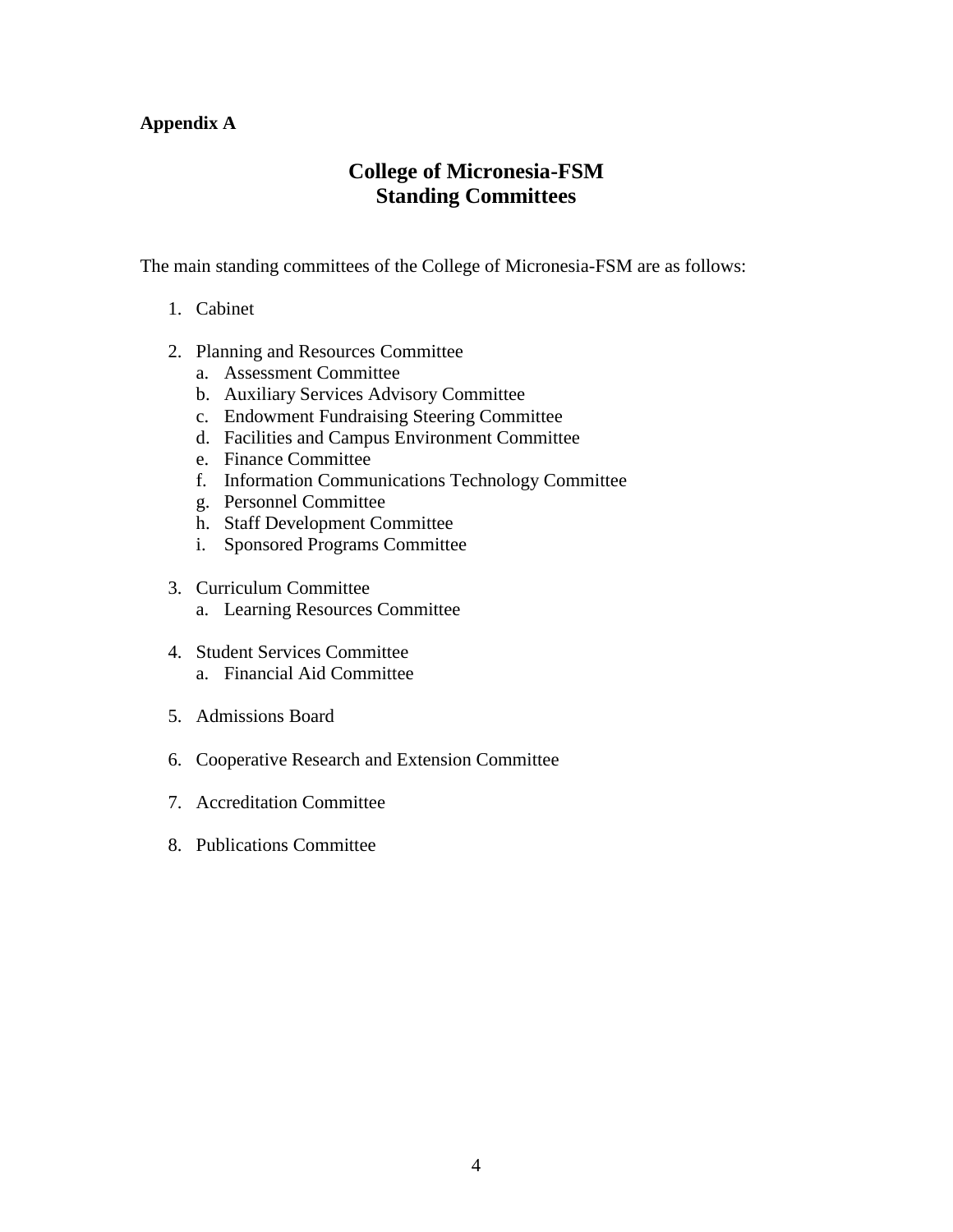### **CABINET Terms of Reference**

### **A. Authority**

The Cabinet operates through the authority of the President. Recommendations from the Cabinet are submitted to the President for action.

#### **B. Purpose**

The Cabinet serves as the advisory body to the President on all matters relating to the welfare of the College and actively promotes effective communication and information exchange among all campus constituencies.

### **C. Membership**

The following positions are voting members of the Cabinet:

- President
- Vice President for Instructional Affairs
- Vice President for Student Services
- Vice President for Administrative Services
- Vice President for Cooperative Research and Extension
- Accreditation Liaison Officer
- President, Faculty/Staff Senate or designee
- President, Student Body Association or designee

The Executive Secretary to the President serves as the secretary. The Executive Assistant to the President attends all Cabinet meetings and assists the President in expediting the functions of the Cabinet.

Responsibilities of members are to:

- Regularly prepare for and attend committee meetings;
- Actively participate in meetings; and
- Share information on committee discussions, recommendations and decisions with and gather input from their area of representation.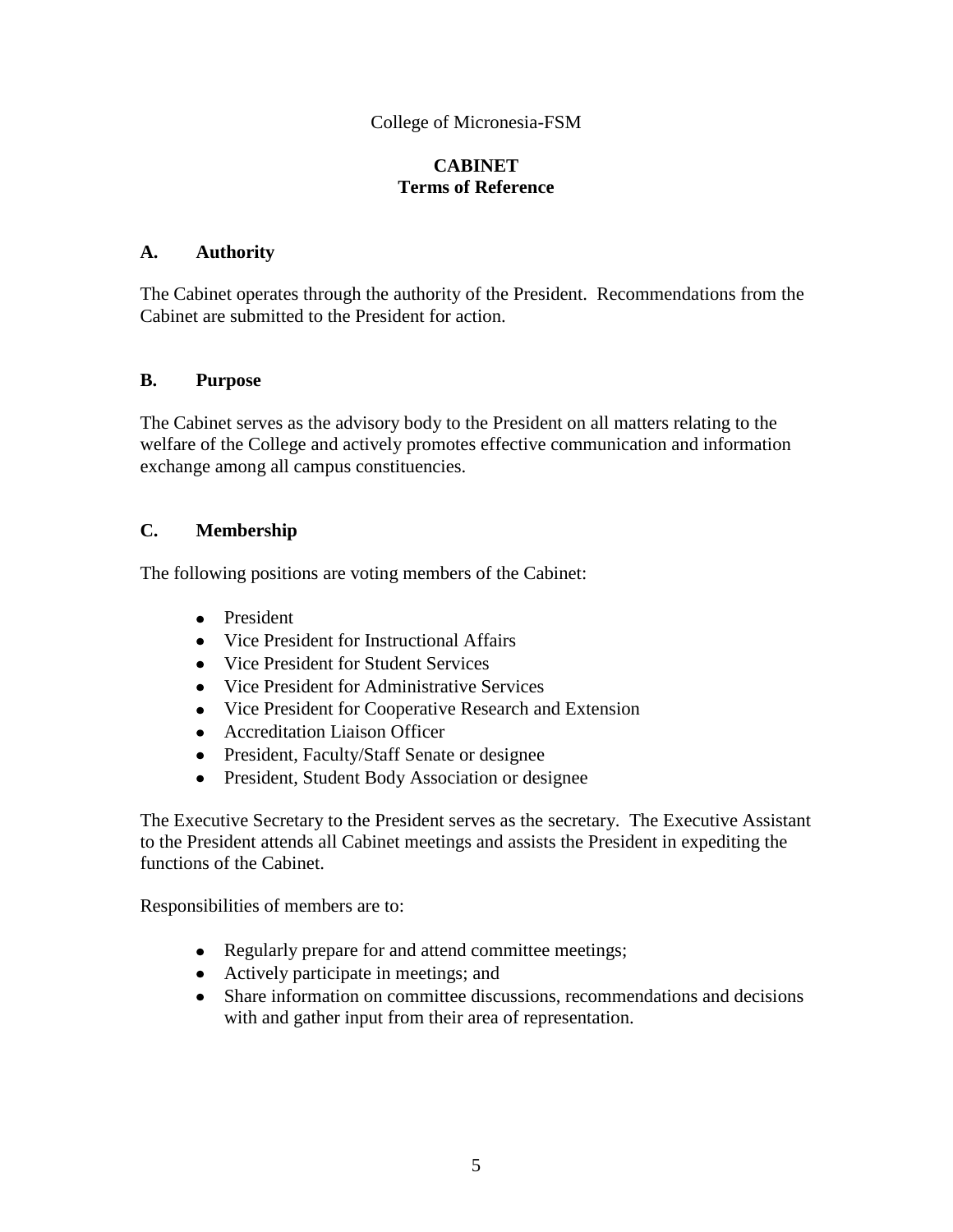### **D. Organization**

The President chairs Cabinet meetings, and in his/her absence, the Acting President or designee presides. The chairperson's responsibilities are to:

- Preside over meetings;
- Ensure the terms of reference for the Cabinet are met and matters brought before the committee are judiciously addressed;
- Prepare and distribute the agenda prior to each meeting;
- Ensure committee minutes, reports, and recommendations are completed and appropriately disseminated in a timely manner; and
- $\bullet$ Implement decisions and forward recommendations to the Board of Regents.

The Executive Secretary to the President is the secretary.The responsibilities of the secretary are to:

- Take and prepare accurate minutes;
- Distribute and post the minutes in a timely manner; and
- Record attendance of committee members.

## **E. Meetings**

Meetings are held bi-weekly throughout the year. The schedule is determined at the beginning of each academic term. The President may call special meetings or upon consent of the majority of the members reschedule the regular meetings. Twenty-five percent of members present constitute a quorum for discussion purposes. A majority vote of all members is required to act on a motion. Electronic voting may be utilized when necessary. Results of electronic voting are to be documented in the next Cabinet meeting minutes.

## **F. Responsibilities**

The responsibilities of the Cabinet are to:

- Advise the President on the member's area of responsibility/representation;
- Identify areas that are in need of new or revised policy and/or procedure;
- Review final versions of policies and procedures, academic calendar and programs, budgets, and strategic plans for clarity and consistency with the College's mission, values, goals and priorities;
- Review all facilities renovation and/or development plans;
- Provide oversight on institutional effectiveness efforts; and
- Facilitate the flow of information and concerns to and from the President.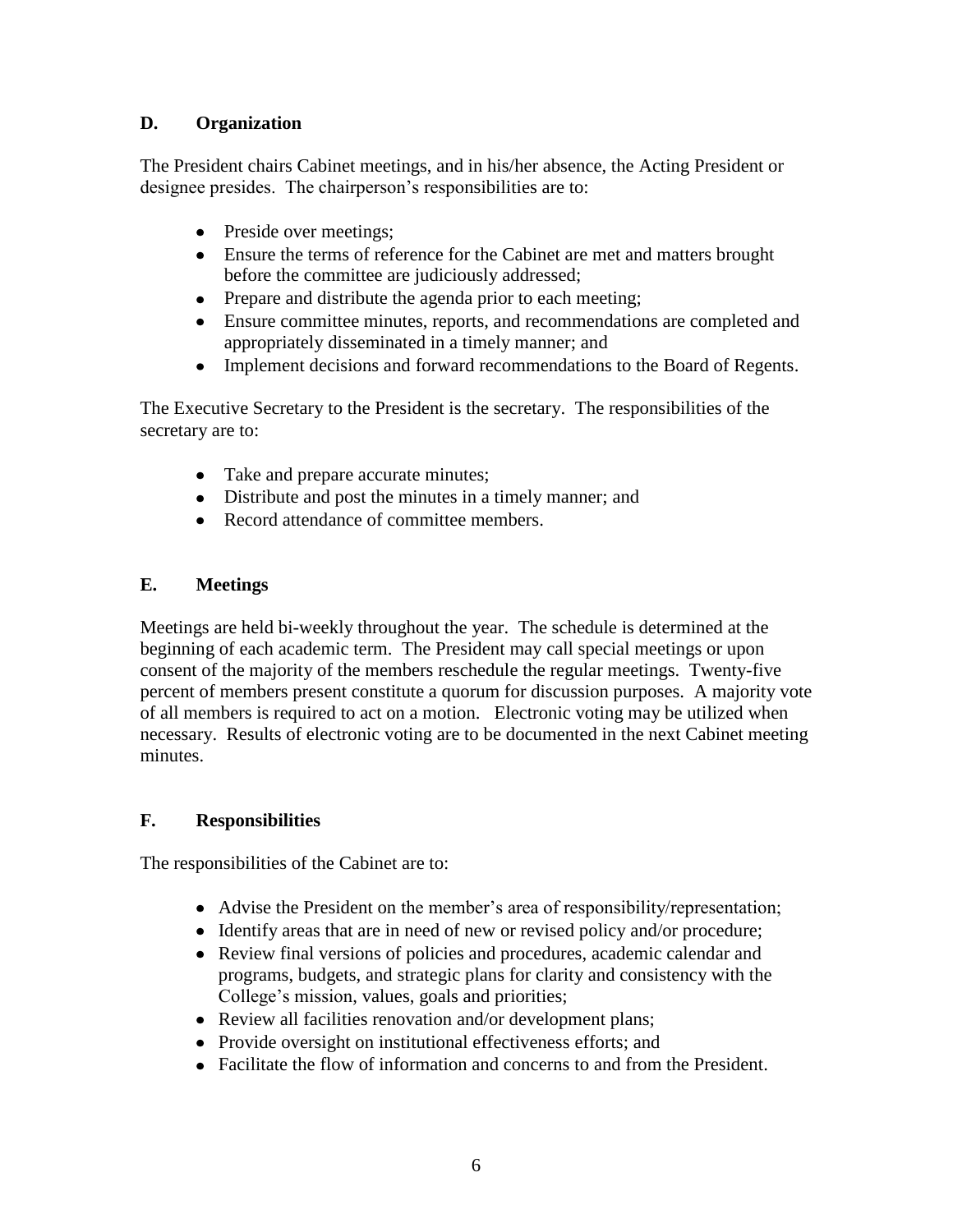### **G. Communication & Distribution of Information**

Agenda items may be submitted to the President by other members or other committees. The President compiles the agenda and forwards it to committee members prior to meetings.

All meetings are to have minutes which are to be distributed electronically within three working days of the meeting to members for their review. Members are to comment within the next three working days. The minutes are officially adopted at the next meeting. The President's Office then distributes the official minutes to all Cabinet members. The President's Office maintains a file on official Cabinet minutes.

Following each meeting, the President promulgates decisions to those responsible for implementing and/or affected by the decision or submits the recommendations to the Board of Regents for its action. In addition, the Executive Assistant informs the chairperson of the committee that submitted the action item of the Cabinet's decision.

Cabinet members convey concerns and input on current issues from their respective areas to Cabinet. They also discuss the issues being addressed by Cabinet and share the minutes with the community they represent.

(Cabinet – 1/18/08)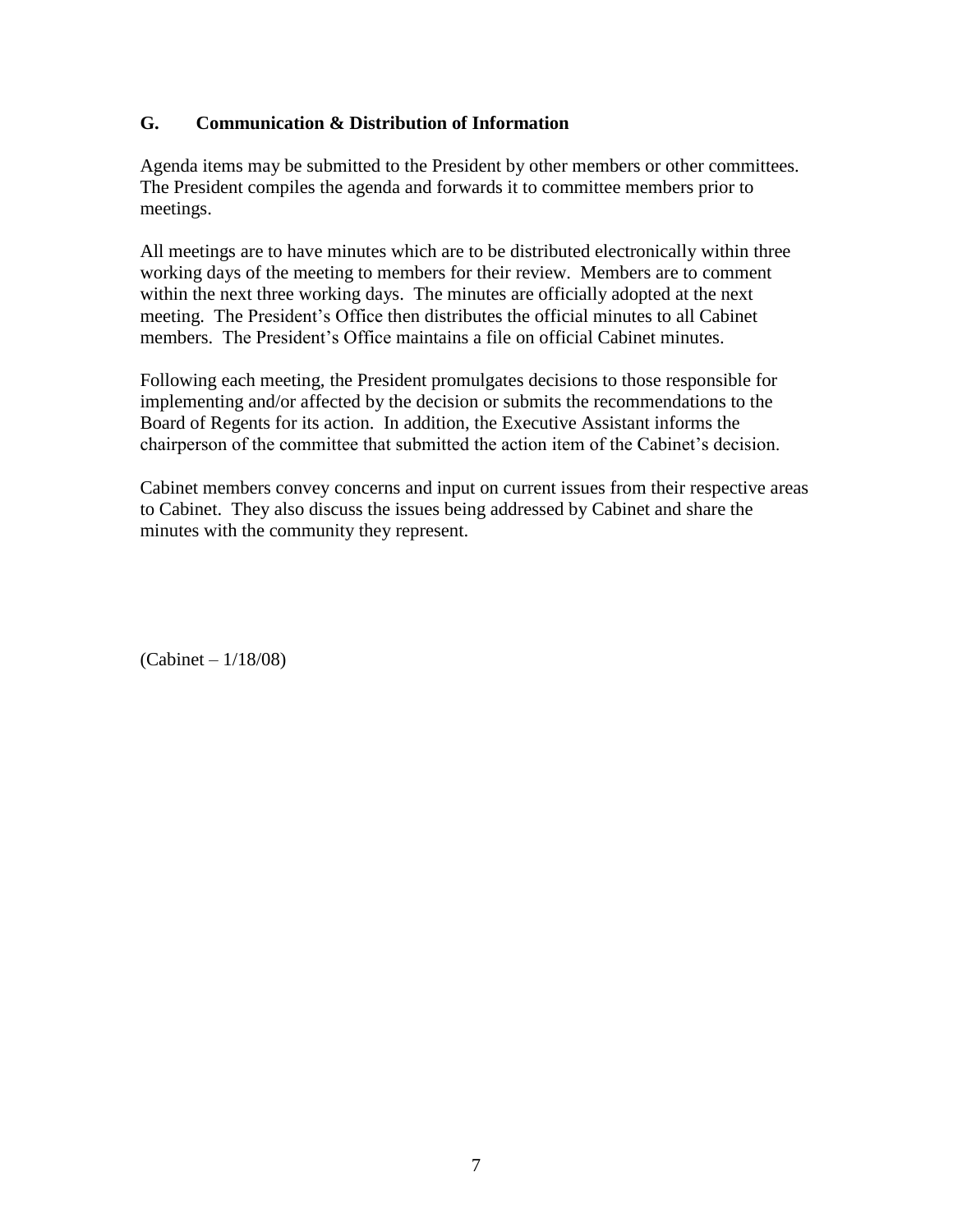#### **PLANNING AND RESOURCES COMMITTEE Terms of Reference**

#### **A. Authority**

The Planning and Resources Committee operates through the authority of and reports to the President. Recommendations from the committee are submitted to the President for action.

### **B. Purpose**

The Planning and Resources Committee advises the President in matters relating to planning and resource allocation and provides oversight and assists with setting the agenda for the following subcommittees: Assessment Committee, Auxiliary Services Advisory Committee, Facilities and Campus Environment Committee, Finance Committee, Endowment Fundraising Steering Committee, Information Communications Technology Committee, Personnel Committee, Sponsored Programs Committee and Staff Development Committee.

### **C. Membership**

The members of the Planning and Resources Committee include a member, preferably the chairperson, of the following standing committees and their sub-committees:

- Cabinet/President, *ex officio*
- Assessment Committee (Subcommittee Planning and Resources Committee)
- Auxiliary Services Advisory Committee (Subcommittee Planning and Resources Committee)
- Endowment Fundraising Steering Committee (Subcommittee Planning and Resources Committee)
- Facilities and Campus Environment Committee (Subcommittee Planning and Resources Committee)
- Finance Committee (Subcommittee Planning and Resources Committee)
- $\bullet$ Information Communications Technology Committee (Subcommittee – Planning and Resources Committee)
- Personnel Committee (Subcommittee Planning and Resources Committee)
- Sponsored Programs Committee (Subcommittee Planning and Resources  $\bullet$ Committee)
- Staff Development Committee (Subcommittee Planning and Resources Committee)
- Curriculum Committee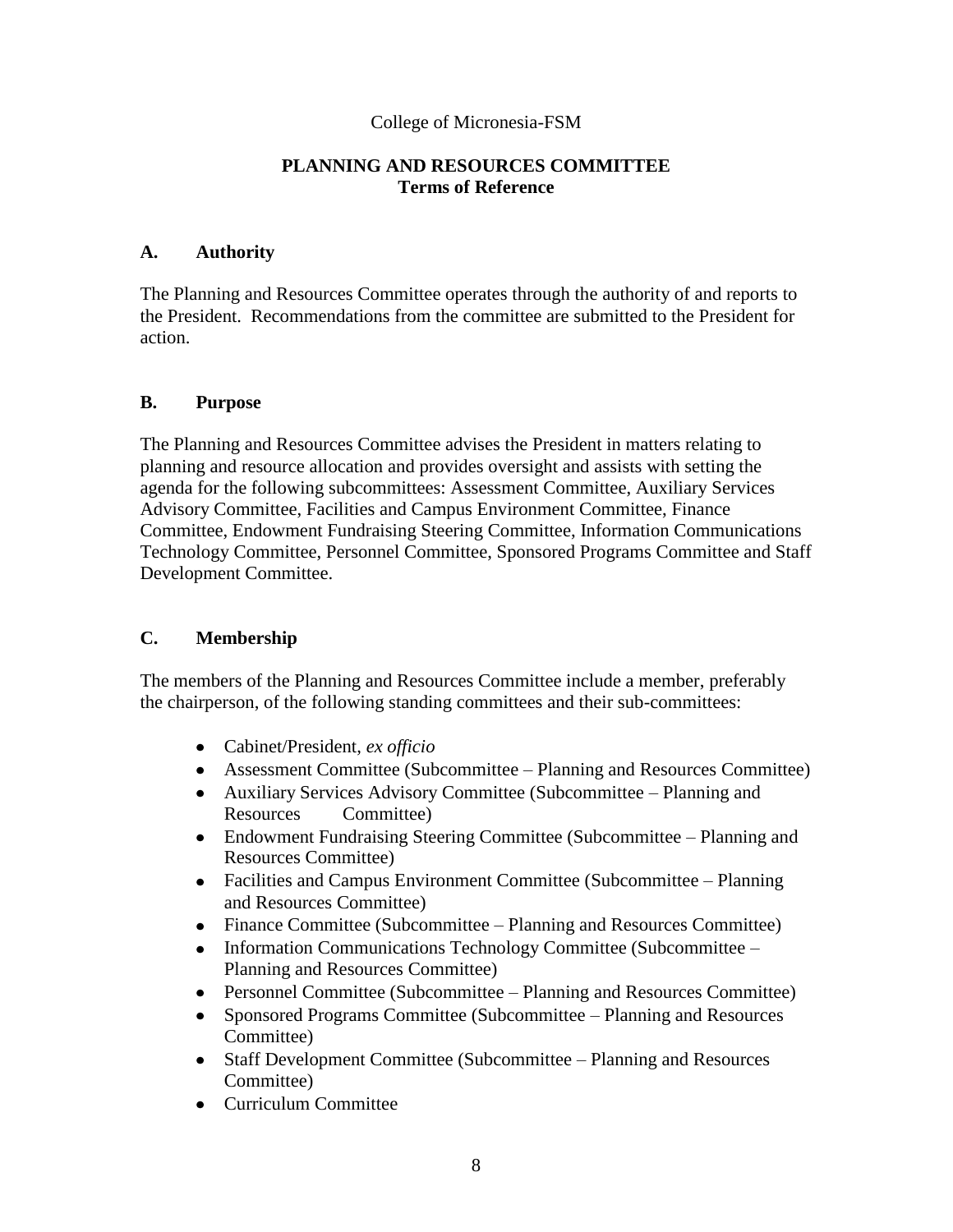- Learning Resources Committee (Subcommittee Curriculum Committee)
- Student Services Committee
- Financial Aid Committee (Subcommittee Student Services Committee)
- Admissions Board
- Cooperative Research and Extension Committee
- Accreditation Committee
- Publications Committee

Other members include:

- Vice President for Administrative Services
- Director of Institutional Research and Planning
- Campus Directors  $(5)$
- President, Faculty/Staff Senate
- Faculty representatives  $(2)$ ; 1 representing the national campus and 1 representing the state campuses
- President, Student Body Association
- $\bullet$  Student representative (1)
- External stakeholders (3)

At the beginning of the academic year, the Faculty/Staff Senate recommends the two faculty representatives, one representing the national campus and one representing the state campuses; and the Student Body Association recommends the student representative. The President then appoints the committee members based on the recommendations. External stakeholders are invited by the President.

The Executive Secretary to the Vice President for Administrative Services serves as the secretary. Staff from Institutional Research and Planning Office provides administrative and technical assistance to the committee.

Responsibilities of committee members are to:

- Promote planning as a basic responsibility of all leaders, managers, faculty, and staff;
- Encourage planning and evidence oriented behavior at all levels of the organization;
- Regularly prepare for and attend committee meetings;
- Actively participate in meetings;
- Keep their respective committees and departments informed of the activities  $\bullet$ and issues of the Planning and Resources Committee through a variety of communications media;
- Bring information from their respective committees and departments to the committee; and
- Serve on a working group or subcommittee frequently.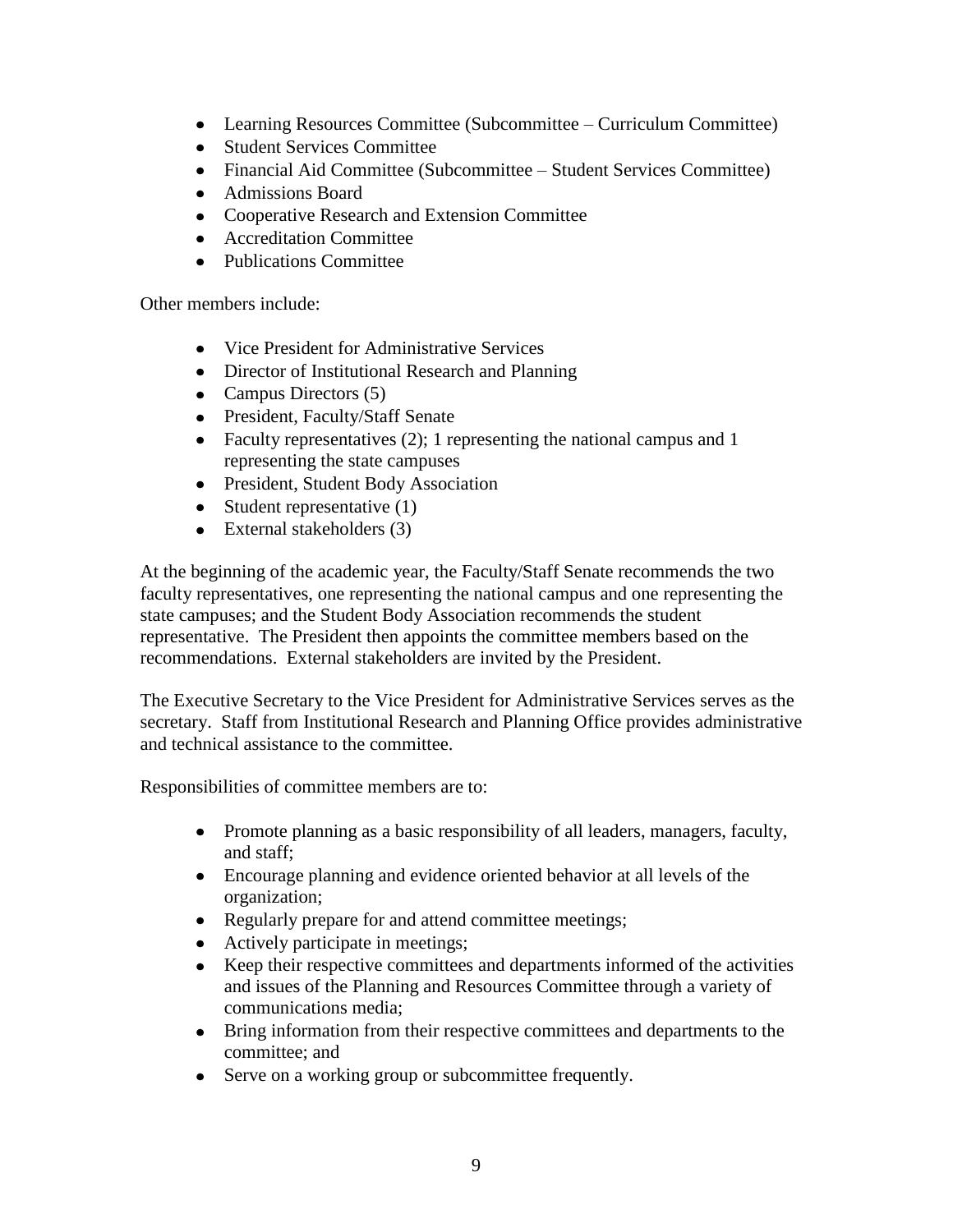### **D. Organization**

The Vice President for Administrative Services chairs the Planning and Resources Committee. The chairperson's responsibilities are to:

- Preside over meetings;
- Ensure the terms of reference for the committee are met and matters brought before the committee are judiciously addressed;
- Prepare and distribute the agenda prior to each meeting;
- Ensure committee minutes, reports, and recommendations are completed and appropriately disseminated in a timely manner; and
- Forward subcommittee recommendations to the President within three working days.

The Director of Institutional Research and Planning serves as the vice chairperson. The responsibilities of the vice chairperson are to:

- Preside over meetings in the absence of the chair; and
- Assist the chairperson with the above responsibilities.

The Executive Secretary to the Vice President for Administrative Services serves as the secretary. The responsibilities of the secretary are to:

- Take and prepare accurate minutes;
- Distribute and post the minutes in a timely manner; and
- Record attendance of committee members

## **E. Meetings**

*Meetings:* Meetings are held monthly with at least one being a face-to-face meeting of the full committee. The schedule is determined at the beginning of each academic term. The chairperson may call special meetings or upon consent of the majority of the members reschedule the regular meetings. Meetings may be held face-to-face or via teleconferences or other communication technologies. Twenty-five percent of members present constitute a quorum for discussion purposes.

*Decision making*: The committee works on a consensus basis. If consensus cannot be reached and voting is necessary, a majority vote of all members is required to act on a motion. Electronic voting may be utilized when necessary. Results of electronic voting are to be documented in the next committee meeting minutes.

*Working groups*: Occasionally working groups, consisting of a subset of the members and/or members from outside the committee, are created by the chairperson to respond to a specific challenge. If a working group is required, working group meetings are held as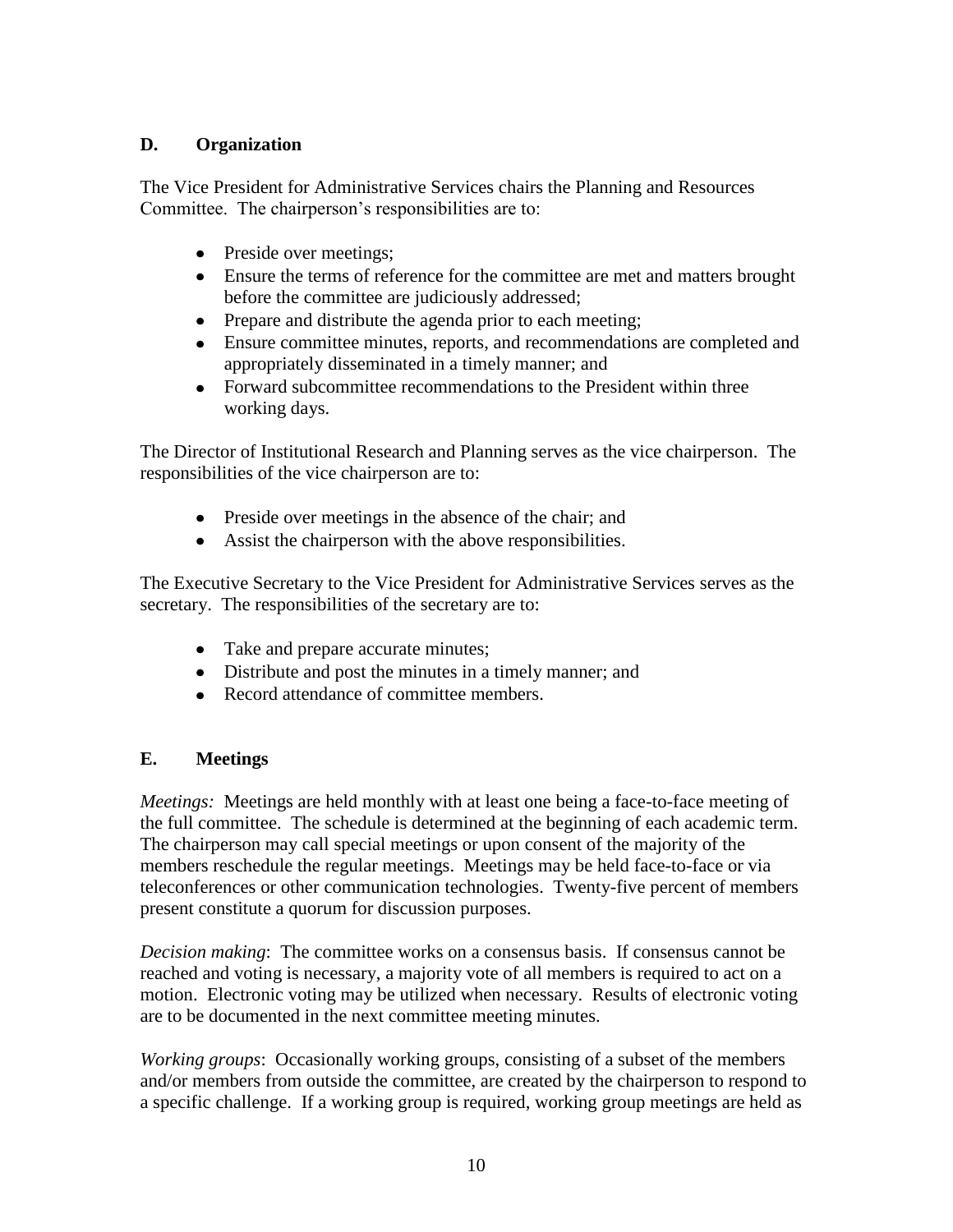needed for the duration of the task. The working groups report results to the full committee.

## **F. Responsibilities**

The responsibilities of the Planning and Resources Committee are to:

- Gather information from the College community as well as political and community leaders;
- Develop cultures of planning and evidence as a basic responsibility of all leaders, managers, faculty and staff to ensure planning and evidence-oriented behavior occurs at all levels of the organization;
- Coordinates oversight guidance to subcommittee;
- Oversee development, implementation, updating, and reporting on the College's strategic plan and sub plans.
- Provide oversight to ensure linking of planning, evaluation and resource allocation through strategic planning, annual budget preparation, implementation of the Institutional Assessment Plan, sponsored programs, and other planning and resource allocation activities; and
- Provide oversight for coordination of assessment of institutional effectiveness.

## **G. Communication & Distribution of Information**

Agenda items may be submitted to the chairperson by other members, other committees, or the President. The chairperson compiles the agenda and forwards it to committee members prior to meetings.

All meetings are to have minutes which are to be distributed electronically within three working days of the meeting to members for their review. Members are to comment within the next three working days. The minutes are officially adopted at the next meeting. The Vice President for Administrative Services then distributes the official minutes to all committee members and to the President. The Office of the Vice President for Administrative Services maintains a file on official Planning and Resources Committee minutes.

Following each meeting, the chairperson informs all concerned of decisions or forwards recommendations from the committee to the President*.* The chairperson also updates the members of the action taken on the committee's recommendations.

Committee members convey concerns and input on current issues from their respective areas to the committee. They also discuss the issues being addressed by the committee and share committee minutes with the community they represent.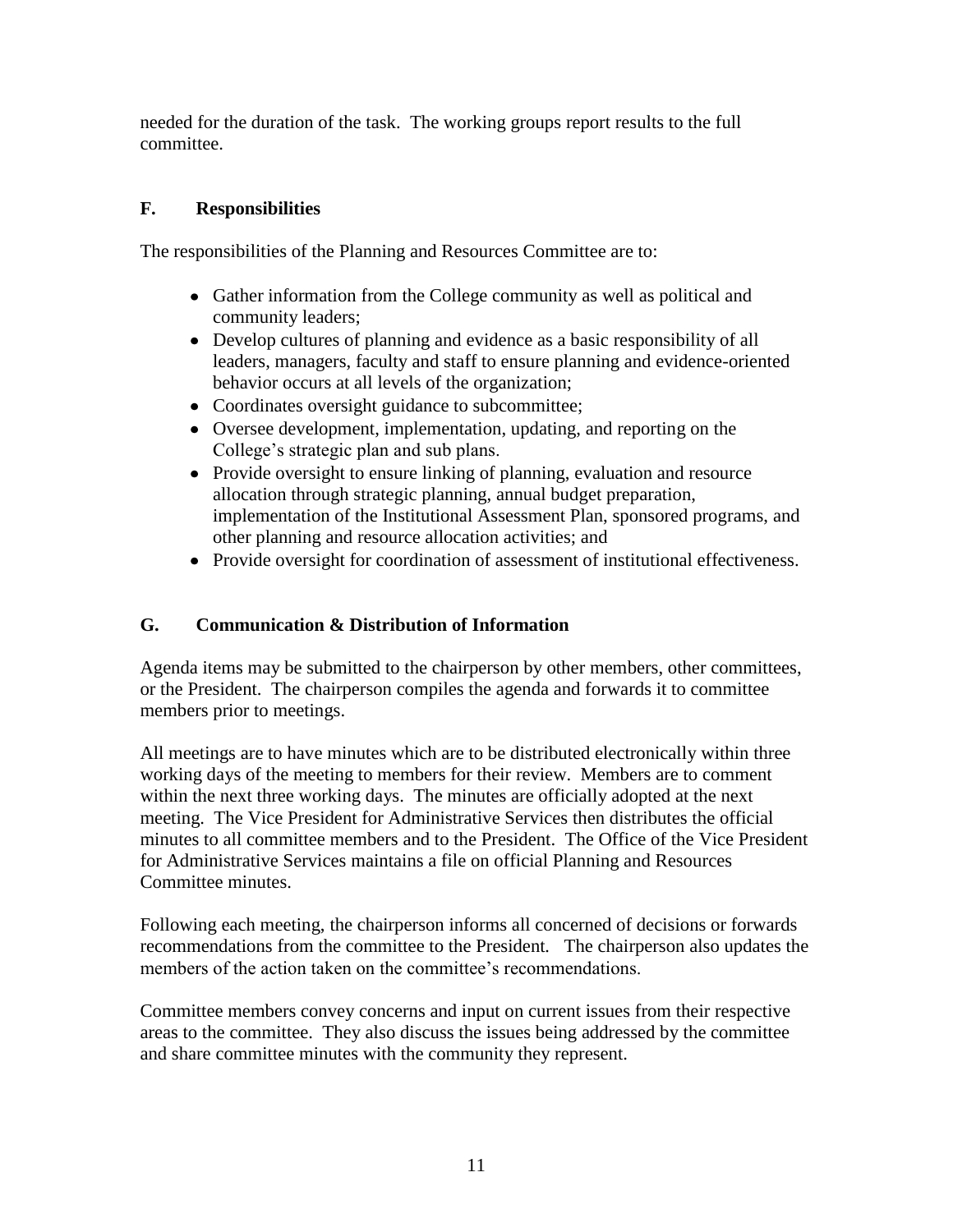### **H. Representation by Proxy**

The college is actively working to improve its technical capacity to allow remote participation of members of the committee. Until that is achieved, remote members of the committee may select a proxy to act in their stead. Proxies must be regular employees of the college and reside on the island where the meeting is held. Committee members may not serve as a proxy.

Responsibilities of proxies are to:

- Attend committee meetings and perform the functions of a member in his/her absence;
- Communicate regularly with the committee member to clarify the member's view on issues and provide post meeting feedback; and
- Vote on behalf of the member.

When a proxy misses three meetings, the chairperson informs the committee member. A new proxy may be selected. When the committee member is able to attend a meeting, the member attends and keeps the proxy advised of the activities at that meeting (reversing the roles).

(Cabinet – 2/18/08)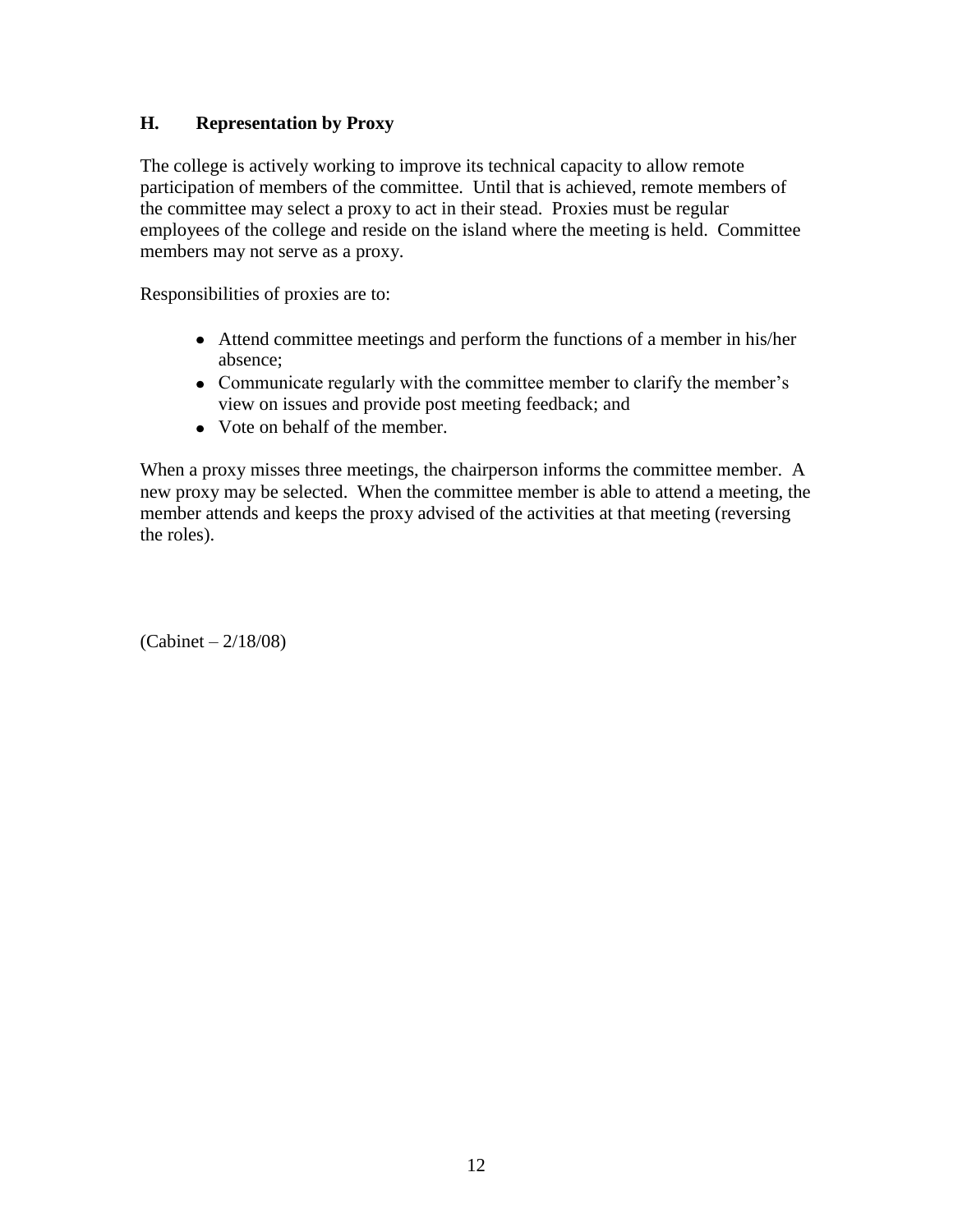#### **ASSESSMENT COMMITTEE Terms of Reference**

#### **B. Authority**

As a subcommittee of the Planning and Resources Committee, the Assessment Committee operates through the authority of and reports to the President through the chairperson of the Planning and Resources Committee. Recommendations from the committee are submitted through the chairperson of the Planning and Resources Committee to the President for action.

#### **C. Purpose**

The Assessment Committee advises the President on matters relating to assessment and evaluation and the implementation of the Institutional Assessment Plan.

#### **D. Membership**

The members of the Assessment Committee are:

- Director, IRPO
- Assessment Specialist, IRPO
- Director Academic Programs
- Director Vocational Community Based and Continuing Education
- Instructional Coordinator or Student Services Coordinator (1 each campus)
- Faculty/Staff Representatives  $(3 \text{ national campus } \& 3 \text{ state campus})$
- Student Services Representatives (2)
- Administrative Services representatives (2)
- Cooperative Research and Extension representative

At the beginning of the academic year, the Faculty/Staff Senate recommends the Senate representatives; the Student Body Association recommends the student representatives; Campus Directors the campus representative; the Vice President for Administrative Services the administrative services representative; and the Vice President for Cooperative Research and Extension the cooperative research and extension representative. The President then appoints the committee members based on the recommendations.

Responsibilities of committee members are to:

• Regularly prepare for and attend committee meetings;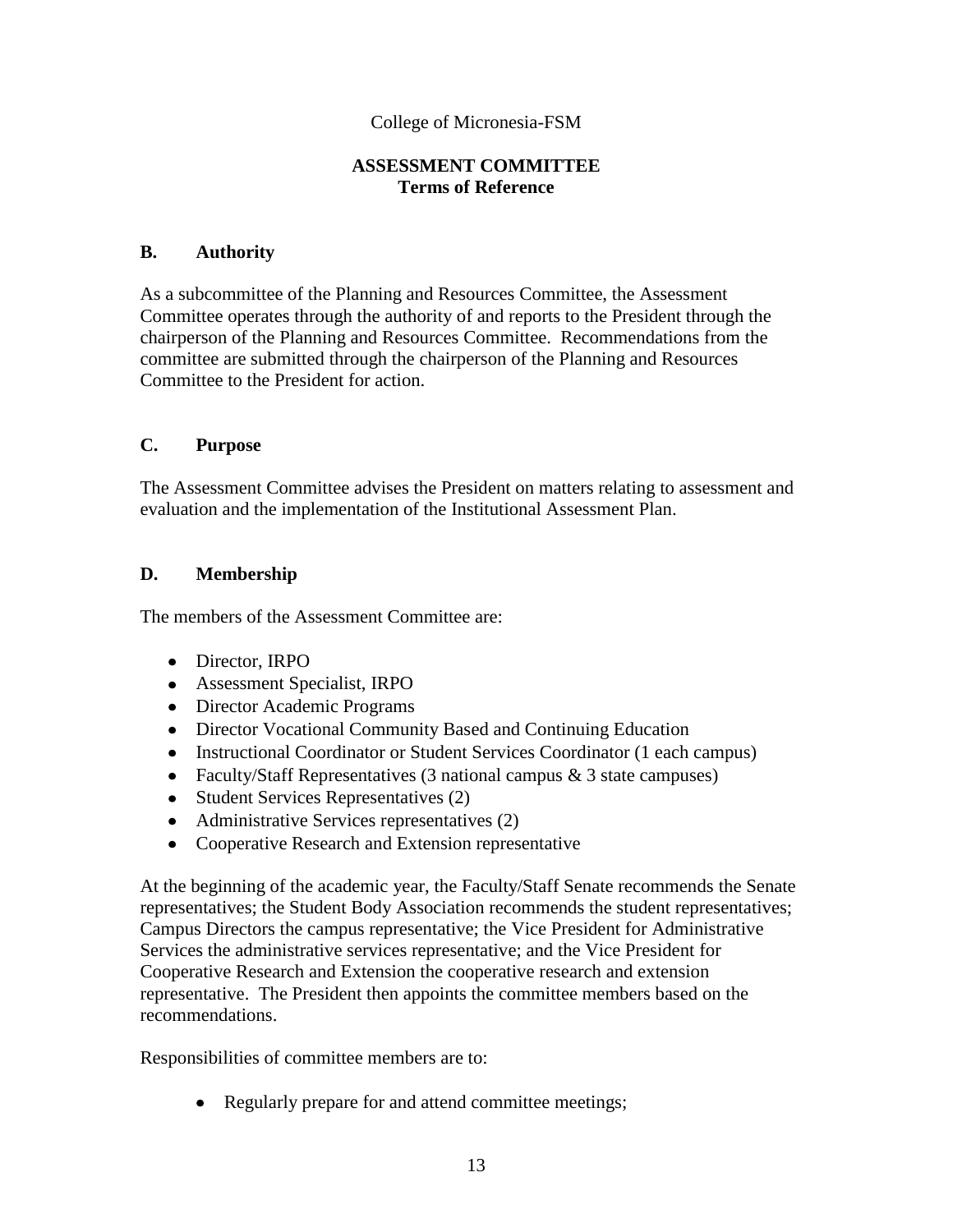- Actively participate in meetings; and
- Share information on committee discussions, recommendations and decisions with and gather input from their area of representation.

## **E. Organization**

The IRPO director chairs the Assessment Committee. The chairperson's responsibilities are to:

- Preside over meetings;
- Ensure the terms of reference for the committee are met and matters brought before the committee are judiciously addressed;
- Prepare and distribute the agenda prior to each meeting; and
- Ensure committee minutes, reports, and recommendations are completed and appropriately disseminated in a timely manner.

A vice chairperson is elected at the beginning of the academic year. The responsibilities of the vice chairperson are to:

- Preside over meetings in the absence of the chair; and
- Assist the chairperson with the above responsibilities.

IRPO staff will serve as the secretary. The responsibilities of the secretary are to:

- Take and prepare accurate minutes;
- Distribute and post the minutes in a timely manner; and
- Record attendance of committee members.

### **F. Meetings**

Meetings are held at least biweekly. The schedule is determined at the beginning of each academic term. The chairperson may call special meetings or upon consent of the majority of the members reschedule the regular meetings. Meetings may be held face-toface or via teleconferences or other communication technologies. Twenty-five percent of members present constitute a quorum for discussion purposes. A majority vote of all members is required to act on a motion. Electronic voting may be utilized when necessary. Results of electronic voting are to be documented in the next committee meeting minutes.

### **G. Responsibilities**

The responsibilities of the Assessment Committee are to:

Develop or revise policies and/or procedures assigned to or identified by the  $\bullet$ committee.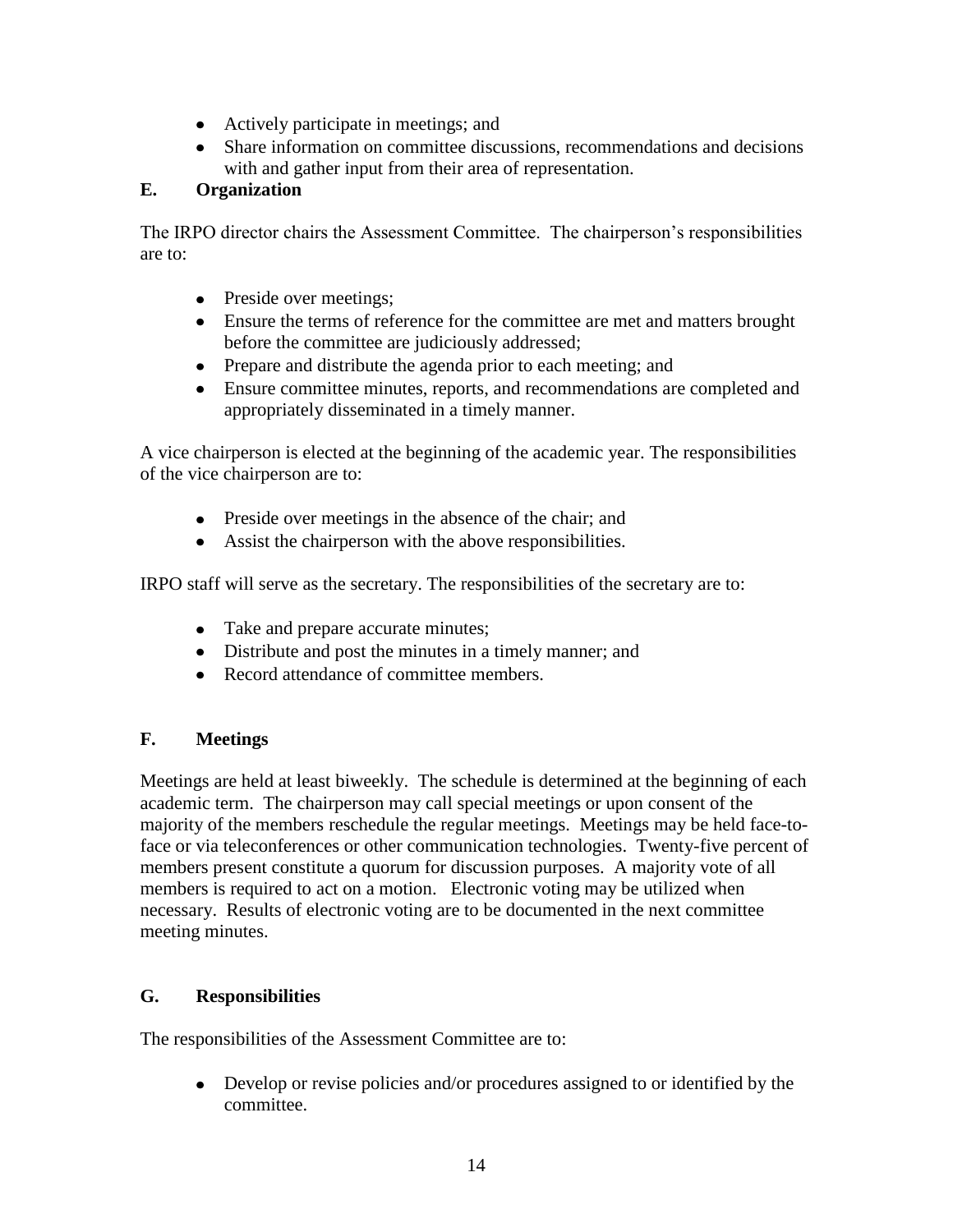- Ensure all elements of the college are doing their part in assessment
- Oversee implementation of the Institutional Assessment Plan
- $\bullet$ Review and approve the assessment plan developed by programs, offices, etc.
- Review and approve the assessment report developed by programs, offices,  $\bullet$ etc.
- Review and comment on the assessment components of new programs and/or substantive change of programs.
- Dissemination of information to appropriate bodies (committees) assessment is a sub committee of the overall planning and finance committee
- Support dissemination of assessment information  $\bullet$
- $\bullet$ Support training on assessment
- Support technical assistance on assessment
- Provide updates on trends in assessment and evaluation to the college community
- Review and approve an annual report on assessment at the college

## **H. Communications & Distribution of Information**

Agenda items may be submitted to the chairperson by other members, other committees, or the President. The chairperson compiles the agenda and forwards it to committee members prior to meetings.

All meetings are to have minutes which are to be distributed electronically within three working days of the meeting to members for their review. Members are to comment within the next three working days. The minutes are officially adopted at the next meeting. The IRPO office then distributes the official minutes to all committee members and to the President. The IRPO office maintains a file on official Assessment Committee minutes.

Following each meeting, the chairperson informs all concerned of decisions or forwards recommendations from the committee to the President (through the chairperson of the Planning and Finance Committee*.* The chairperson also updates the members of the action taken on the committee's recommendations.

Committee members convey concerns and input on current issues from their respective areas to the committee. They also discuss the issues being addressed by the committee and share committee minutes with the community they represent.

## **H. Representation by Proxy**

The college is actively working to improve its technical capacity to allow remote participation of members of the committee. Until that is achieved, remote members of the committee may select a proxy to act in their stead. Proxies must be regular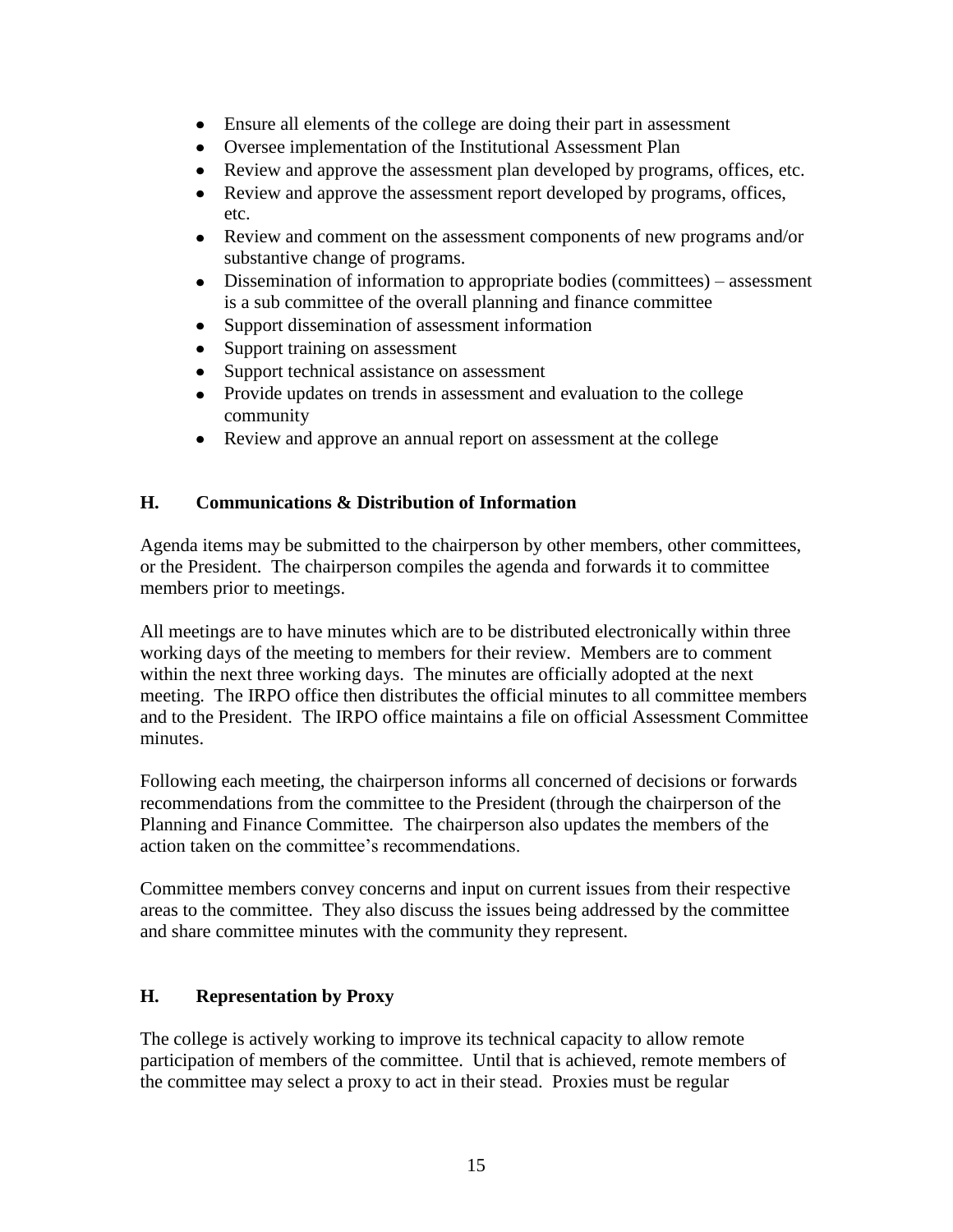employees of the college and reside on the island where the meeting is held. Committee members may not serve as a proxy.

Responsibilities of proxies are to:

- Attend committee meetings and perform the functions of a member in his/her absence;
- Communicate regularly with the committee member to clarify the member's view on issues and provide post-meeting feedback; and
- Vote on behalf of the member.

When a proxy misses three meetings, the chairperson informs the committee member. A new proxy may be selected. When the committee member is able to attend a meeting, the member attends and keeps the proxy advised of the activities at that meeting (reversing the roles).

(Cabinet – 2/18/08)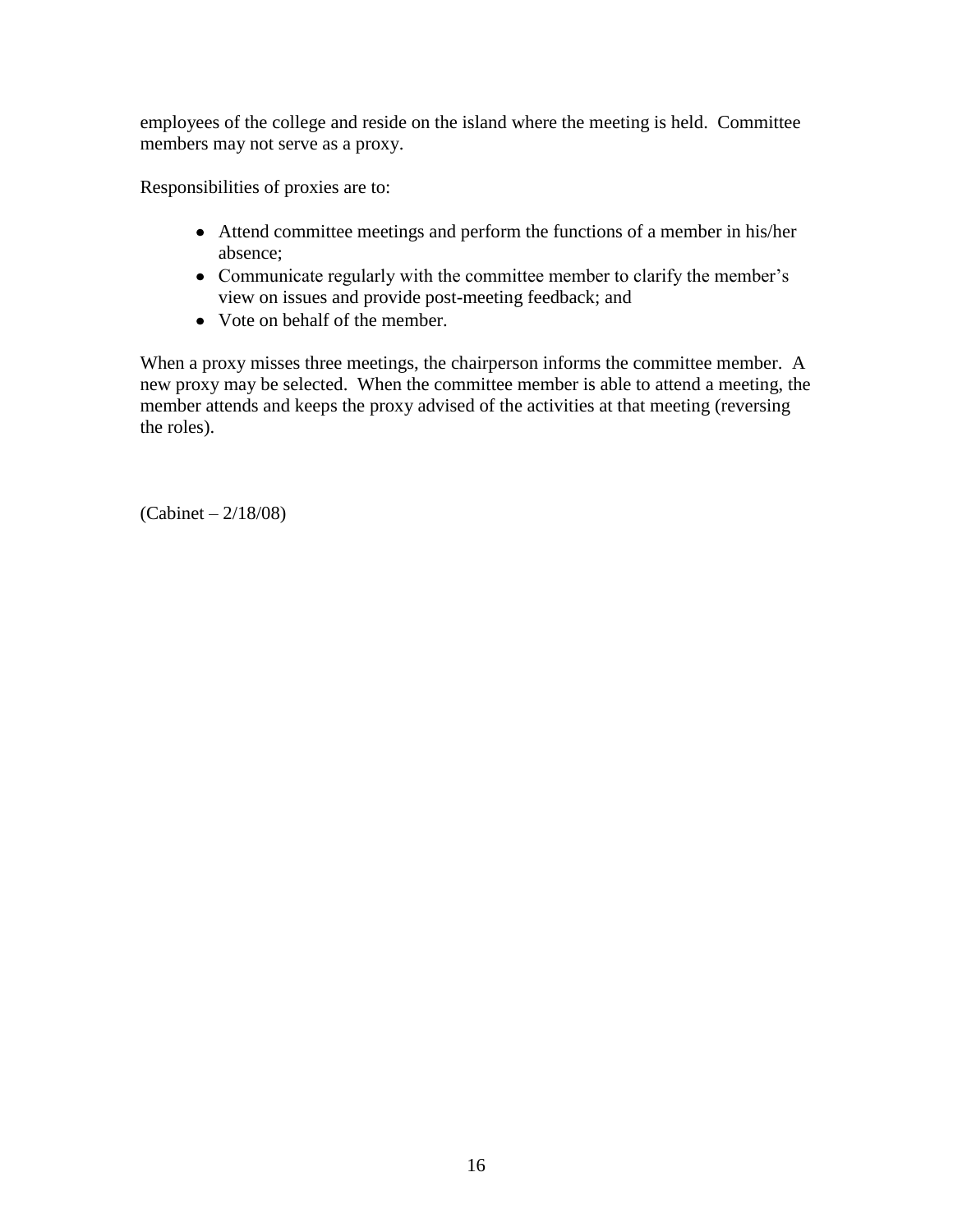### **Endowment Fundraising Steering Committee Terms of Reference**

#### **I. Authority**

As a subcommittee of the Planning and Resources Committee, the Endowment Fundraising Steering Committee operates through the authority of and reports to the President through the chairperson of the Planning and Resources Committee. Recommendations from the committee are submitted through the chairperson of the Planning and Resources Committee to the President for action.

### **J. Purpose**

The Endowment Fundraising Steering Committee advises the President on matters relating to and facilitates coordination of fundraising activities for the COM-FSM Endowment Fund both locally and internationally.

### **K. Membership**

The members of the Endowment Fundraising Steering Committee are:

- COM-FSM President as ex-officio member
- Director of Development and Community Relations
- Chairpersons, Local Subcommittees from each of the six (6) campuses
- Chairperson, International Subcommittee
- Chairperson, Government Subcommittee
- Student representative
- Alumni Association representative

At the beginning of the academic year, the National Campus Student Body Association recommends the student representative who will coordinate with the Student Body Associations at all campuses and the Alumni Association the alumni representative. The President then appoints the committee members based on recommendations.

A staff from the Development and Community Relations Office serves as the committee secretary.

Responsibilities of committee members are to:

- Regularly prepare for and attend committee meetings;
- Actively participate in meetings; and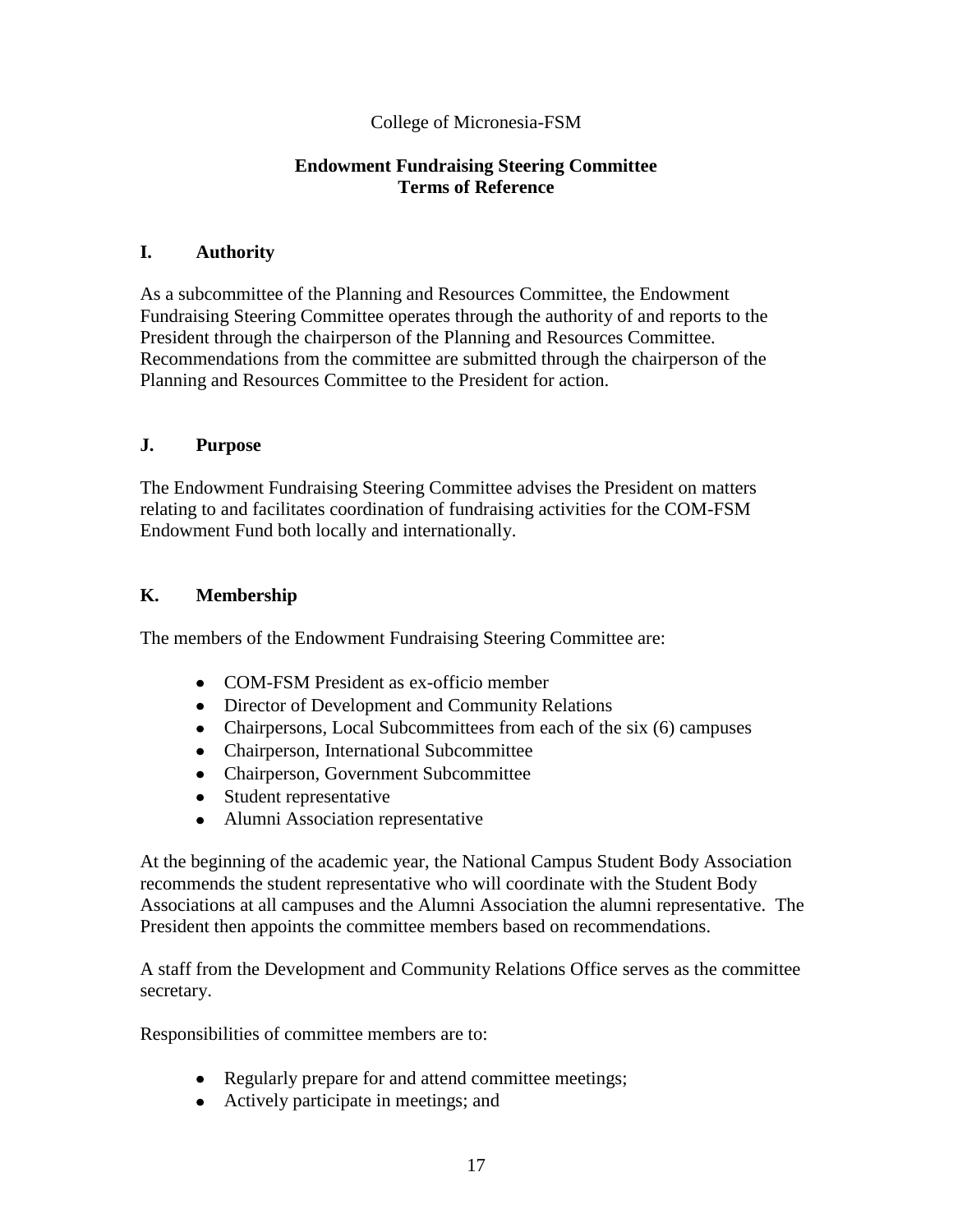Share information on committee discussions, recommendations with and  $\bullet$ gather input from their area of representation.

## **L. Organization**

The Director of Development and Community Relations chairs the Endowment Fundraising Steering Committee. The chairperson's responsibilities are to:

- Preside over meetings;
- Ensure the terms of reference for the committee are met and matters brought before the committee are judiciously addressed;
- Prepare and distribute the agenda prior to each meeting; and
- Ensure committee minutes, reports, and recommendations are completed and appropriately disseminated in a timely manner.

A vice chairperson is elected at the beginning of the academic year. The responsibilities of the vice chairperson are to:

- Preside over meetings in the absence of the chair; and
- Assist the chairperson with the above responsibilities.

The responsibilities of the secretary are to:

- Take and prepare accurate minutes; and
- Distribute and post the minutes in a timely manner; and
- Record attendance of committee members.

### **D. Subcommittees**

The following subcommittees are responsible for coordinating fundraising activities at different levels:

 $\bullet$ Local Subcommittees

Each campus establishes a local subcommittee to coordinate fundraising activities at the local level. Membership includes at least two representatives from the faculty, management, professional staff, and classified staff appointed by the campus Faculty/Staff Senate and at least two student representatives appointed by the campus SBA. At campuses where a Faculty/Staff Senate is not yet established, appointments are made by the campus director. Members of the public may be invited to be members of the local subcommittee by subcommittee members through administrative consent.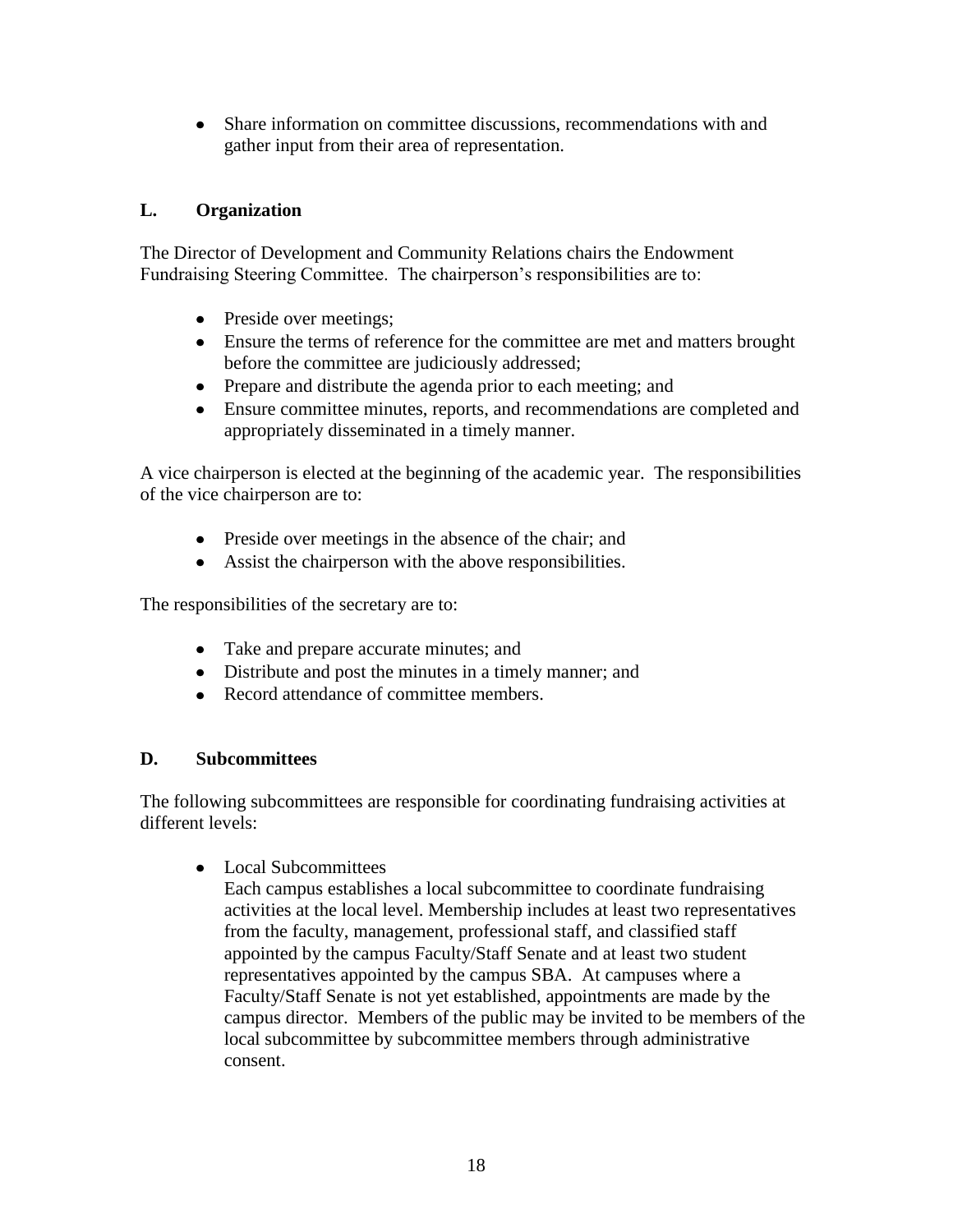• International Subcommittee

An international subcommittee is established to coordinate fundraising activities at the international level. Members of this committee are appointed by the chairperson of the Endowment Fundraising Steering Committee and the College President. Members of the public may be invited to be members of the international subcommittee by subcommittee members through administrative consent.

• Government Subcommittee

A government subcommittee is established to coordinate fundraising activities at the government level. Members of this committee are appointed by the chairperson of the Endowment Fundraising Steering Committee and the College President. Members of the public may be invited to be members of the government subcommittee by subcommittee members through administrative consent.

• Alumni Subcommittee An alumni subcommittee is established to coordinate fundraising activities with the college alumni. Members of this committee are appointed by the Alumni Association.

## **M. Meetings**

Meetings are held at least quarterly. The schedule is determined at the beginning of each academic term. The chairperson may call special meetings or upon consent of the majority of the members reschedule the regular meetings. Meetings may be held face-toface or via teleconferences or other communication technologies. Twenty-five percent of members present constitute a quorum for discussion purposes. A majority vote of all members is required to act on a motion. Electronic voting may be utilized when necessary. Results of electronic voting are to be documented in the next committee meeting minutes.

### **N. Responsibilities**

The responsibilities of the Endowment Fundraising Steering Committee are to:

- Develop or revise policies and/or procedures assigned to or identified by the committee;
- Recommend annual fundraising goals and strategies for the Endowment Fund;
- Coordinate efforts of the subcommittees to seek opportunities and organize activities to raise funds for the EF;
- Produce materials to promote the EF and fundraising activities; and
- Report regularly on earnings (losses).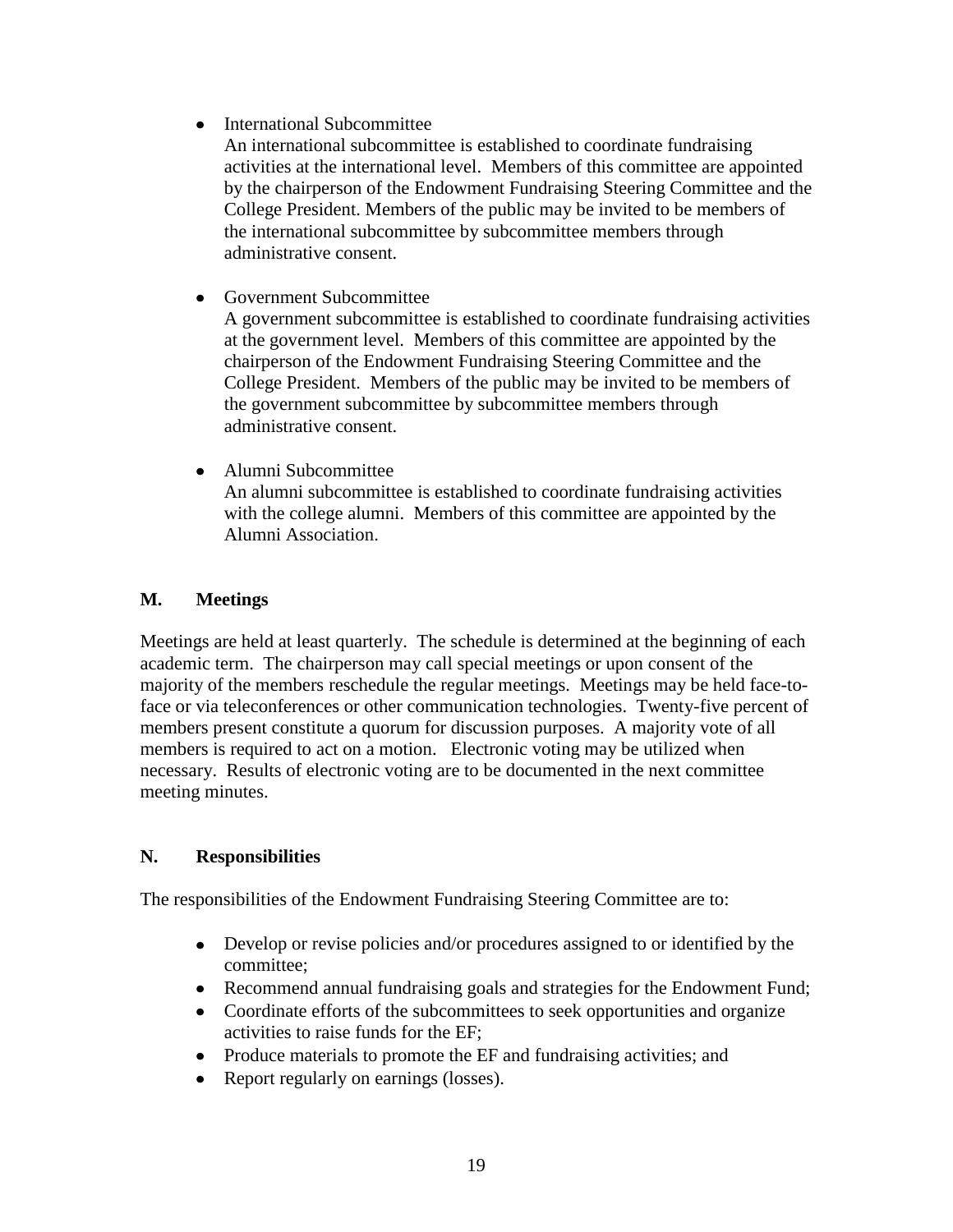### **O. Communications & Distribution of Information**

Agenda items may be submitted to the chairperson by other members, other committees, or the President. The chairperson compiles the agenda and forwards it to committee members prior to meetings.

All meetings are to have minutes which are to be distributed electronically within three working days of the meeting to members for their review. Members are to comment within the next three working days. The minutes are officially adopted at the next meeting. The DCR office then distributes the official minutes to all committee members and to the President. The DCR office maintains a file on official Endowment Fundraising Steering Committee minutes.

Following each meeting, the chairperson informs all concerned of decisions or forwards recommendations from the committee to the President through the chairperson of the Planning and Finance Committee*.* The chairperson also updates the members of the action taken on the committee's recommendations.

Committee members convey concerns and input on current issues from their respective areas to the committee. They also discuss the issues being addressed by the committee and share committee minutes with the community they represent.

## **H. Representation by Proxy**

The college is actively working to improve its technical capacity to allow remote participation of members of the committee. Until that is achieved, remote members of the committee may select a proxy to act in their stead. Proxies must be regular employees of the college and reside on the island where the meeting is held. Committee members may not serve as a proxy.

Responsibilities of proxies are to:

- Attend committee meetings and perform the functions of a member in his/her absence;
- Communicate regularly with the committee member to clarify the member's view on issues and provide post-meeting feedback; and
- Vote on behalf of the member.

When a proxy misses three meetings, the chairperson informs the committee member. A new proxy may be selected. When the committee member is able to attend a meeting, the member attends and keeps the proxy advised of the activities at that meeting (reversing the roles).

(Cabinet – 2/18/08)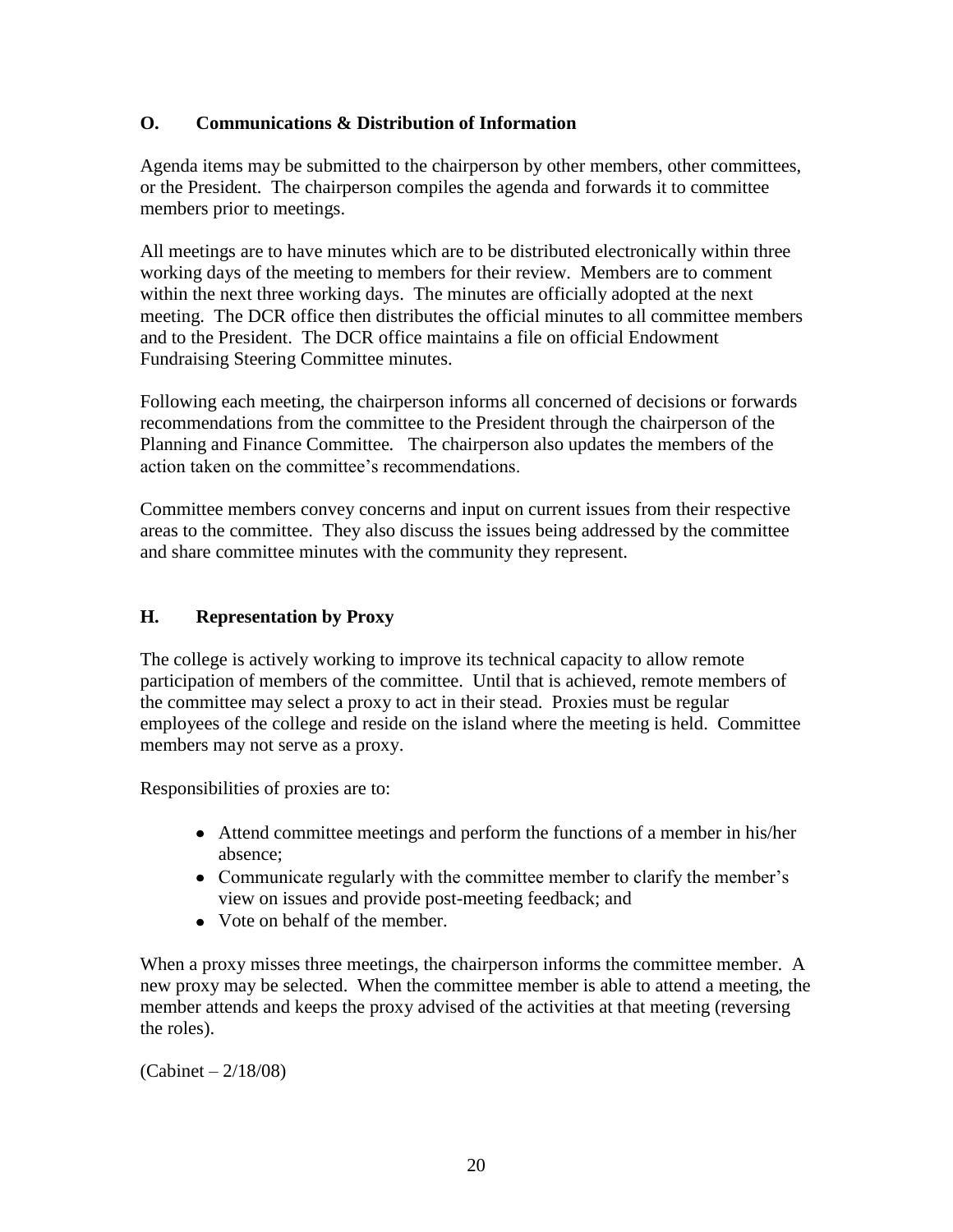### **FACILITIES AND CAMPUS ENVIRONMENT COMMITTEE Terms of Reference**

#### **P. Authority**

As a subcommittee of the Planning and Resources Committee, the Facilities and Campus Environment Committee operates through the authority of and reports to the President through the chairperson of the Planning and Resources Committee. Recommendations from the committee are submitted through the chairperson of the Planning and Resources Committee to the President for action.

### **Q. Purpose**

The Facilities and Campus Environment Committee advises the President on matters relating to facilities planning, campus beautification, infrastructure maintenance, disaster preparedness, and safety, security and accessibility issues.

### **R. Membership**

The members of the Facilities and Resources Committee are:

- Vice President for Administrative Services
- Vice President for Instructional Affairs
- Vice President for Student Services
- Vice President for Cooperative Research and Extension
- Director of Facilities and Security
- Director of Institutional Research and Planning
- Director of Information Technology
- Director of Development and Community Relations
- Safety and Security Supervisor
- Construction Projects Manager
- Campus Directors or designee (5)
- Faculty/Staff Senate representatives (1)
- Student Body Association representative (1)

At the beginning of the academic year, the Faculty/Staff Senate recommends the Senate representative and the Student Body Association the student representative. the President then appoints the committee members based on the recommendations

The secretary from the Maintenance office serves as the committee secretary.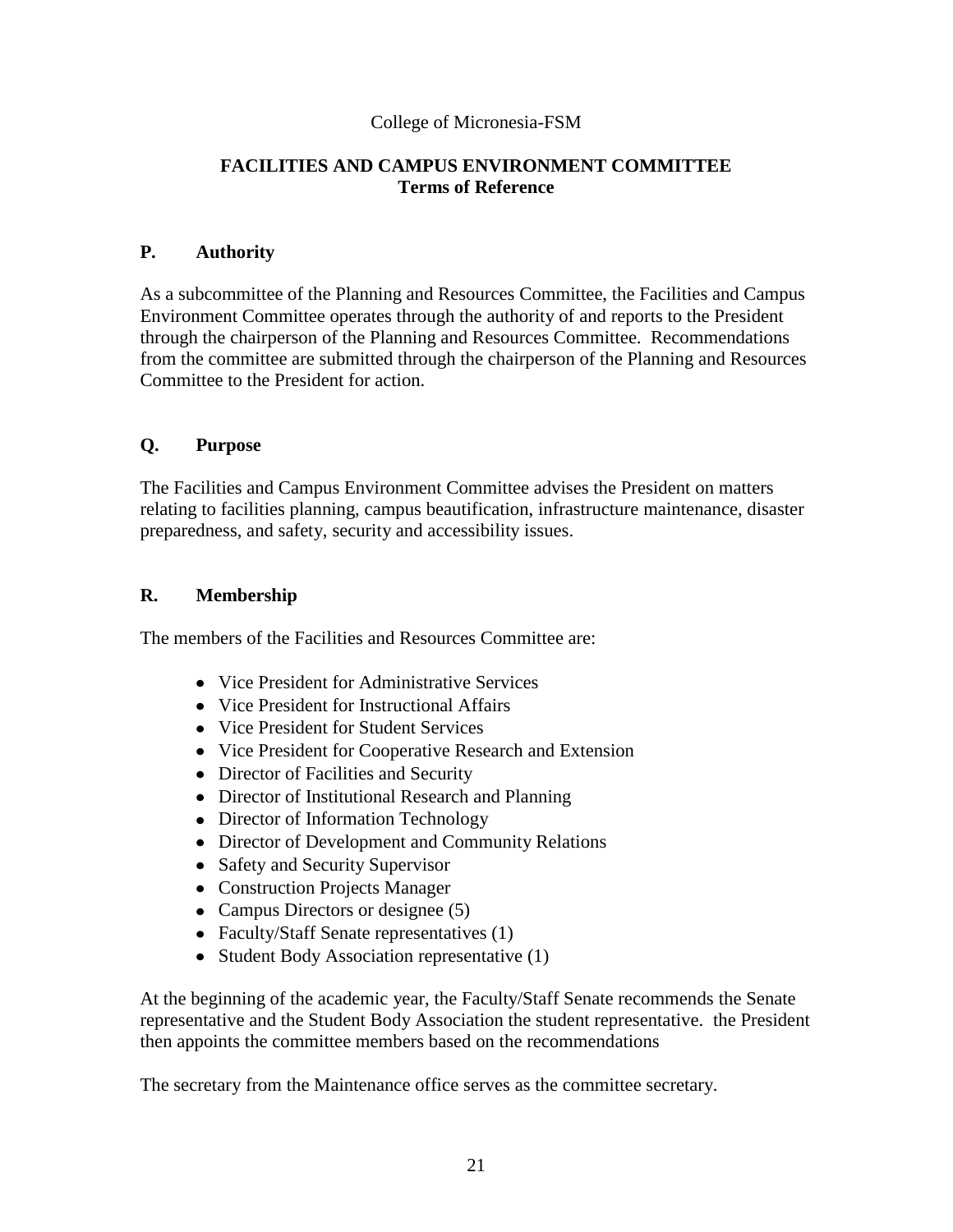Responsibilities of committee members are to:

- Regularly prepare for and attend committee meetings;
- Actively participate in meetings; and
- Share information on committee discussions, recommendations and decisions with and gather input from their area of representation.

## **S. Organization**

The Director of Facilities and Security chairs the Facilities and Campus Environment Committee. The chairperson's responsibilities are to:

- Preside over meetings;
- Ensure the terms of reference for the committee are met and matters brought before the committee are judiciously addressed;
- Prepare and distribute the agenda prior to each meeting; and
- Ensure committee minutes, reports, and recommendations are completed and appropriately disseminated in a timely manner.

A vice chairperson is elected at the beginning of the academic year. The responsibilities of the vice chairperson are to:

- Preside over meetings in the absence of the chair; and
- Assist the chairperson with the above responsibilities.

A maintenance staff serves as the secretary for the committee.The responsibilities of the secretary are to:

- Take and prepare accurate minutes;
- Distribute and post the minutes in a timely manner; and
- Record attendance of committee members.

## **T. Meetings**

Meetings are held at least quarterly with one of the meetings being a face-to-face meeting with all campus directors present. The schedule is determined at the beginning of each academic term. The chairperson may call special meetings or upon consent of the majority of the members reschedule the regular meetings. Meetings may be held face-toface or via teleconferences or other communication technologies. Twenty-five percent of members present constitute a quorum for discussion purposes. A simple majority vote of all members is required to act on a motion. Electronic voting may be utilized when necessary. Results of electronic voting are to be documented in the next committee meeting minutes.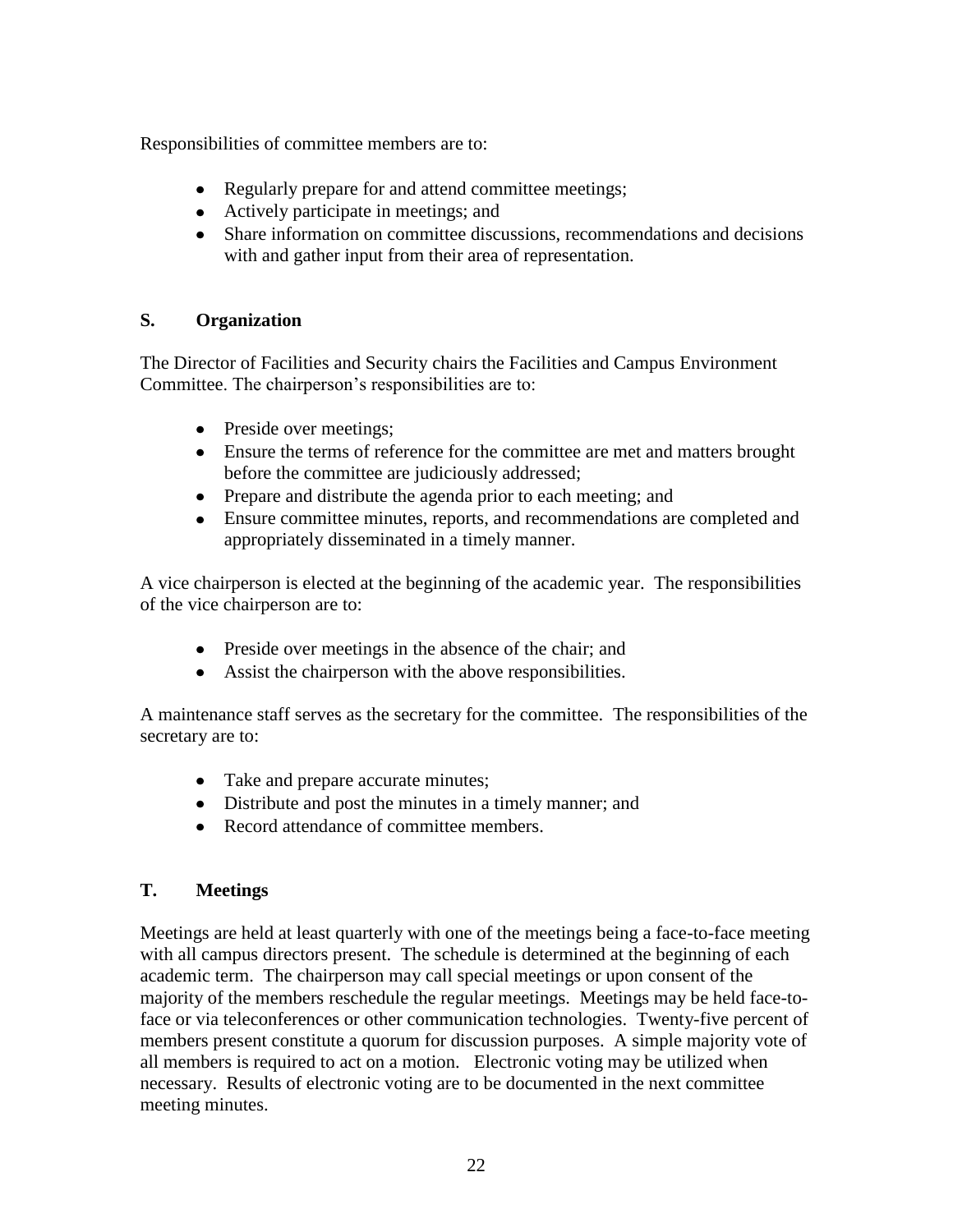### **U. Responsibilities**

The responsibilities of the Facilities and Campus Environment Committee are to:

- Develop or revise policies and/or procedures assigned to or identified by the committee;
- Review all major documents relating to facilities and campus environment, such as facilities master plan, maintenance plan, security plan, disaster preparedness and responsiveness plan, campus beautification plan, etc.;
- Update the infrastructure development master plan annually;  $\bullet$
- Review major renovation and or building requests;
- $\bullet$ Serve as bid review committee;
- Survey obsolete and surplus furniture, vehicles, and equipment, except for computers; and
- Review assessments/evaluations of facilities and campus environment and make recommendations.

## **V. Communications & Distribution of Information**

Agenda items may be submitted to the chairperson by other members, other committees, or the President. The chairperson compiles the agenda and forwards it to committee members prior to meetings.

All meetings are to have minutes which are to be distributed electronically within three working days of the meeting to members for their review. Members are to comment within the next three working days. The minutes are officially adopted at the next meeting. The Maintenance Office then distributes the official minutes to all committee members and to the President. The Maintenance Office maintains a file on official Facilities and Campus Environment Committee minutes.

Following each meeting, the chairperson informs all concerned of decisions or forwards recommendations from the committee to the President through the chairperson of the Planning and Resources Committee*.* The chairperson also updates the members of the action taken of the committee's recommendations.

Committee members convey concerns and input on current issues from their respective areas to the committee. They also discuss the issues being addressed by the committee and share committee minutes with the community they represent.

## **H. Representation by Proxy**

The college is actively working to improve its technical capacity to allow remote participation of members of the committee. Until that is achieved, remote members of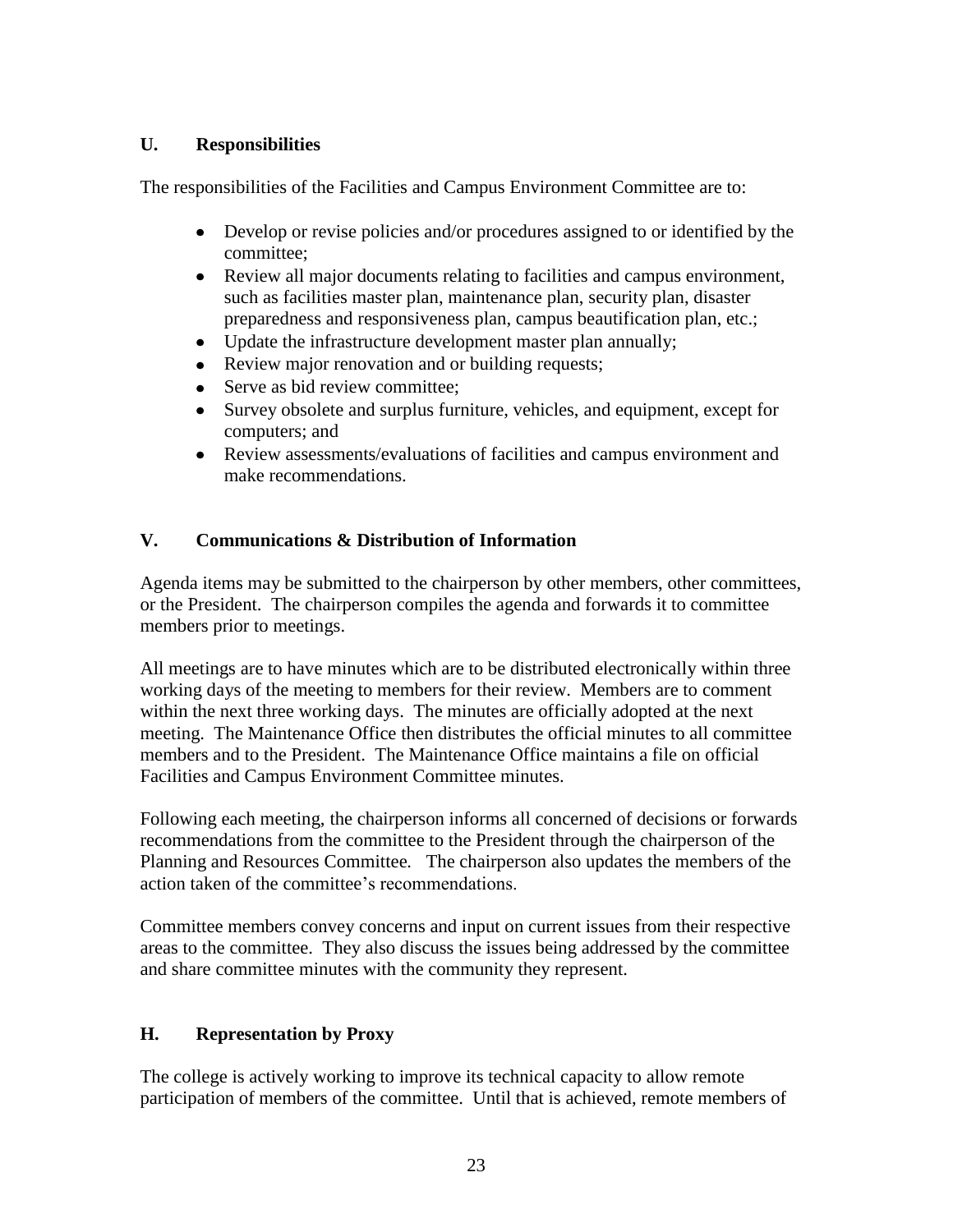the committee may select a proxy to act in their stead. Proxies must be regular employees of the college and reside on the island where the meeting is held. Committee members may not serve as a proxy.

Responsibilities of proxies are to:

- Attend committee meetings and perform the functions of a member in his/her absence;
- Communicate regularly with the committee member to clarify the member's view on issues and provide post-meeting feedback; and
- Vote on behalf the member.

When a proxy misses three meetings, the chairperson informs the committee member. A new proxy may be selected. When the committee member is able to attend a meeting, the member attends and keeps the proxy advised of the activities at that meeting (reversing the roles).

(Cabinet – 2/18/08)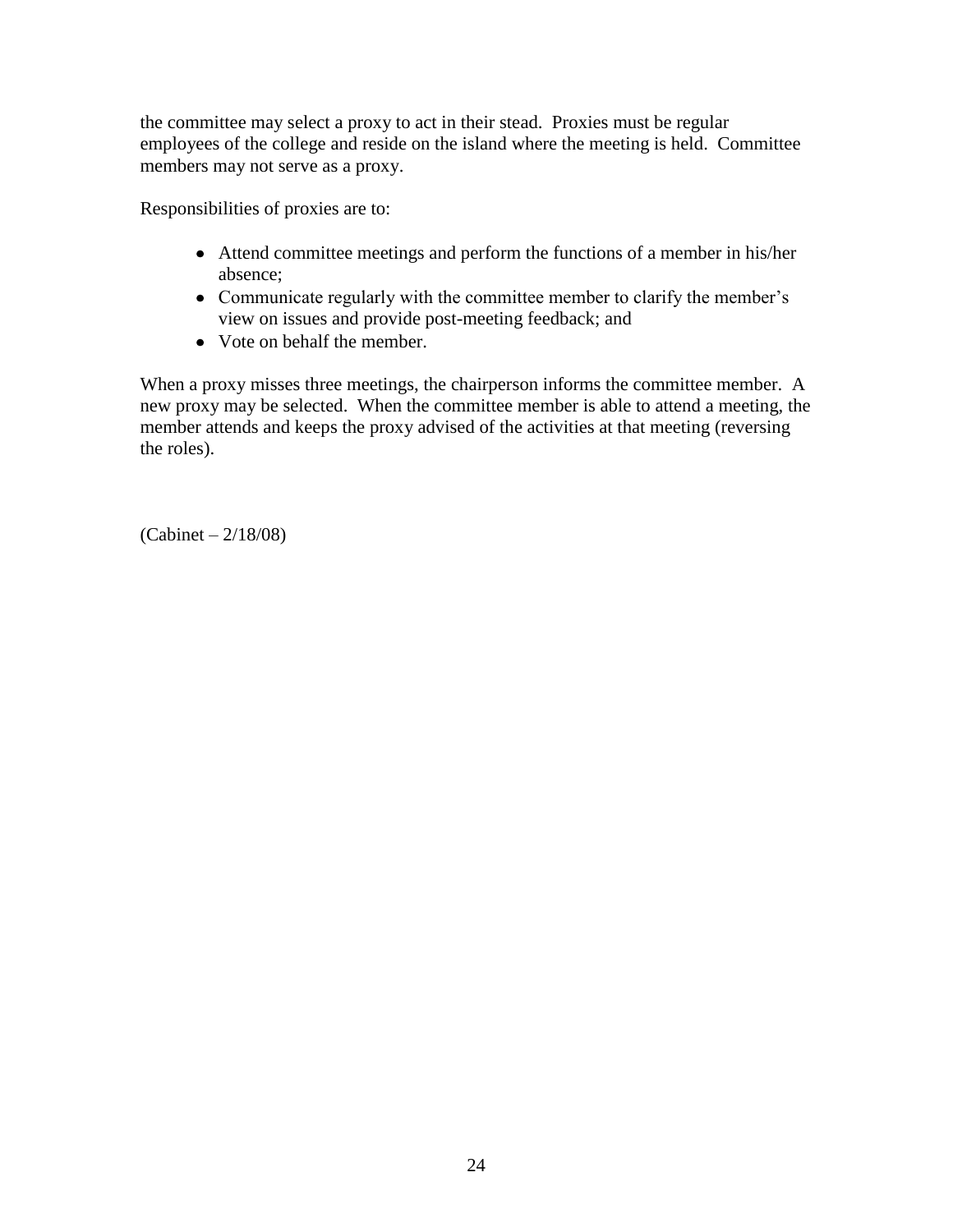### **FINANCE COMMITTEE Terms of Reference**

### **A. Authority**

As a subcommittee of the Planning and Resources Committee, the Finance Committee operates through the authority of and reports to the President through the chairperson of the Planning and Resources Committee. Recommendations from the committee are submitted through the chairperson of the Planning and Resources Committee to the President for action.

### **B. Purpose**

The Finance Committee advises the President on matters relating to fiscal management of the College.

### **C. Membership**

The members of the Finance Committee are:

- Vice President for Administrative Services  $\bullet$
- $\bullet$ Vice President for Instructional Affairs
- Vice President for Support and Student Affairs
- Vice President for Cooperative Research and Extension
- Comptroller
- Director of Institutional Research and Planning
- Director of Human Resources
- Campus Directors (5)
- Business Office Manager
- Director of Financial Aid
- State Campus Accountant
- Accounting/Finance instructor
- Two faculty representatives (at least one from a state campus)  $\bullet$
- $\bullet$ Two student representatives

At the beginning of the academic year, the Faculty/Staff Senate recommends the two faculty representatives, at least one from a state campus; the Student Body Association the two student representatives. The then President appoints the committee members based on the recommendations.

Responsibilities of committee members are to: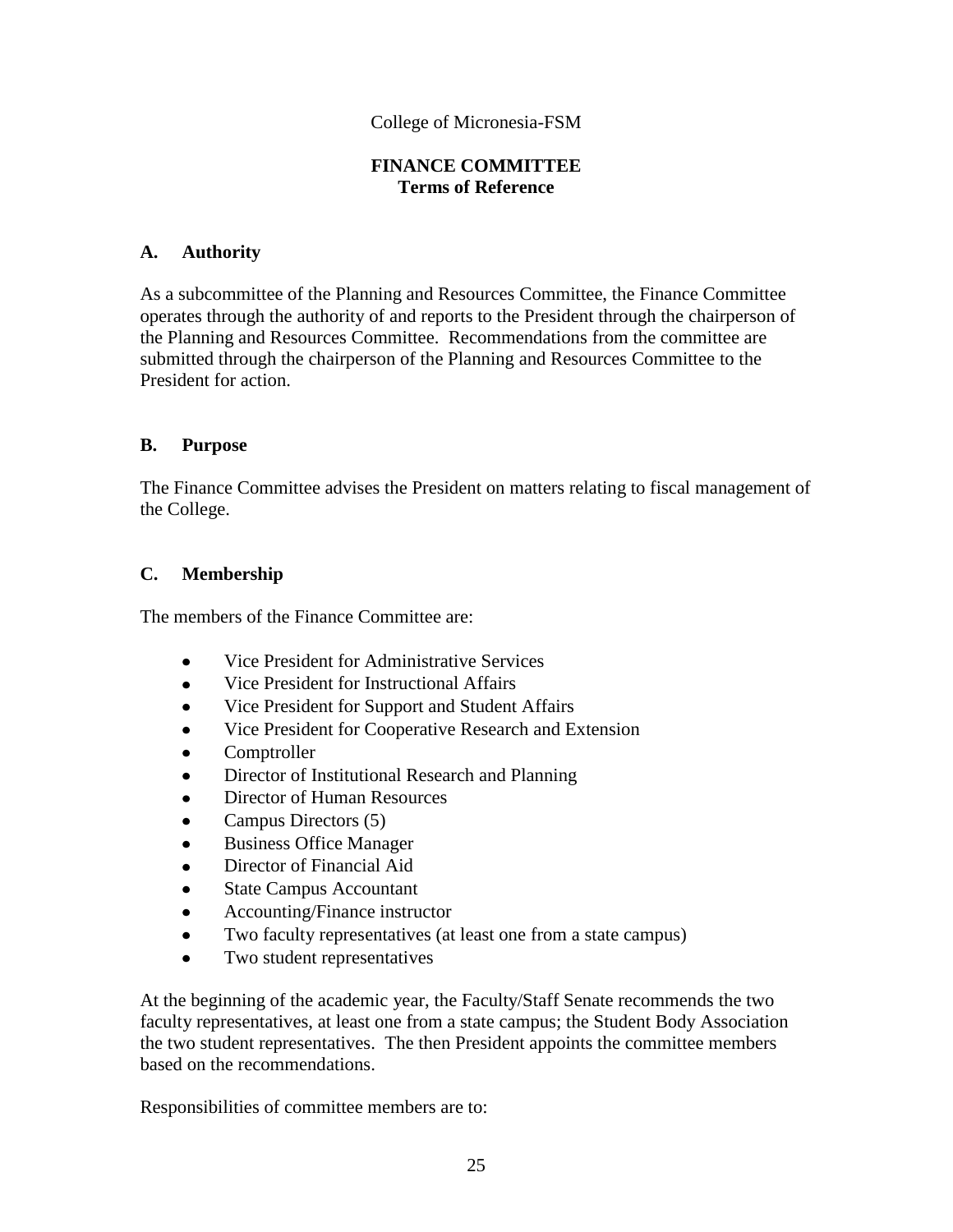- Regularly prepare for and attend committee meetings;  $\bullet$
- Actively participate in meetings; and
- Share information on committee discussions, recommendations and decisions with and gather input from their area of representation.

## **D. Organization**

The Comptroller chairs the Finance Committee. The chairperson's responsibilities are to:

- Preside over meetings;  $\bullet$
- Ensure the terms of reference for the committee are met and matters brought  $\bullet$ before the committee are judiciously addressed;
- Prepare and distribute the agenda prior to each meeting; and  $\bullet$
- Ensure committee minutes, reports, and recommendations are completed and appropriately disseminated in a timely manner.

A vice chairperson is elected at the beginning of the academic year. The responsibilities of the vice chairperson are to:

- $\bullet$ Preside over meetings in the absence of the chair; and
- Assist the chairperson with the above responsibilities.  $\bullet$

The state campus accountant serves as the secretary*.* The responsibilities of the secretary are to:

- Take and prepare accurate minutes;  $\bullet$
- Distribute and post the minutes in a timely manner; and  $\bullet$
- Record attendance of committee members.

## **E. Meetings**

Meetings are held monthly. The schedule is determined at the beginning of each academic term. The chairperson may call special meetings or upon consent of the majority of the members reschedule the regular meetings. Meetings may be held face-toface or via teleconferences or other communication technologies. Twenty-five percent of members present constitute a quorum for discussion purposes. A majority vote of all members is required to act on a motion. Electronic voting may be utilized when necessary, however if a member expresses objection for an electronic vote, the matter is tabled to the next special meeting for discussion and appropriate action. Results of electronic voting are to be documented in the next committee meeting minutes.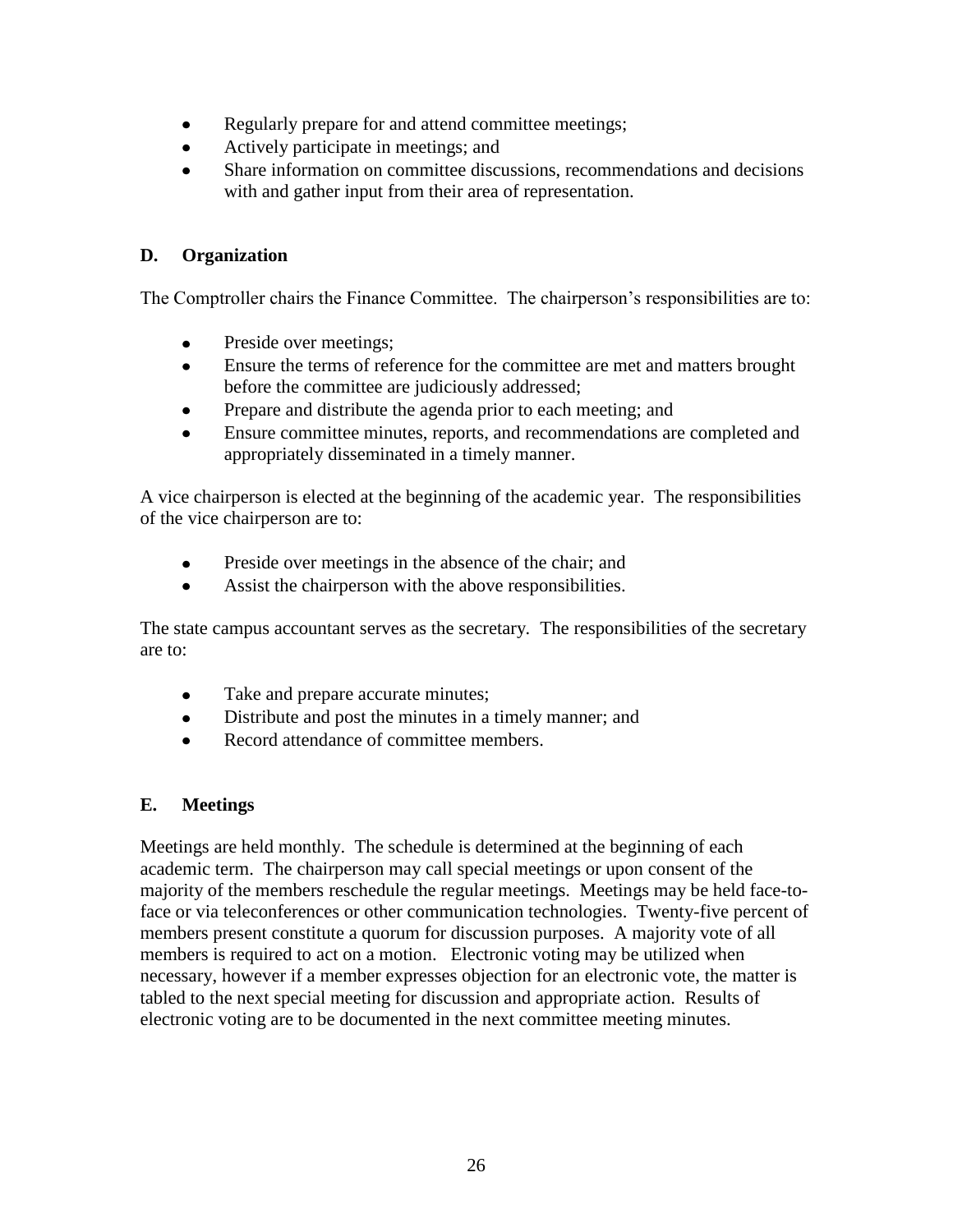## **F. Responsibilities**

The responsibilities of the Finance Committee are to:

- $\bullet$ Address issues and matters relating to fiscal administration;:
- Review budgets (operations budget, FSM FMI budget, infrastructure  $\bullet$ development plan budget, auxiliary enterprise budgets and other budgets) for the College;
- Recommend tuition fees and other fees charged by the College;
- Recommend fiscal policies and procedures;
- Recommend closure and opening bank accounts and credit card accounts;
- Recommend use of fund balance and excess revenue; and
- Act on other fiscal matters as referred by the College community.
- Review assessments/evaluations of financial processes and services and make recommendations.

## **G. Communication & Distribution of Information**

Agenda items may be submitted to the chairperson by other members, other committees, or the President. The chairperson compiles the agenda and forwards it to committee members prior to meetings.

All meetings are to have minutes which are to be distributed electronically within three working days of the meeting to members for their review. Members are to comment within the next three working days. The minutes are officially adopted at the next meeting. The Business Office then distributes the official minutes to all committee members and to the President. The Business Office maintains a file on official Finance Committee minutes.

Following each meeting, the chairperson informs all concerned of decisions or forwards recommendations from the committee to the President through the chairperson of the Planning and Resources Committee. The chairperson also updates the members of the action taken on the committee's recommendations.

Committee members convey concerns and input on current issues from their respective areas to the committee. They also discuss the issues being addressed by the committee and share committee minutes with the community they represent.

## **H. Representation by Proxy**

The college is actively working to improve its technical capacity to allow remote participation of members of the committee. Until that is achieved, remote members of the committee may select a proxy to act in their stead. Proxies must be regular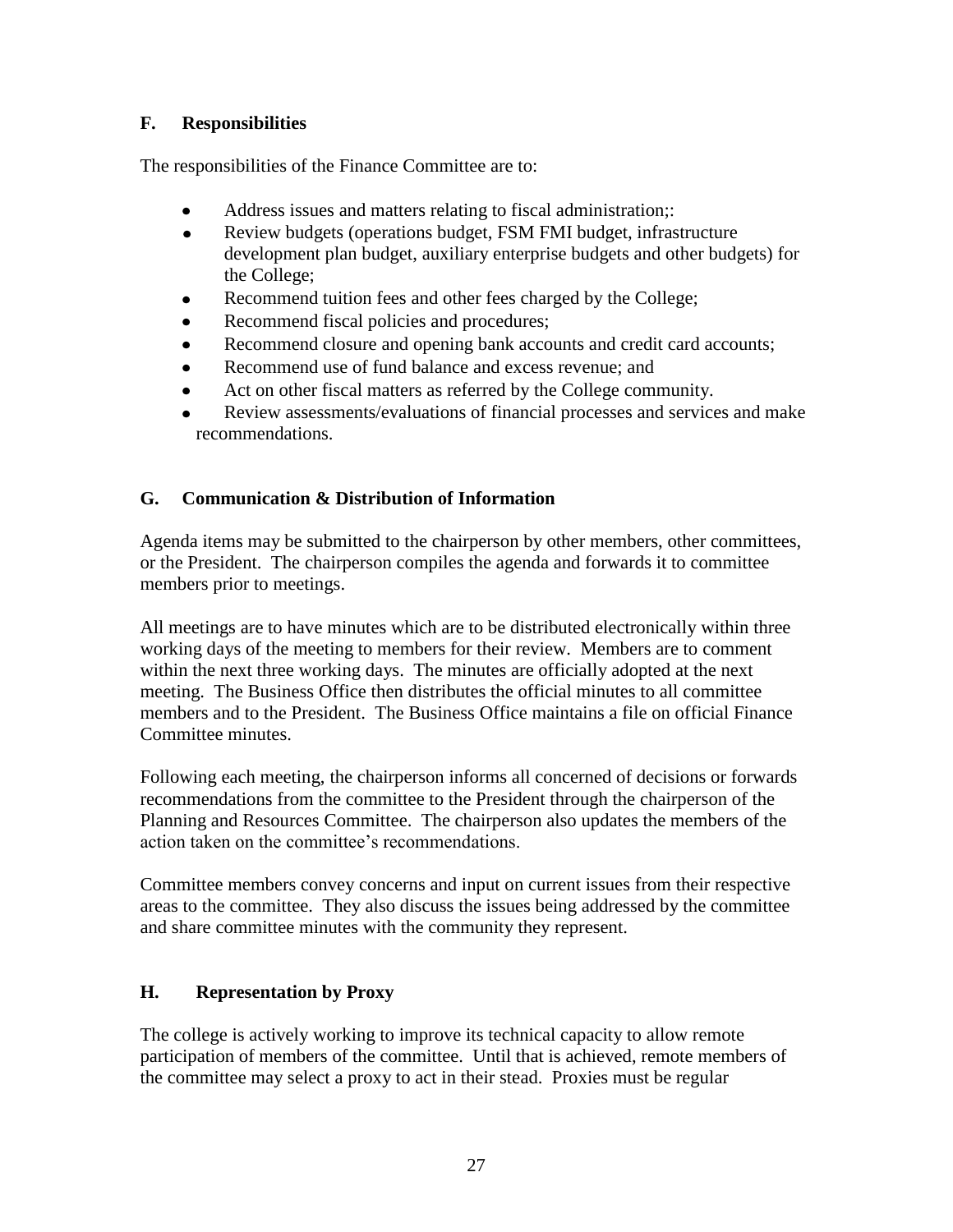employees of the college and reside on the island where the meeting is held. Committee members may not serve as a proxy.

Responsibilities of proxies are to:

- Attend committee meetings and perform the functions of a member in his/her absence;
- Communicate regularly with the committee member to clarify the member's view on issues and provide post-meeting feedback; and
- Vote on behalf of the member.

When a proxy misses three meetings, the chairperson informs the committee member. A new proxy may be selected. When the committee member is able to attend a meeting, the member attends and keeps the proxy advised of the activities at that meeting (reversing the roles).

(Cabinet – 2/18/08)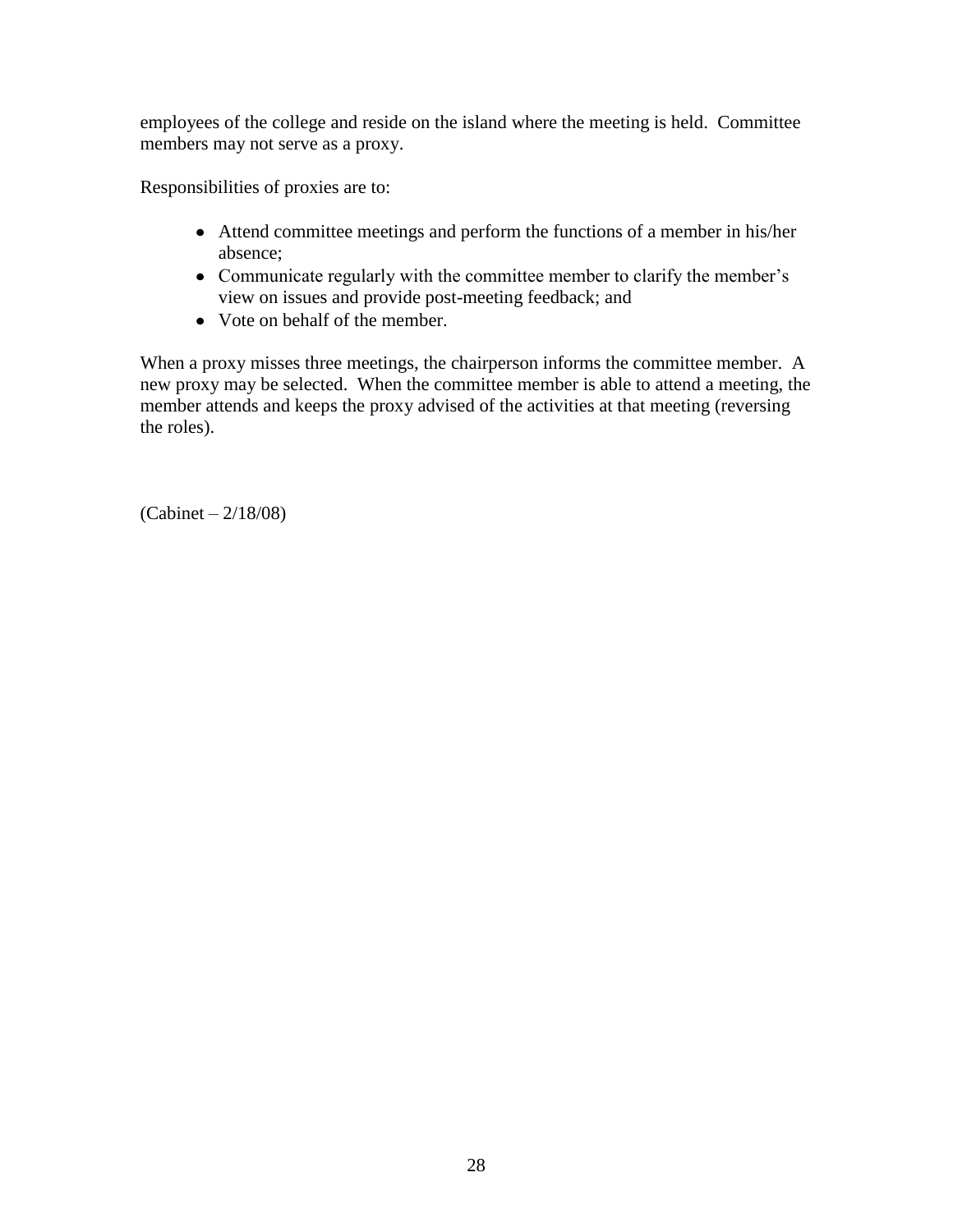### **INFORMATION COMMUNICATIONS TECHNOLOGY COMMITTEE Terms of Reference**

### **W. Authority**

As a subcommittee of the Planning and Resources Committee, the Information Communications Technology Committee operates through the authority of and reports to the President through the chairperson of the Planning and Resources Committee. Recommendations from the committee are submitted through the chairperson of the Planning and Resources Committee to the President for action.

### **X. Purpose**

The Information Communications Technology Committee advises the President on matters relating to technology issues for the college.

### **Y. Membership**

The members of the Information Communications Technology Committee are:

- Director, Information Technology
- Director, Research and Planning
- Director, Vocational, Community and Continuing Education
- Director, Development and Community Relations or designee
- Director, Learning Resources Center or designee
- Director, Maintenance and Security or designee
- Campus Director or designee (5)
- Admissions and Records representative
- Cooperative Research and Extension representative
- Senior Information Technology staff member
- Faculty/Staff Senate representative (2)
- Student Body Association representative

At the beginning of the academic year, the Faculty/Staff Senate recommends the two Senate representatives; the Student Body Association the one student representative; Campus Directors the campus representative; and the division/office heads their representative. The President then appoints the representative members based on the recommendations.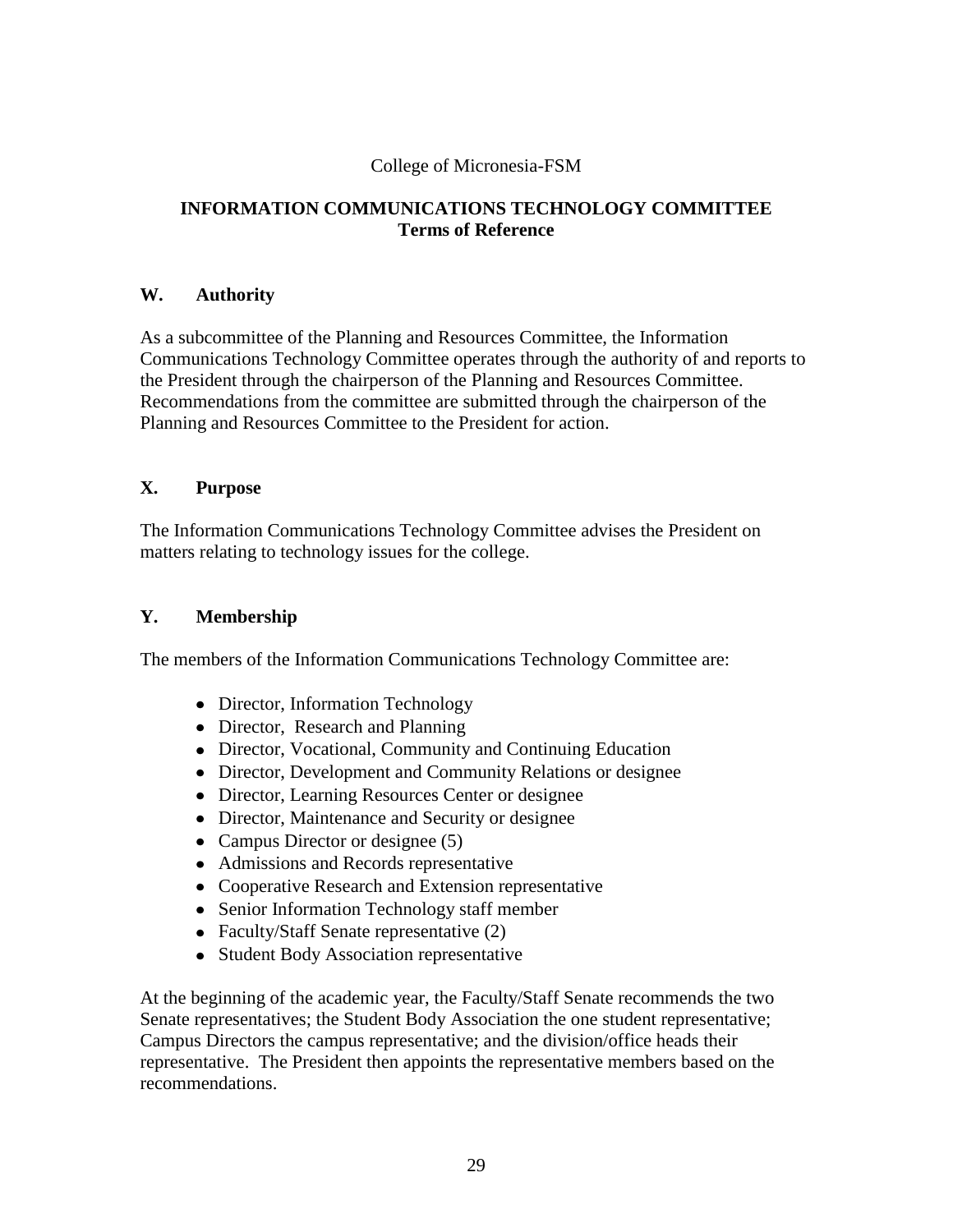A staff from the Information Technology office serves as the committee secretary.

Responsibilities of committee members are to:

- Regularly prepare for and attend committee meetings;
- Actively participate in meetings; and
- Share information on committee discussions, recommendations and decisions with and gather input from their area of representation.

## **Z. Organization**

The Director of Information Technology chairs the Information Communications Technology Committee. The chairperson's responsibilities are to:

- Preside over meetings;
- Ensure the terms of reference for the committee are met and matters brought before the committee are judiciously addressed;
- Prepare and distribute the agenda prior to each meeting; and
- Ensure committee minutes, reports, and recommendations are completed and appropriately disseminated in a timely manner.

A vice chairperson is elected at the beginning of the academic year. The responsibilities of the vice chairperson are to:

- Preside over meetings in the absence of the chair; and
- Assist the chairperson with the above responsibilities.

The responsibilities of the secretary are to:

- Take and prepare accurate minutes;
- Distribute and post the minutes in a timely manner; and
- Record attendance of committee members.

# **AA. Meetings**

Meetings are held at least quarterly. The schedule is determined at the beginning of each academic term. The chairperson may call special meetings or upon consent of the majority of the members reschedule the regular meetings. Meetings may be held face-toface or via teleconferences or other communication technologies. Twenty-five percent of members present constitute a quorum for discussion purposes. A majority vote of all members is required to act on a motion. Electronic voting may be utilized when necessary. Results of electronic voting are to be documented in the next committee meeting minutes.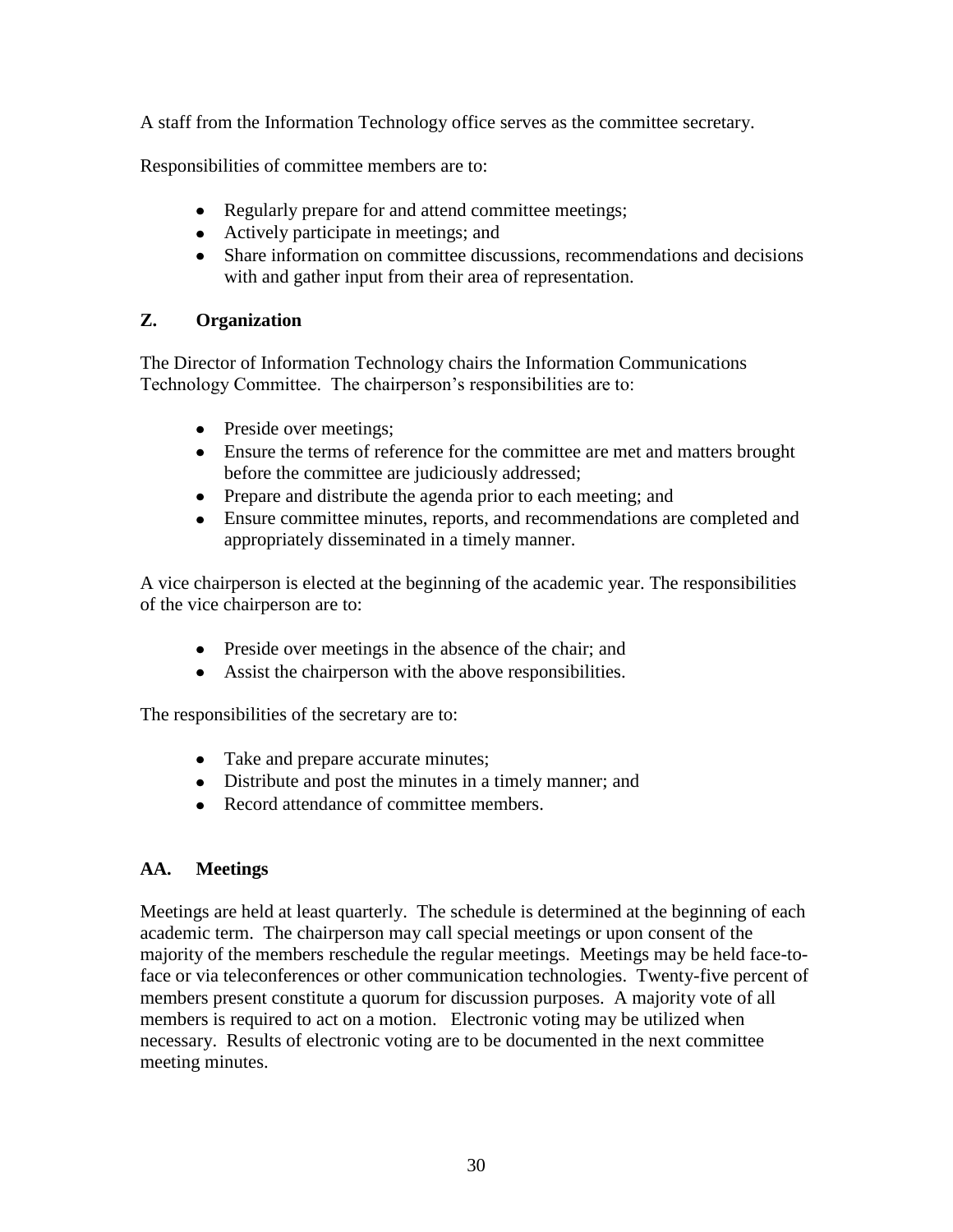## **BB. Responsibilities**

The responsibilities of the Information Communications Technology Committee are to:

- Develop or revise policies and/or procedures assigned to or identified by the committee;
- Act on request for usage of technology fee funds;
- Develop and maintain the technology plan for the COM-FSM system;
- Coordinate information and communications technology provision throughout the College to maximize its effectiveness;
- Recommend career development and training needs of ICT support personnel;
- Recommend the information communications technology resources required to implement the Colleges strategic plan; and
- Review and recommend a preferred vendor list for technology purchases for the College.
- Review assessments/evaluations of information technology services and make recommendations.

## **CC. Communications & Distribution of Information**

Agenda items may be submitted to the chairperson by other members, other committees, or the President. The chairperson compiles the agenda and forwards it to committee members prior to meetings.

All meetings are to have minutes which are to be distributed electronically within three working days of the meeting to members for their review. Members are to comment within the next three working days. The minutes are officially adopted at the next meeting. The Information Technology office then distributes the official minutes to all committee members and to the President. The Information Technology office maintains a file on official Information Communications Technology Committee minutes.

Following each meeting, the chairperson informs all concerned of decisions or forwards recommendations from the committee to the President through the chairperson of the Planning and Resources Committee*.* The chairperson also updates the members of the action taken on the committee's recommendations.

Committee members convey concerns and input on current issues from their respective areas to the committee. They also discuss the issues being addressed by the committee and share committee minutes with the community they represent.

## **H. Representation by Proxy**

The college is actively working to improve its technical capacity to allow remote participation of members of the committee. Until that is achieved, remote members of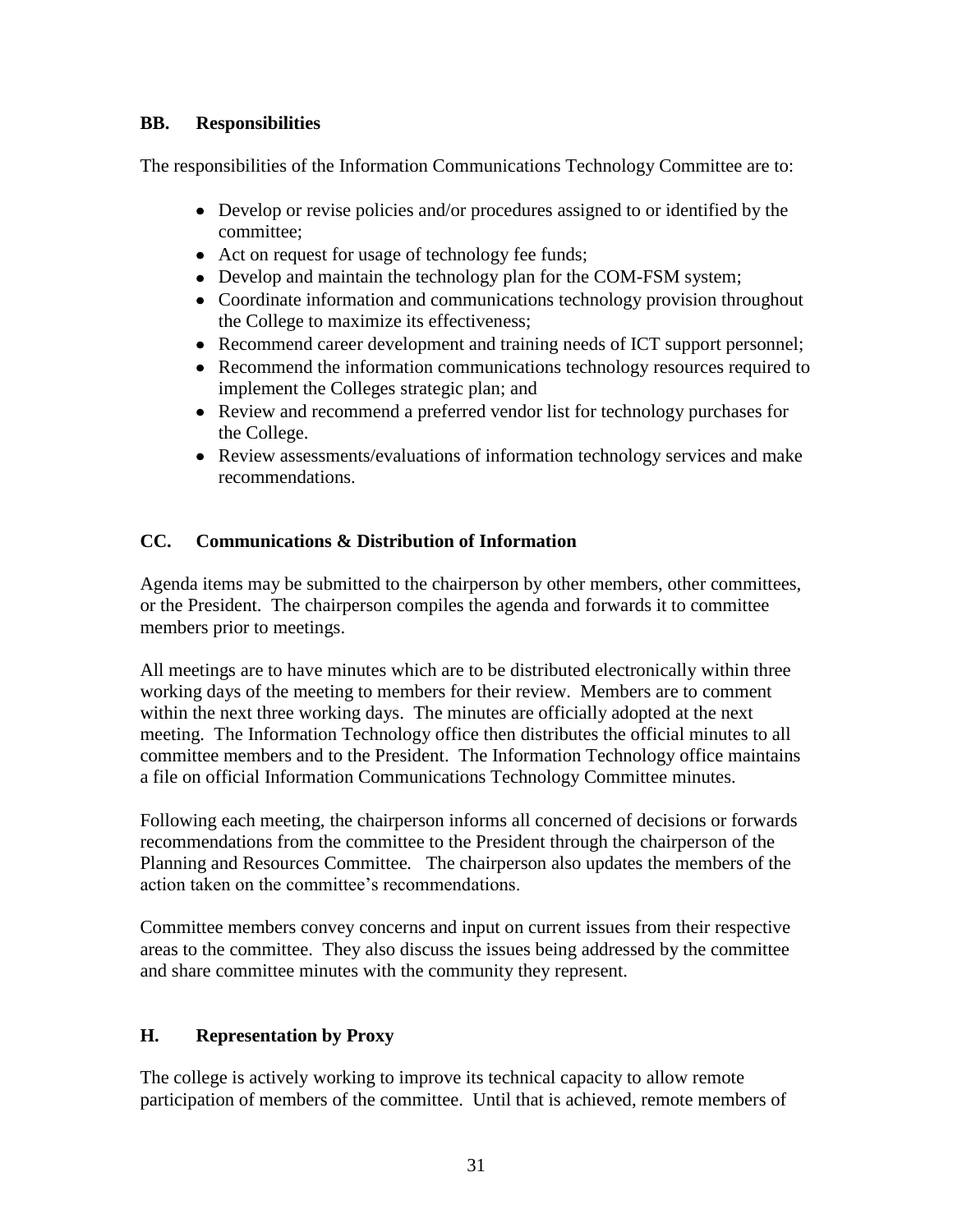the committee may select a proxy to act in their stead. Proxies must be regular employees of the college and reside on the island where the meeting is held. Committee members may not serve as a proxy.

Responsibilities of proxies are to:

- Attend committee meetings and perform the functions of a member in his/her absence;
- Communicate regularly with the committee member to clarify the member's view on issues and provide post-meeting feedback; and
- Vote on behalf the member.

When a proxy misses three meetings, the chairperson informs the committee member. A new proxy may be selected. When the committee member is able to attend a meeting, the member attends and keeps the proxy advised of the activities at that meeting (reversing the roles).

(Cabinet 2/18/08)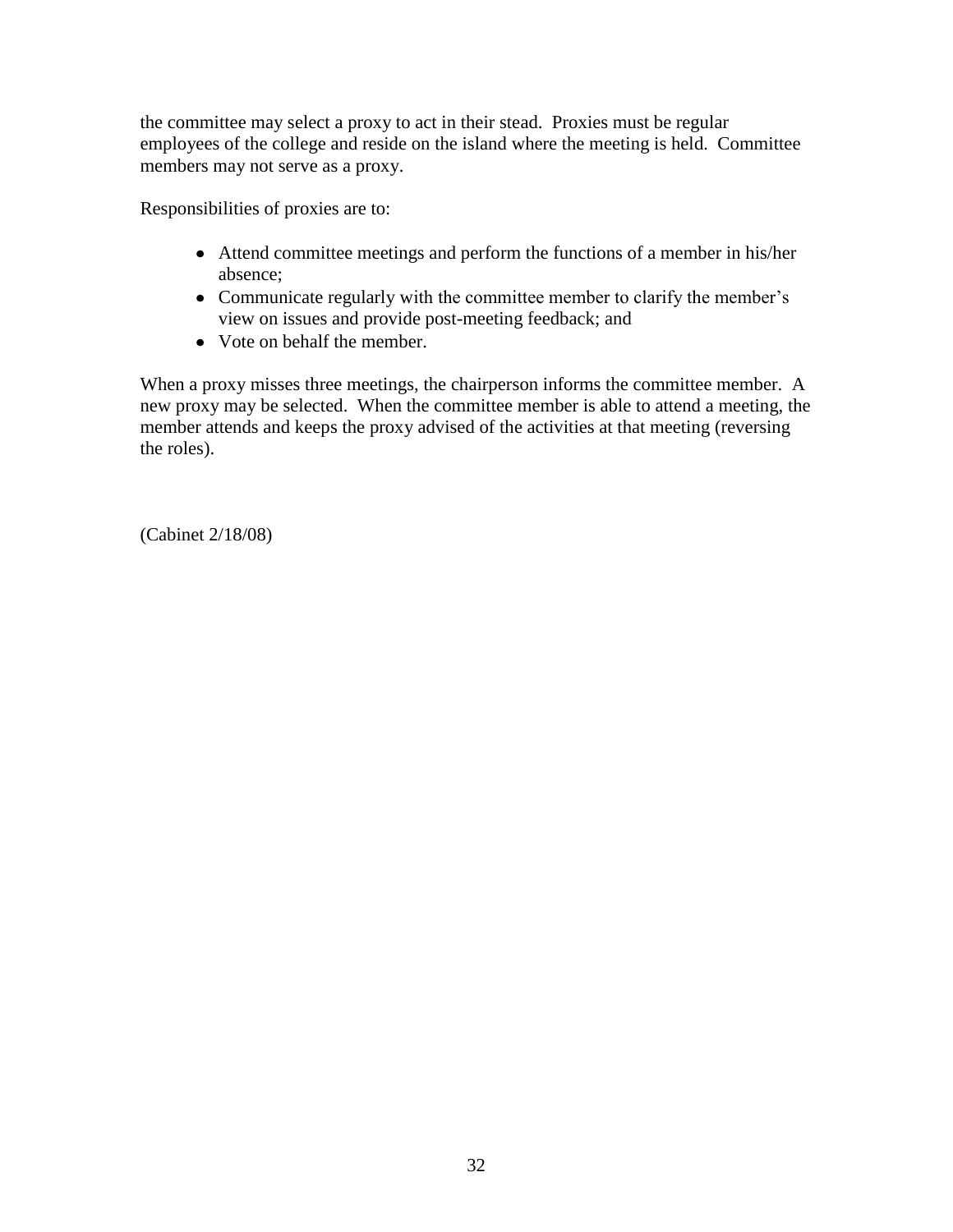### **PERSONNEL COMMITTEE Terms of Reference**

### **DD. Authority**

As a subcommittee of the Planning and Resources Committee, the Personnel Committee operates through the authority of and reports to the President through the chairperson of the Planning and Resources Committee. Recommendations from the committee are submitted through the chairperson of the Planning and Resources Committee to the President for action.

### **EE. Purpose**

The Personnel Committee advises the President on matters relating to human resources.

### **FF. Membership**

The members of the Personnel Committee are:

- Director of Human Resources
- Human Resources Specialist
- Executive Assistant to the President
- Sponsored Programs Facilitator
- Payroll Accountant
- Faculty representative  $(2)$
- Professional staff representatives (2)
- Classified staff representatives (2)
- Management representatives (2)
- Chairpersons, State Campus Personnel Committee (5)
- Cooperative Research and Extension representative

At the beginning of the academic year, the Faculty/Staff Senate recommends the eight Senate representatives, two from each of the four personnel classifications, and the Vice President for Cooperative Research and Extension the cooperative research and extension representative. The President then appoints the committee members based on the recommendations.

Responsibilities of committee members are to:

- Regularly prepare for and attend committee meetings;
- Actively participate in meetings; and
- Share information on committee discussions, recommendations and decisions with and gather input from their area of representation.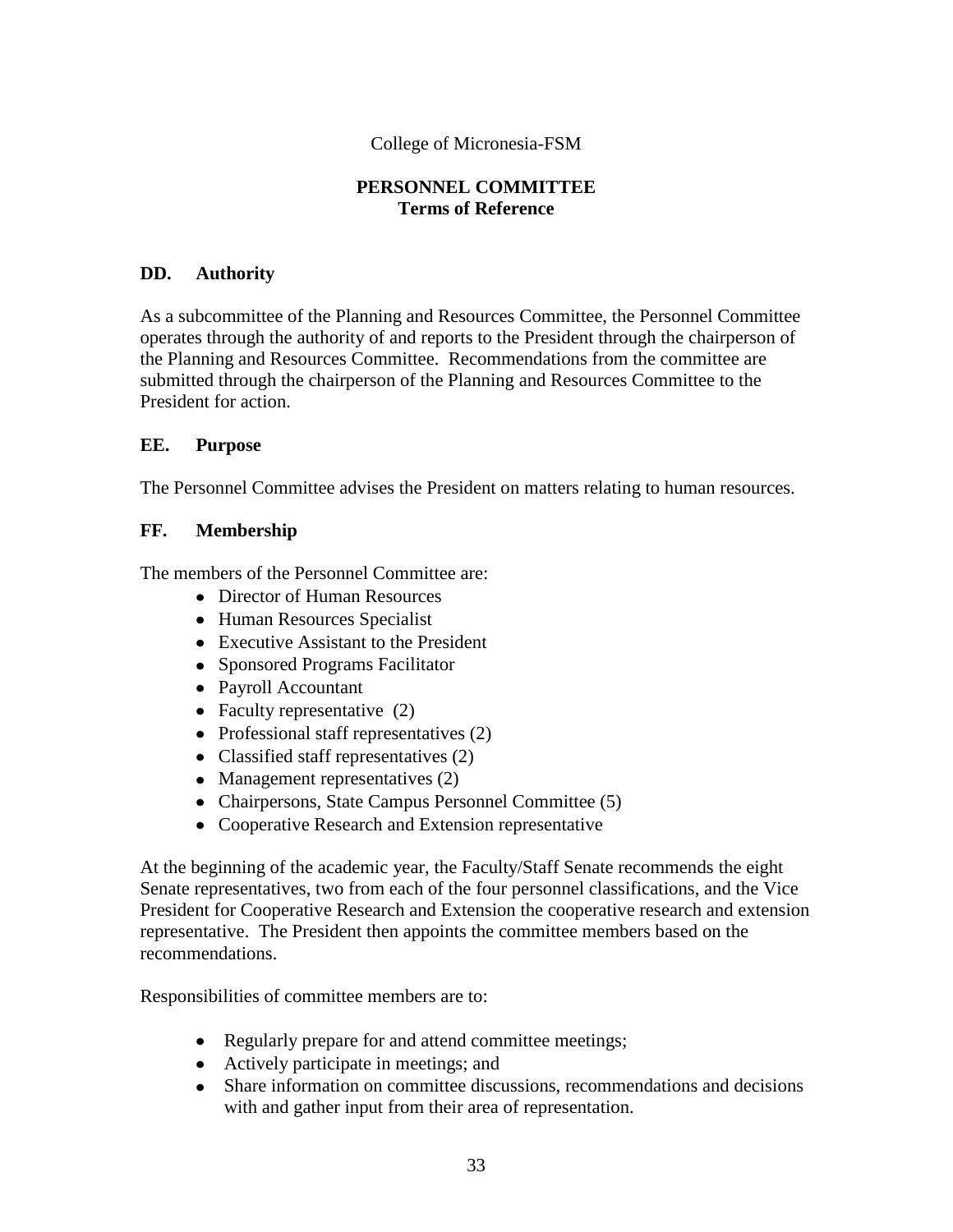### **GG. Organization**

The Director of Human Resources chairs the Personnel Committee. The chairperson's responsibilities are to:

- Preside over meetings;
- Ensure the terms of reference for the committee are met and matters brought before the committee are judiciously addressed;
- Prepare and distribute the agenda prior to each meeting; and
- Ensure committee minutes, reports, and recommendations are completed and appropriately disseminated in a timely manner.

A vice chairperson is elected at the beginning of the academic year. The responsibilities of the vice chairperson are to:

- Preside over meetings in the absence of the chair; and
- Assist the chairperson with the above responsibilities.

The human resources specialist on the committee serves as the secretary. The responsibilities of the secretary are to:

- Take and prepare accurate minutes; and
- Distribute and post the minutes in a timely manner; and
- Record attendance of committee members.

## **HH. Meetings**

Meetings are held at least monthly. The schedule is determined at the beginning of the academic year. The chairperson may call special meetings or upon consent of the majority of the members reschedule the regular meetings. Meetings may be held face-toface or via teleconferences or other communication technologies. Twenty-five percent of members present constitute a quorum for discussion purposes. A majority vote of all members is required to act on a motion. Electronic voting may be utilized when necessary. Results of electronic voting are to be documented in the next committee meeting minutes.

### **II. Responsibilities**

The responsibilities of the Personnel Committee are to:

- Develop or revise policies and/or procedures assigned to or identified by the committee by researching the issues, soliciting input, gathering information, disseminating that information and finally formatting the policy for approval;
- Review assessments and evaluations of human resources services and make recommendations.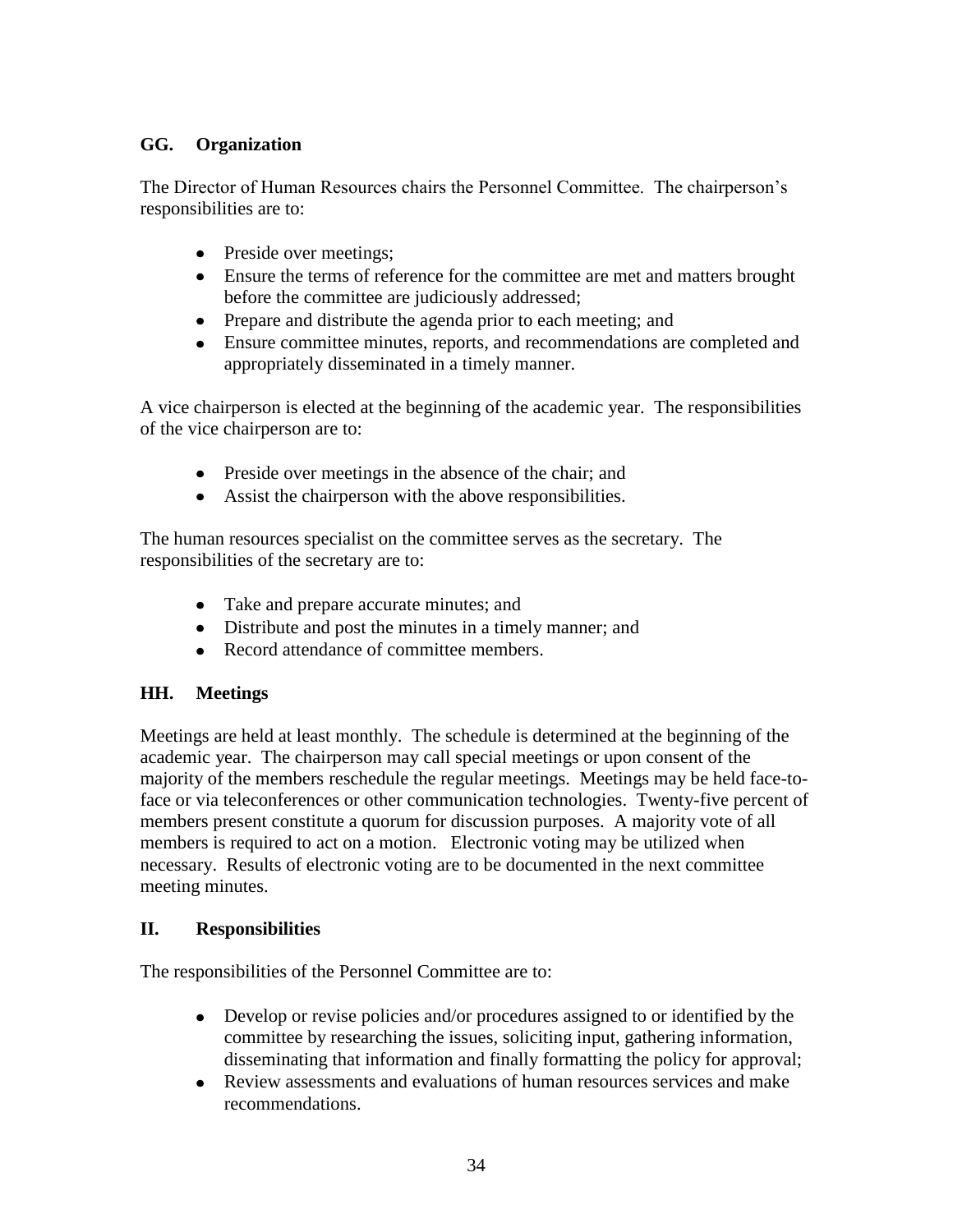## **JJ. Communications & Distribution of Information**

Agenda items may be submitted to the chairperson by other members, other committees, or the President. The chairperson compiles the agenda and forwards it to committee members prior to meetings.

All meetings are to have minutes which are to be distributed electronically within three working days of the meeting to members for their review. Members are to comment within the next three working days. The minutes are officially adopted at the next meeting. The Human Resources Office then distributes the official minutes to all committee members and to the President. The Human Resources Office maintains a file on official Personnel Committee minutes.

Following each meeting, the chairperson informs all concerned of decisions or forwards recommendations from the committee to the President through the chairperson of the Planning and Resources Committee*.* The chairperson also updates the members of the action taken on the committee's recommendations.

Committee members convey concerns and input on current issues from their respective areas to the committee. They also discuss the issues being addressed by the committee and share committee minutes with the community they represent.

### **H. Representation by Proxy**

The college is actively working to improve its technical capacity to allow remote participation of members of the committee. Until that is achieved, remote members of the committee may select a proxy to act in their stead. Proxies must be regular employees of the college and reside on the island where the meeting is held. Committee members may not serve as a proxy.

Responsibilities of proxies are to:

- Attend committee meetings and perform the functions of a member in his/her absence;
- Communicate regularly with the committee member to clarify the member's view on issues and provide post-meeting feedback; and
- Vote on behalf of the member.

When a proxy misses three meetings, the chairperson informs the committee member. A new proxy may be selected. When the committee member is able to attend a meeting, the member attends and keeps the proxy advised of the activities at that meeting (reversing the roles).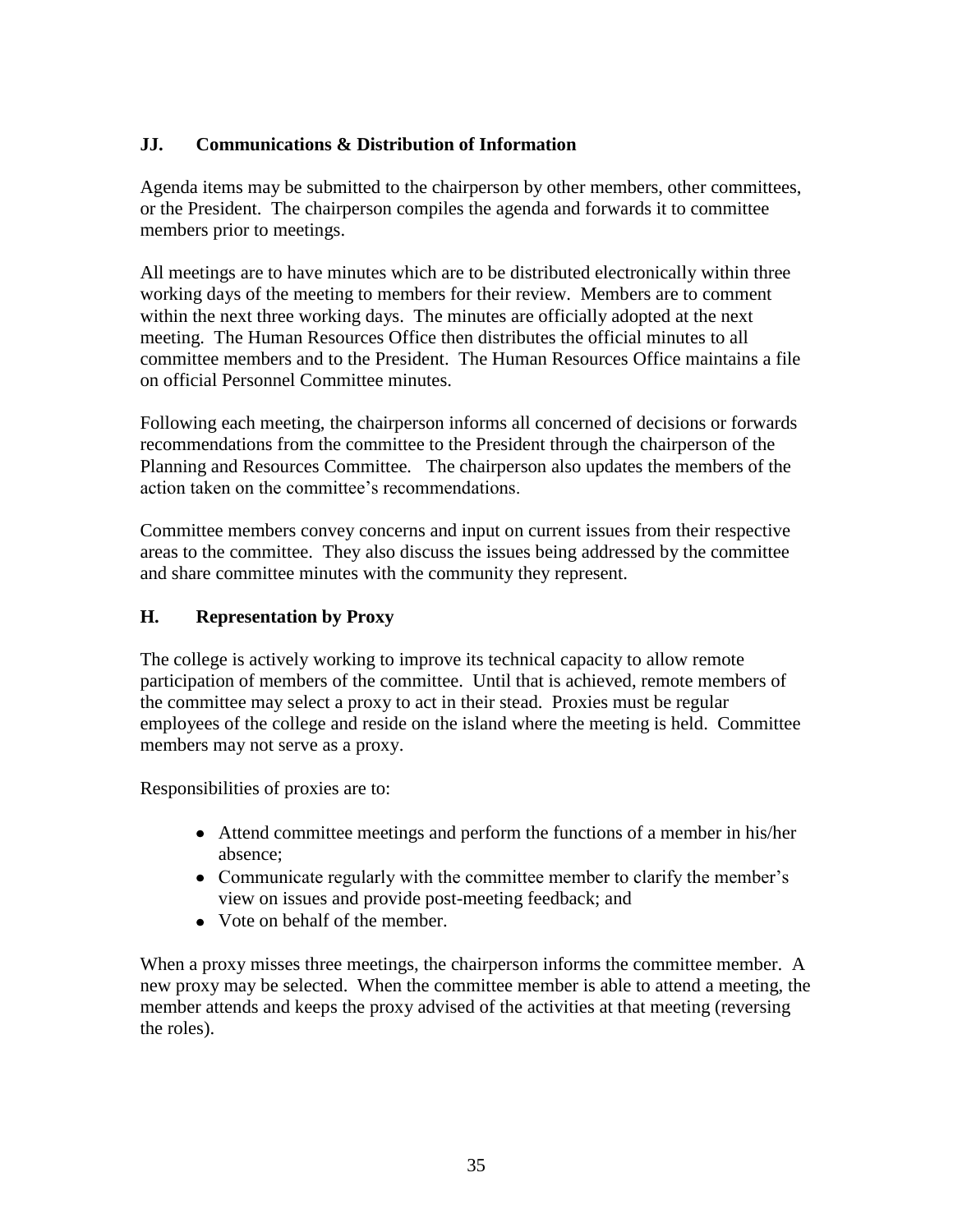(Cabinet – 2/18/08)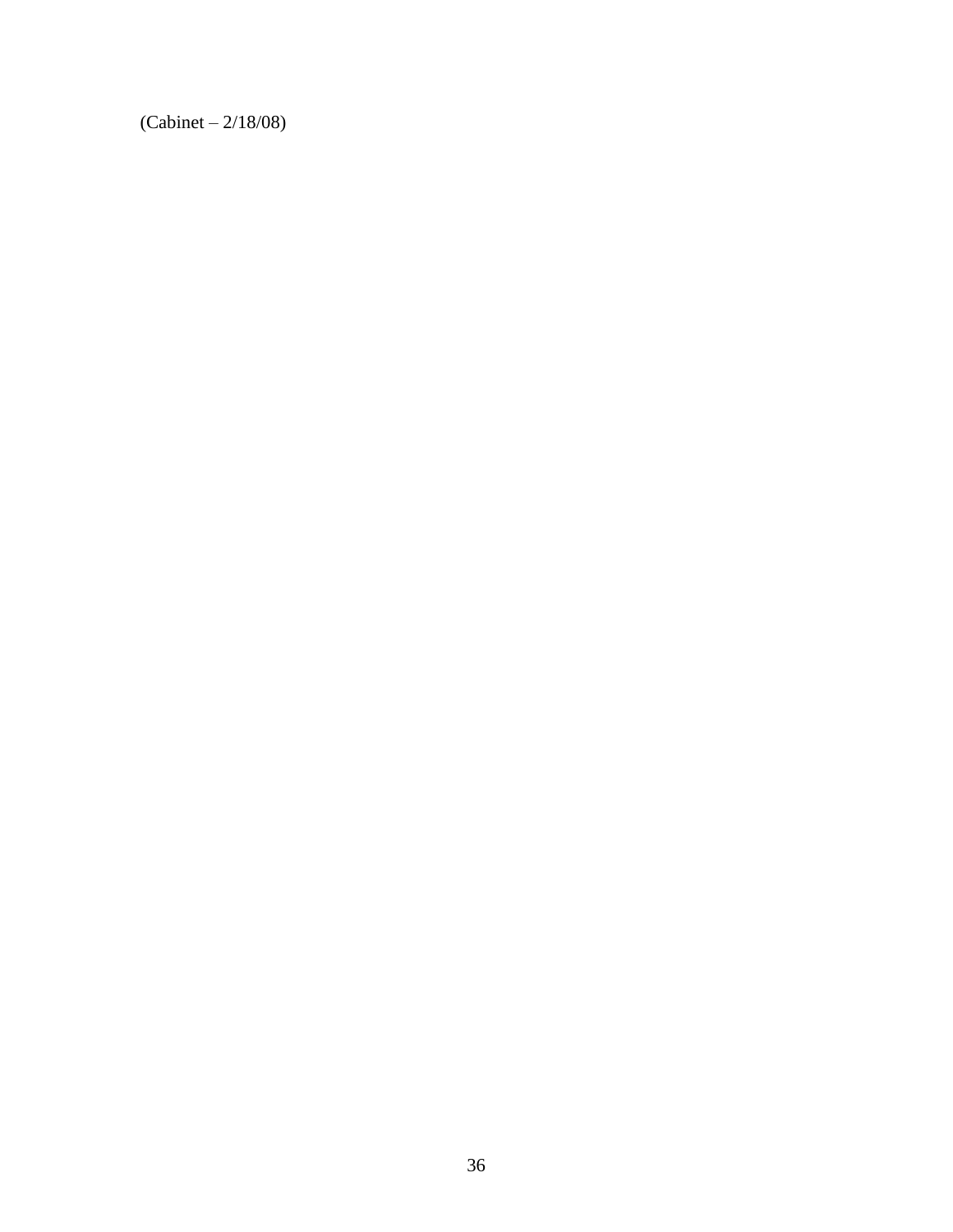#### **STAFF DEVELOPMENT COMMITTEE Terms of Reference**

#### **KK. Authority**

As a subcommittee of the Planning and Resources Committee, the Staff Development Committee operates through the authority of and reports to the President through the chairperson of the Planning and Resources Committee. Recommendations from the committee are submitted through the chairperson of the Planning and Resources Committee to the President for action.

### **LL. Purpose**

The Staff Development Committee advises the President on all issues relating to staff development programs and development plans.

### **MM. Membership**

The members of the Staff Development Committee are:

- Director of Human Resources
- Human Resources Specialist
- Campus representatives (6)
- Cooperative Research and Extension representative
- Faculty/Staff Senate representatives (4), one from each personnel classification category

At the beginning of the academic year, Campus Directors and Vice President for Administrative Services recommend the representative from each campus; and the Faculty/Staff Senate the four Senate representatives. The President then appoints the committee members based on the recommendations.

The administrative specialist from the HR office serves as the committee secretary.

Responsibilities of committee members are to:

- Regularly prepare for and attend committee meetings;
- Actively participate in meetings; and
- Share information on committee discussion, recommendations, and decisions with and gather input from the area of representation.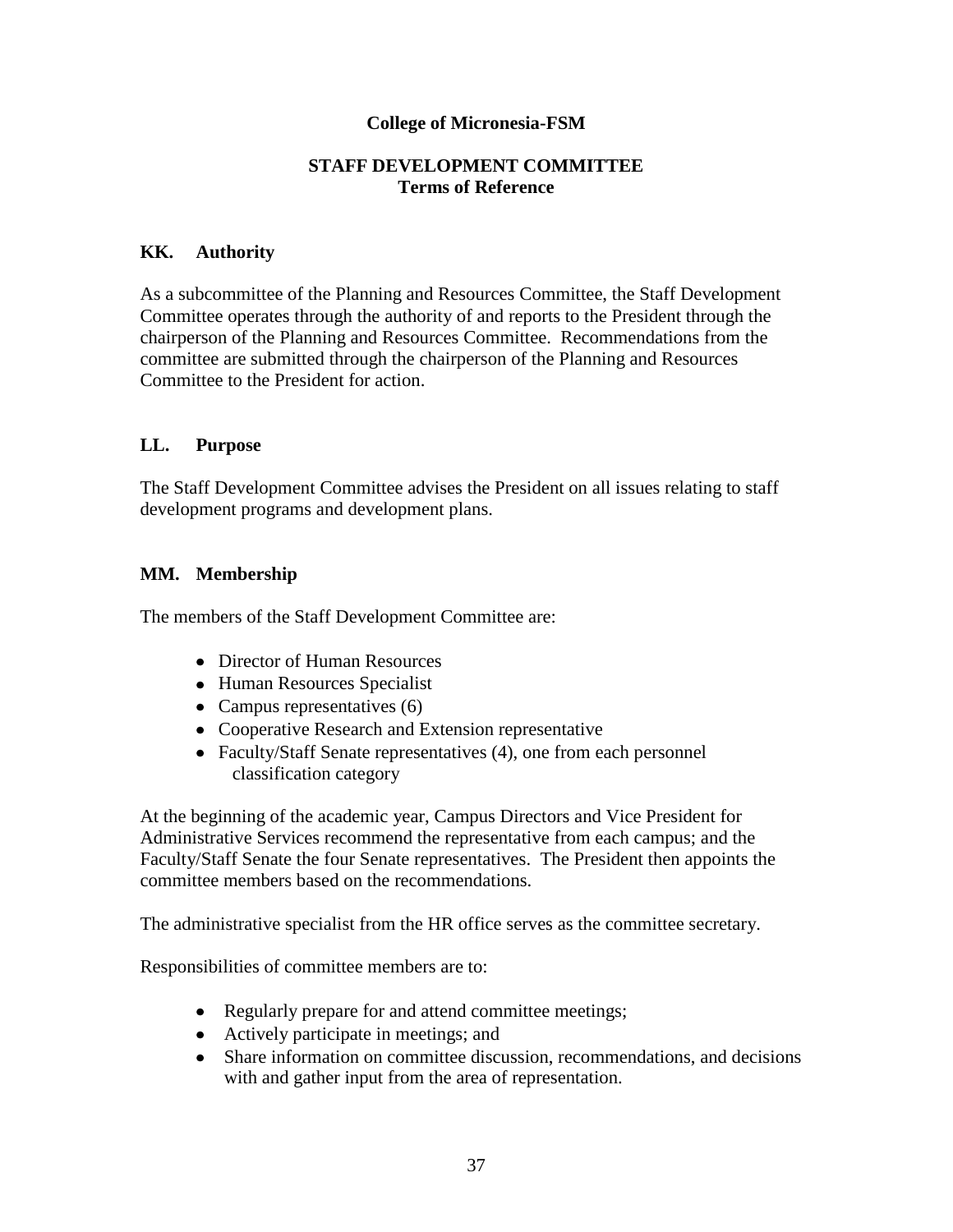# **NN. Organization**

The Director of Human Resources chairs the Staff Development Committee. The chairperson's responsibilities are to:

- Preside over meetings;
- Ensure the terms of reference for the committee are met and matters brought before the committee are judiciously addressed;
- Prepare and distribute the agenda prior to each meeting; and
- Ensure committee minutes, reports, and recommendations are completed and appropriately disseminated in a timely manner.

A vice chairperson is elected at the beginning of the academic year. The responsibilities of the vice chairperson are to:

- Preside over meetings in the absence of the chair; and
- Assist the chairperson with the above responsibilities.

The Human Resources specialist serves as the secretary. The responsibilities of the secretary are to:

- Take and prepare accurate minutes;
- Distribute and post the minutes in a timely manner; and
- Record attendance of committee members.

# **OO. Meetings**

Meetings are held at monthly. The schedule is determined at the beginning of each academic term. The chairperson may call special meetings or upon consent of the majority of the members reschedule the regular meetings. Meetings may be held face-toface or via teleconferences or other communication technologies. Twenty-five percent of members present constitute a quorum for discussion purposes. A majority vote of all members is required to act on a motion. Electronic voting may be utilized when necessary. Results of electronic voting are to be documented in the next committee meeting minutes.

## **PP. Responsibilities**

The responsibilities of the Staff Development Committee are to:

- Assist in the development and recommend a master staff development plan that is linked to college priorities;
- Review policies and/or procedures assigned to or identified by the committee;
- Review staff development programs for the college; $\bullet$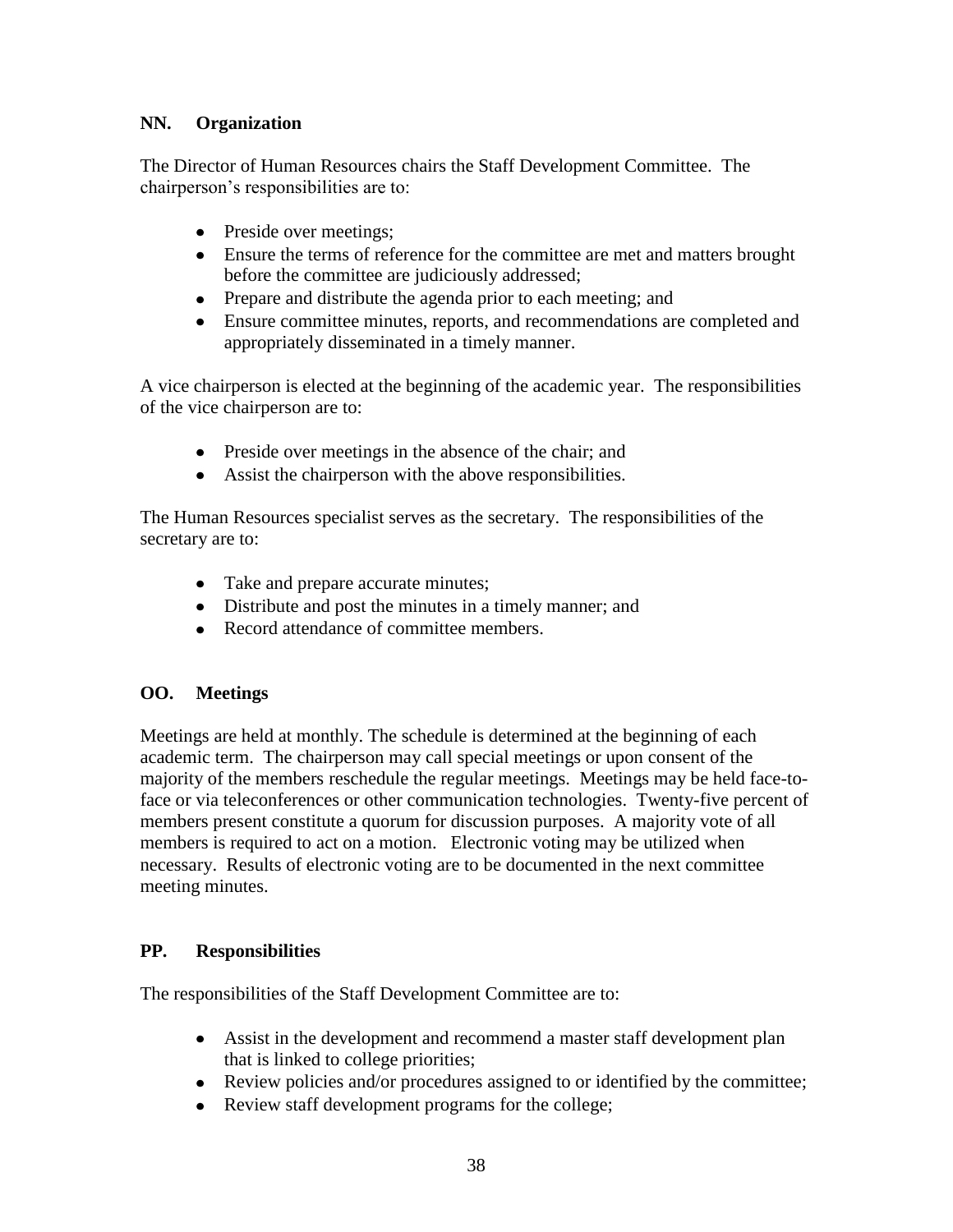- Make recommendations on staff development requests for degree programs and educational leave;
- Review staff development assessments and evaluations and make recommendations; and
- Review recommendations from Campus Staff Development Committees.

# **QQ. Communications & Distribution of Information**

Agenda items may be submitted to the chairperson by other members, other committees, campus directors/VPA, or the President. The chairperson compiles the agenda and forwards it to committee members prior to meetings.

All meetings are to have minutes which are to be distributed electronically within three working days of the meeting to members for their review. Members are to comment within the next three working days. The minutes are officially adopted at the next meeting. The HR or campus committee secretary then distributes the official minutes to all committee members and to the President. The HR office maintains a file on official Staff Development Committee minutes.

Following each meeting, the chairperson informs all concerned of decisions or forwards recommendations from the committee to the President through the chairperson of the Planning and Resources committee. Campus recommendations are forwarded to the overall Staff Development Committee. The chairperson also updates the members of the action taken on the committee's recommendations.

Committee members convey concerns and input on current issues from their respective areas to the committee. They also discuss the issues being addressed by the committee and share committee minutes with the community they represent.

## **H. Representation by Proxy**

The college is actively working to improve its technical capacity to allow remote participation of members of the committee. Until that is achieved, remote members of the committee may select a proxy to act in their stead. Proxies must be regular employees of the college and reside on the island where the meeting is held. Committee members may not serve as a proxy.

Responsibilities of proxies are to:

- Attend committee meetings and perform the functions of a member in his/her absence;
- Communicate regularly with the committee member to clarify the member's view on issues and provide post-meeting feedback; and
- Vote on behalf of the member.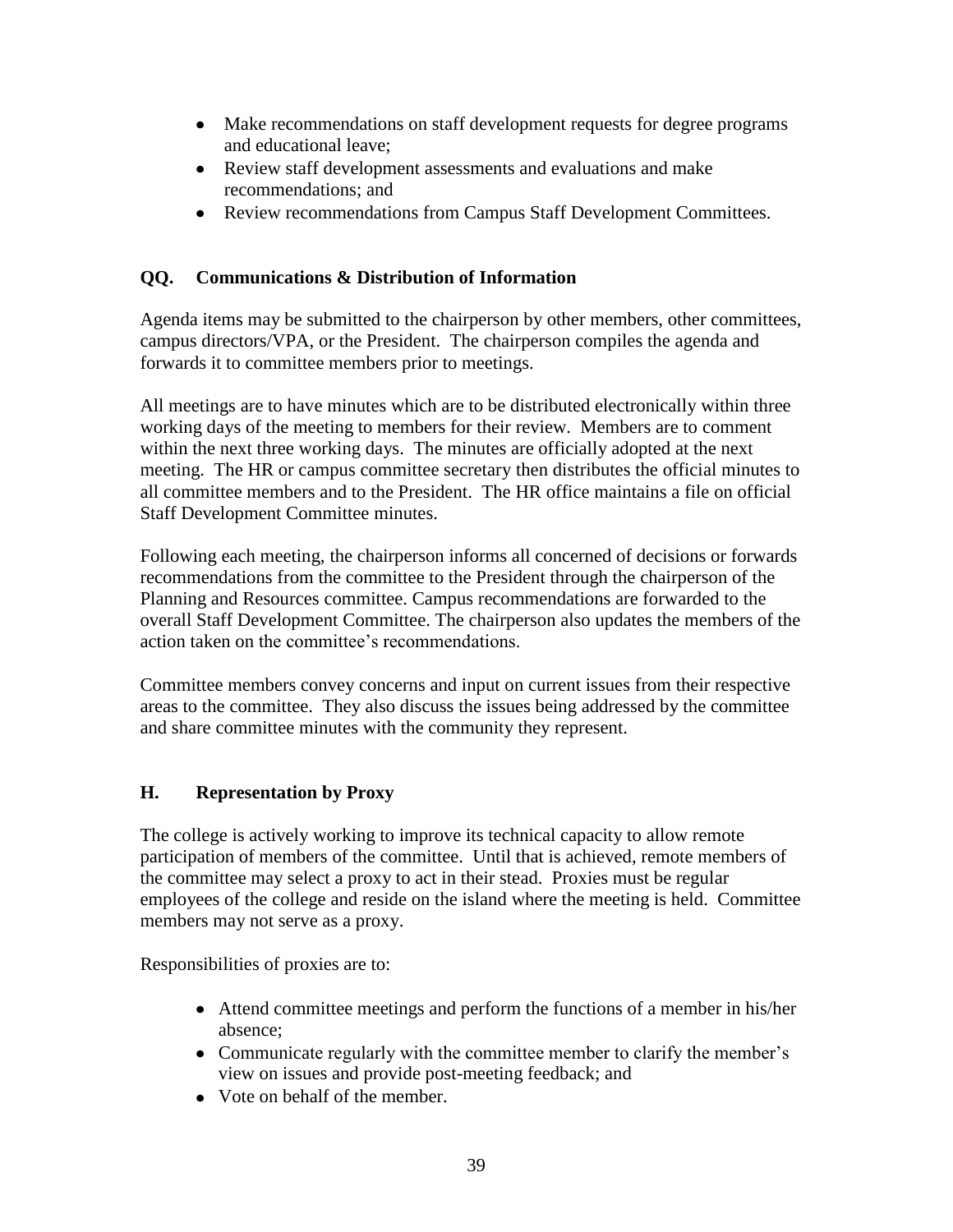When a proxy misses three meetings, the chairperson informs the committee member. A new proxy may be selected. When the committee member is able to attend a meeting, the member attends and keeps the proxy advised of the activities at that meeting.

(Cabinet – 3/3/08)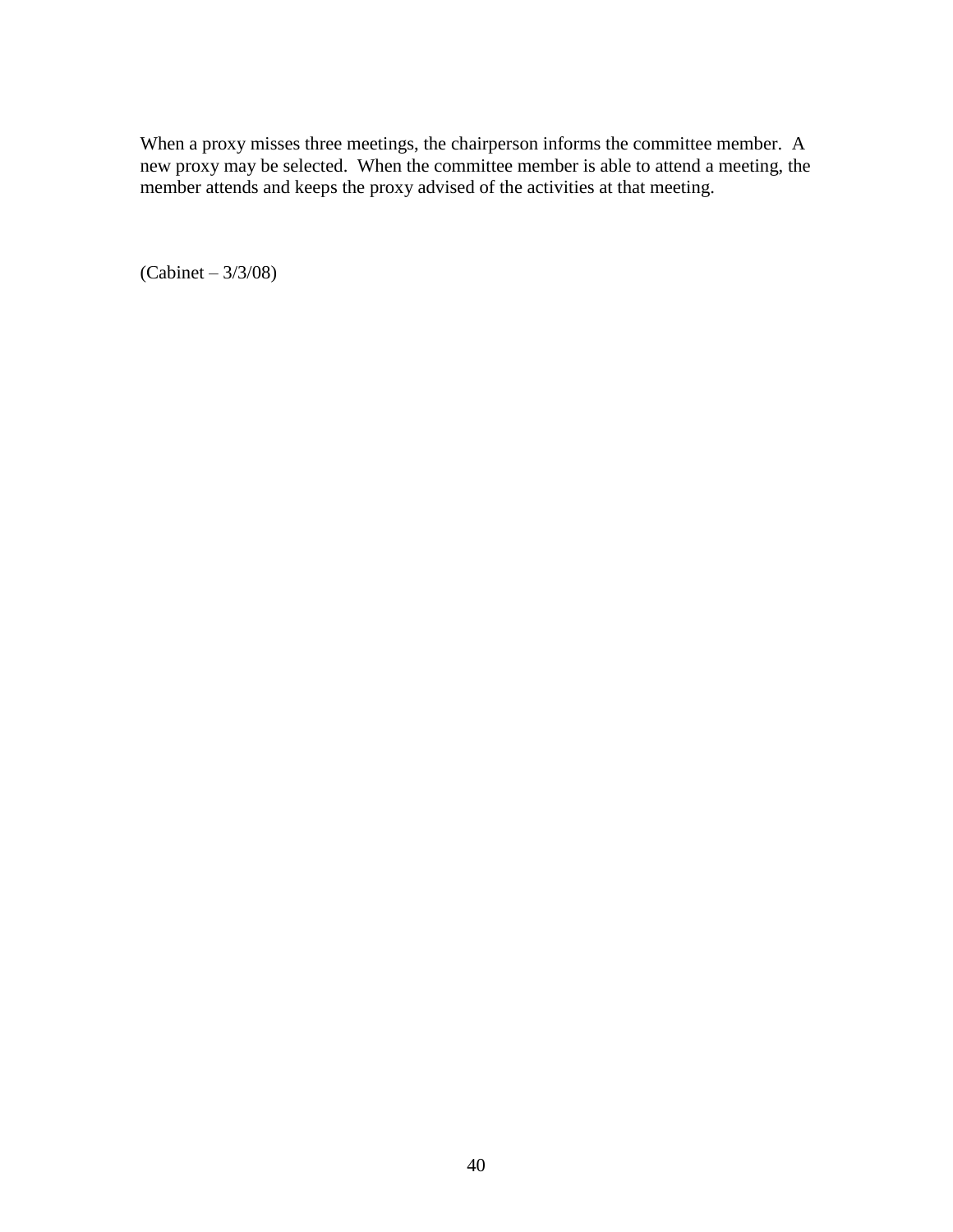#### **SPONSORED PROGRAMS COMMITTEE Terms of Reference**

#### **RR. Authority**

As a subcommittee of the Planning and Resources Committee, the Sponsored Programs Committee operates through the authority of and reports to the President through the chairperson of the Planning and Resources Committee. Recommendations from the committee are submitted through the chairperson of the Planning and Resources Committee to the President for action.

#### **SS. Purpose**

The Sponsored Programs Committee advises the President on matters relating to commitment of college resources to annex programs.

### **TT. Membership**

The members of the Sponsored Programs Committee are:

- Vice President for Administration or designee
- Vice President for Instructional Affairs or designee
- Vice President for Student Services or designee
- Vice President for Cooperative Research and Extension or designee
- Director of Institutional Research and Planning
- Director of Development and Community Relations  $\bullet$
- Director of Human Resources  $\bullet$
- Sponsored Programs Facilitator  $\bullet$
- Business Office Manager
- Sponsored programs representative  $\bullet$
- Faculty representative
- Agriculture Experiment Station representative
- Campus administration representatives (5)

At the beginning of the academic year, The Faculty/Staff Senate recommends the faculty representative; the Vice President for Cooperative Research and Extension the agriculture experiment station representatives; and campus directors recommends their campus administration representative. The President then appoints the committee members based on the recommendations.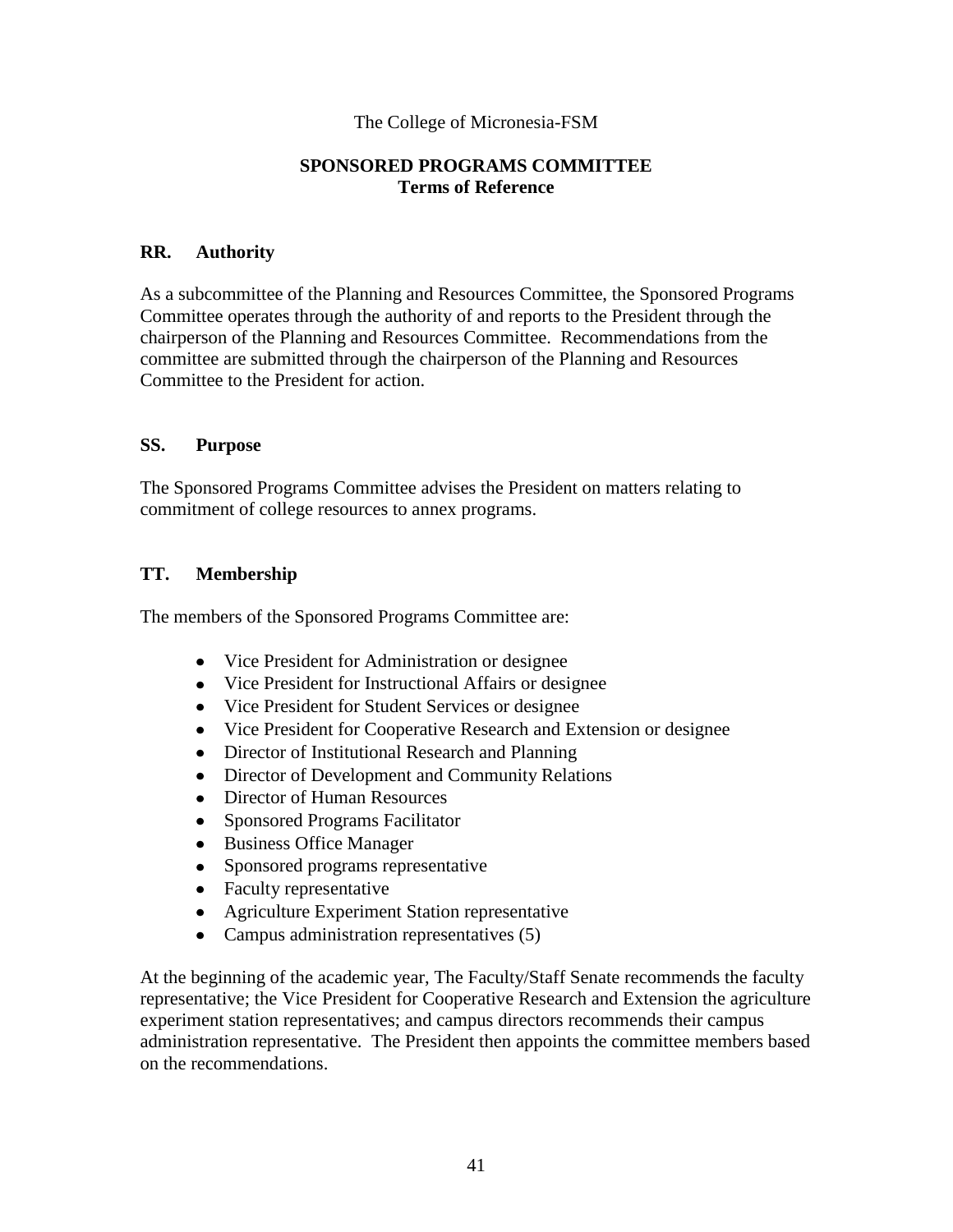Staff from the Institutional Research and Planning Office serves as the committee secretary.

Responsibilities of committee members are to:

- Regularly prepare for and attend committee meetings;
- Actively participate in meetings; and
- Share information on committee discussions, recommendations and decisions with and gather input from their area of representation.

# **UU. Organization**

The Director of Institutional Research and Planning chairs the Sponsored Programs Committee. The chairperson's responsibilities are to:

- Preside over meetings;
- Ensure the terms of reference for the committee are met and matters brought before the committee are judiciously addressed;
- Prepare and distribute the agenda prior to each meeting; and
- Ensure committee minutes, reports, and recommendations are completed and appropriately disseminated in a timely manner.

The Sponsored Programs Facilitator serves as vice chairperson. The responsibilities of the vice chairperson are to:

- Preside over meetings in the absence of the chair; and
- Assist the chairperson with the above responsibilities.

The responsibilities of the secretary are to:

- Take and prepare accurate minutes;
- Distribute and post the minutes in a timely manner; and
- Record attendance of committee members.

# **VV. Meetings**

Meetings are held at least quarterly. The schedule is determined at the beginning of each academic term. The chairperson may call special meetings or upon consent of the majority of the members reschedule the regular meetings. Meetings may be held face-toface or via teleconferences or other communication technologies. Twenty-five percent of members present constitute a quorum for discussion purposes. A simple majority vote of all members is required to act on a motion. Electronic voting may be utilized when necessary. Results of electronic voting are to be documented in the next committee meeting minutes.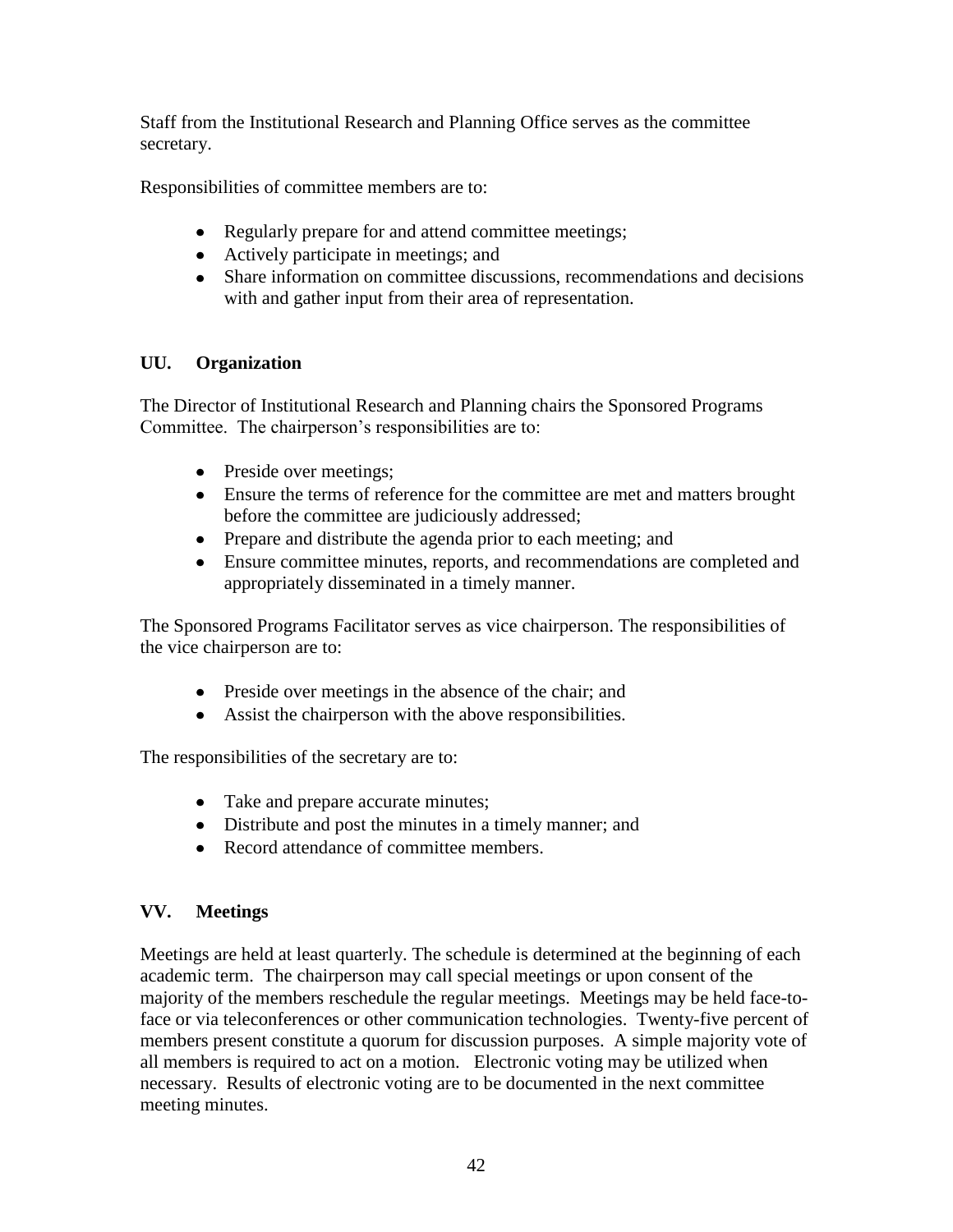## **WW. Responsibilities**

The responsibilities of the Sponsored Programs Committee are to:

- Develop or revise policies and/or procedures assigned to or identified by the  $\bullet$ committee;
- Review and recommend annex activities that meet established criteria; and
- Review assessments and evaluations of sponsored programs and make recommendations.

# **XX. Communications & Distribution of Information**

Agenda items may be submitted to the chairperson by other members, other committees, or the President. The chairperson compiles the agenda and forwards it to committee members prior to meetings.

All meetings are to have minutes which are to be distributed electronically within three working days of the meeting to members for their review. Members are to comment within the next three working days. The minutes are officially adopted at the next meeting. The IRPO office then distributes the official minutes to all committee members and to the President. The IRPO office maintains a file on official Sponsored Programs Committee minutes.

Following each meeting, the chairperson informs all concerned of decisions or forwards recommendations from the committee to the President through the chairperson of the Planning and Resources Committee*.* The chairperson also updates the members of the action taken on the committee's recommendations.

Committee members convey concerns and input on current issues from their respective areas to the committee. They also discuss the issues being addressed by the committee and share committee minutes with the community they represent.

# **H. Representation by Proxy**

The college is actively working to improve its technical capacity to allow remote participation of members of the committee. Until that is achieved, remote members of the committee may select a proxy to act in their stead. Proxies must be regular employees of the college and reside on the island where the meeting is held. Committee members may not serve as a proxy.

Responsibilities of proxies are to:

Attend committee meetings and perform the functions of a member in his/her absence;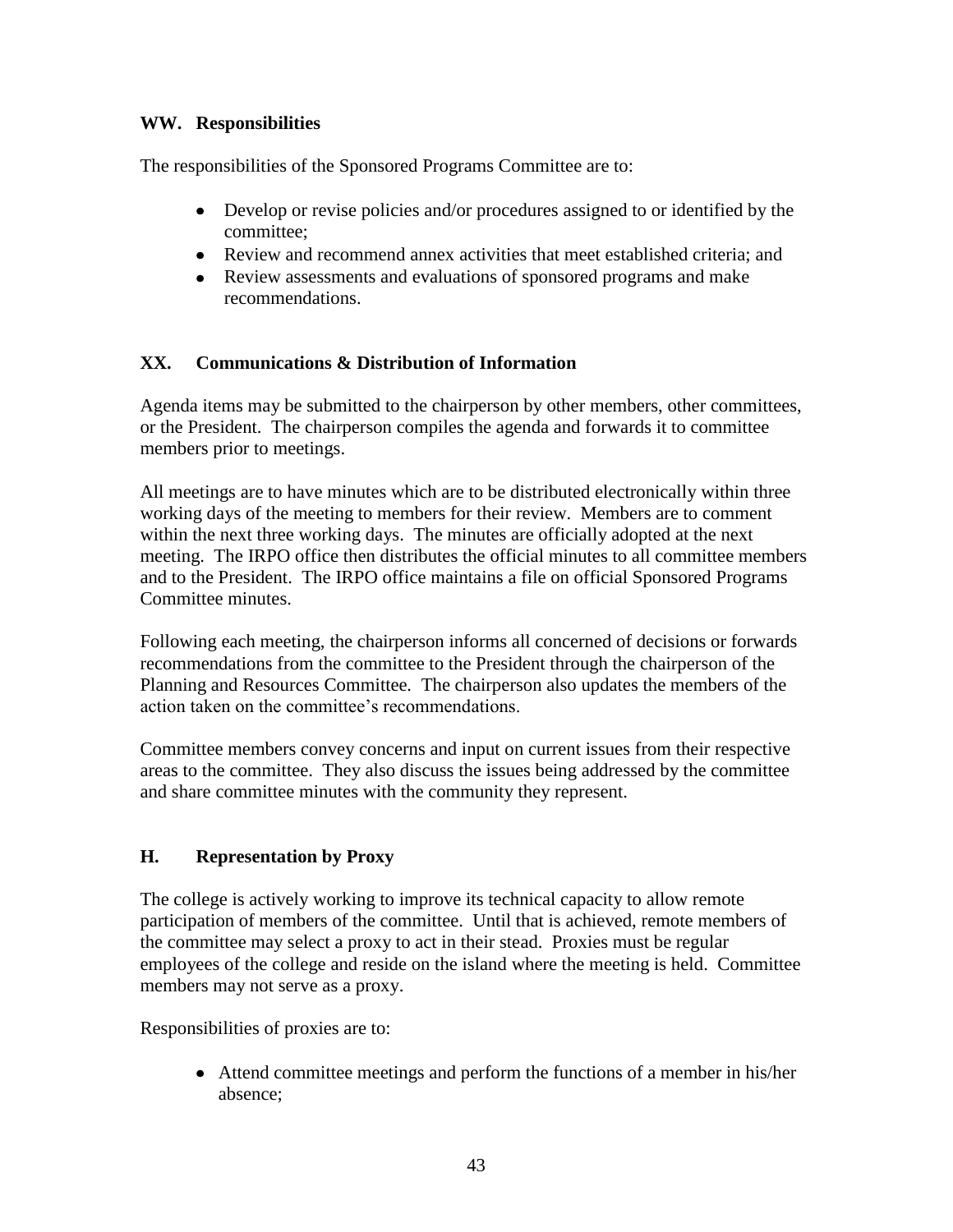- Communicate regularly with the committee member to clarify the member's view on issues and provide post-meeting feedback; and
- Vote on behalf of the member.

When a proxy misses three meetings, the chairperson informs the committee member. A new proxy may be selected. When the committee member is able to attend a meeting, the member attends and keeps the proxy advised of the activities at that meeting (reversing the roles).

(Cabinet – 2/18/08)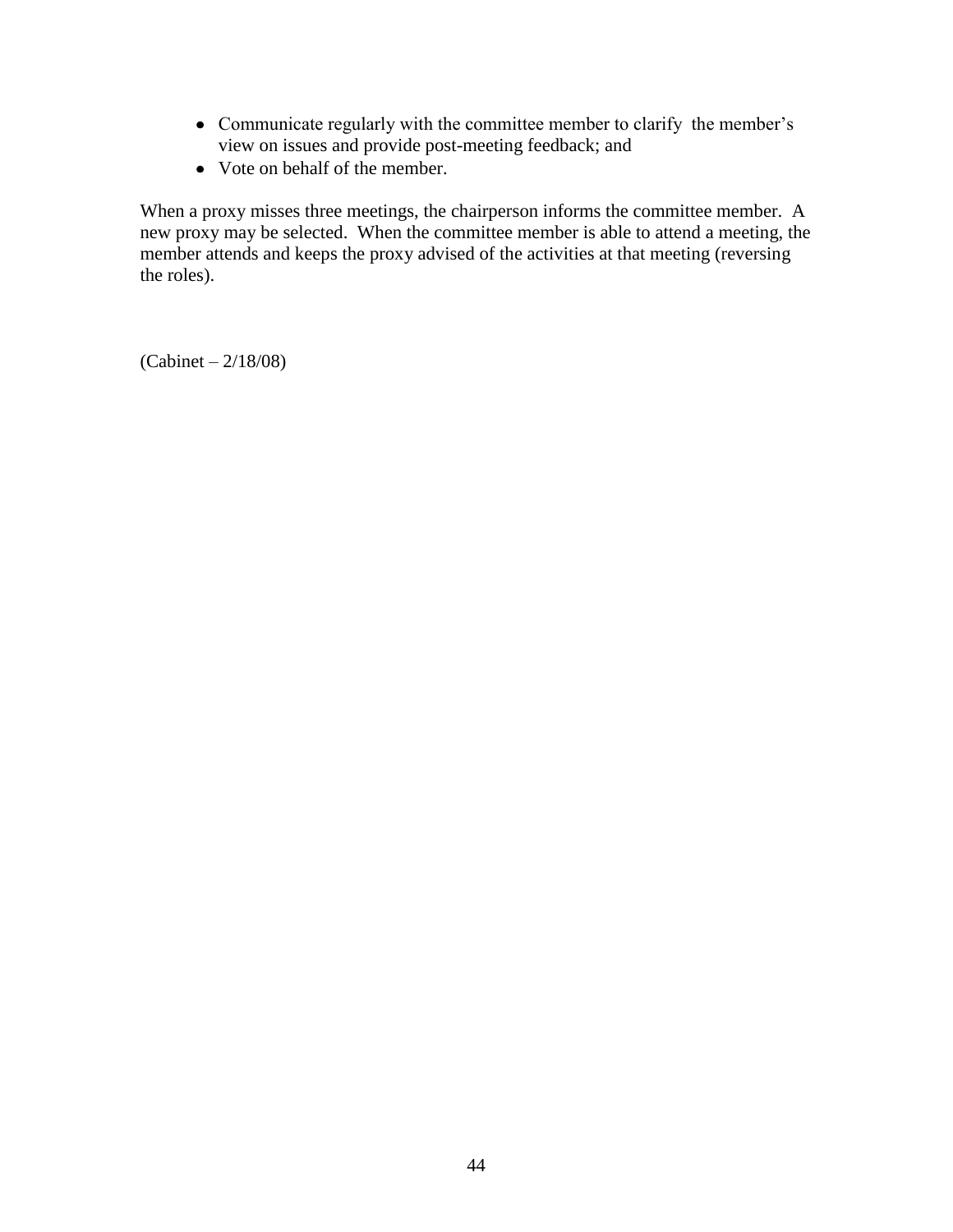#### **CURRICULUM COMMITTEE Terms of Reference**

### **YY. Authority**

The Curriculum Committee operates through the authority of and reports to the President. Recommendations from the committee are submitted to the President for action.

#### **ZZ. Purpose**

The Curriculum Committee advises the President on matters relating to programs, curricula, and academic policies and procedures, and provides oversight and assists with setting the agenda for the Learning Resources Committee.

### **AAA. Membership**

The members of the Curriculum Committee are:

- Vice President for Instructional Affairs or designee
- Vice President for Student Services or designee
- Vice President for Cooperative Research and Extension or designee
- Director of Academic Programs
- Director of Vocational, Community, and Continuing Education
- Director of Learning Resources Center
- Director of Admissions and Records
- Director of Institutional Research and Planning
- Campus Instructional Coordinators
- National Campus Academic Division Chairpersons
- Faculty representatives (2)
- Student representative

At the beginning of the academic year, the Faculty/Staff Senate recommends the two faculty representatives and the Student Body Association the student representative. The President appoints the committee members based on the recommendations.

The Executive Secretary to the Vice President for Instructional Affairs serves the secretary.

Responsibilities of committee members are to:

• Regularly prepare for and attend committee meetings;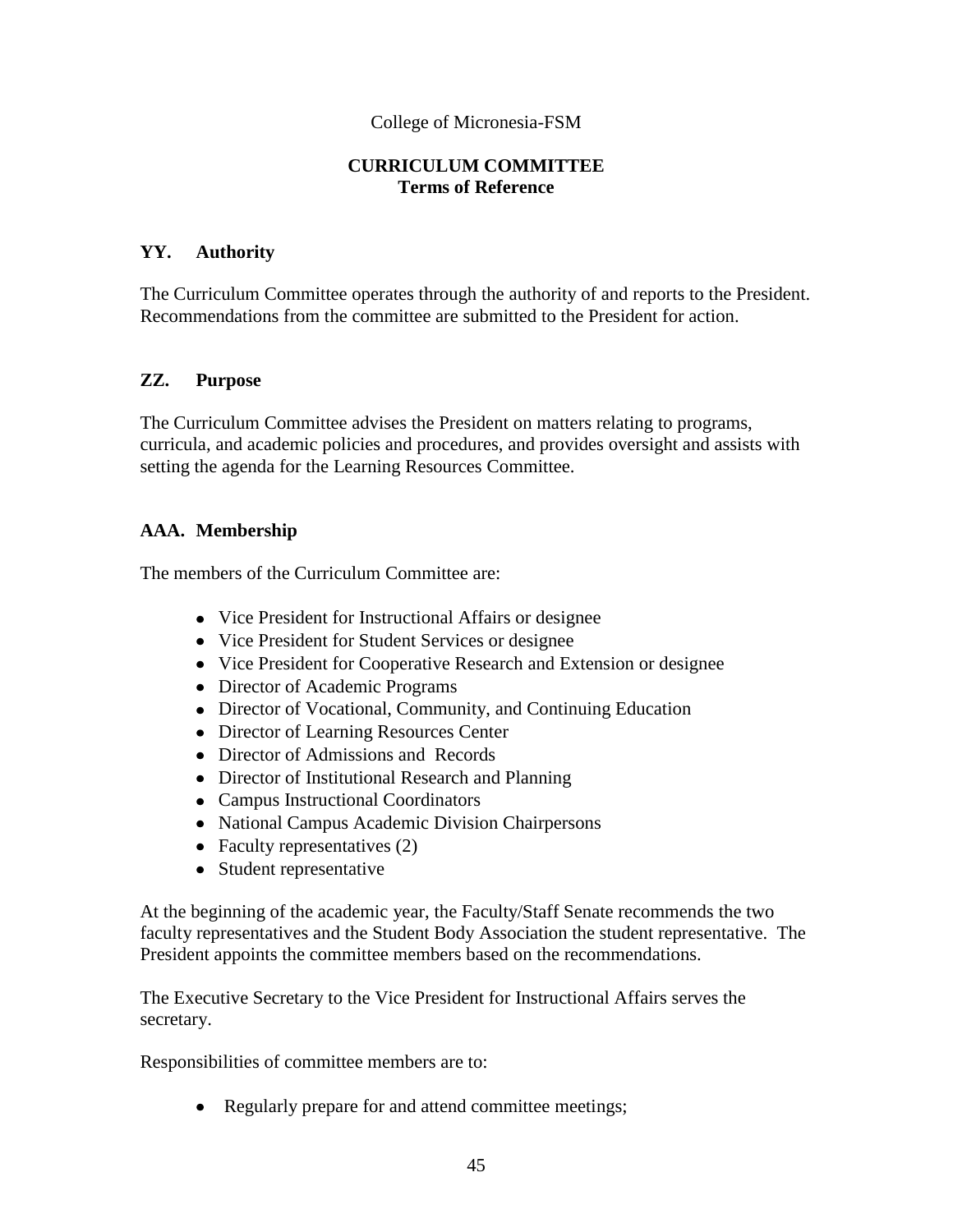- Actively participate in meetings; and
- Share information on committee discussions, recommendations and decisions with and gather input from their area of representation.

## **BBB. Organization**

The Vice President for Instructional Affairs is the chairperson of the Curriculum Committee. The chairperson's responsibilities are to:

- Preside over meetings;
- Ensure the terms of reference for the committee are met and matters brought before the committee are judiciously addressed;
- Prepare and distribute the agenda prior to each meeting;
- Ensure committee minutes, reports, and recommendations are completed and appropriately disseminated in a timely manner; and
- Forward subcommittee recommendations to the President within three working days.

The Director of Academic Programs serves as the vice chairperson of the committee. The responsibilities of the vice chairperson are to:

- Preside over meetings in the absence of the chair; and
- Assist the chairperson with the above responsibilities.

The responsibilities of the secretary are to:

- Take and prepare accurate minutes;
- Distribute and post the minutes in a timely manner; and
- Record attendance of committee members.

# **CCC. Meetings**

Meetings are held biweekly. The schedule is determined at the beginning of each academic term. The chairperson may call special meetings or upon consent of the majority of the members reschedule the regular meetings. Meetings may be held face-toface or via teleconferences or other communication technologies. Twenty-five percent of members present constitute a quorum for discussion purposes. A majority vote of all members is required to act on a motion. Electronic voting may be utilized when necessary. Results of electronic voting are to be documented in the next committee meeting minutes.

## **DDD. Responsibilities**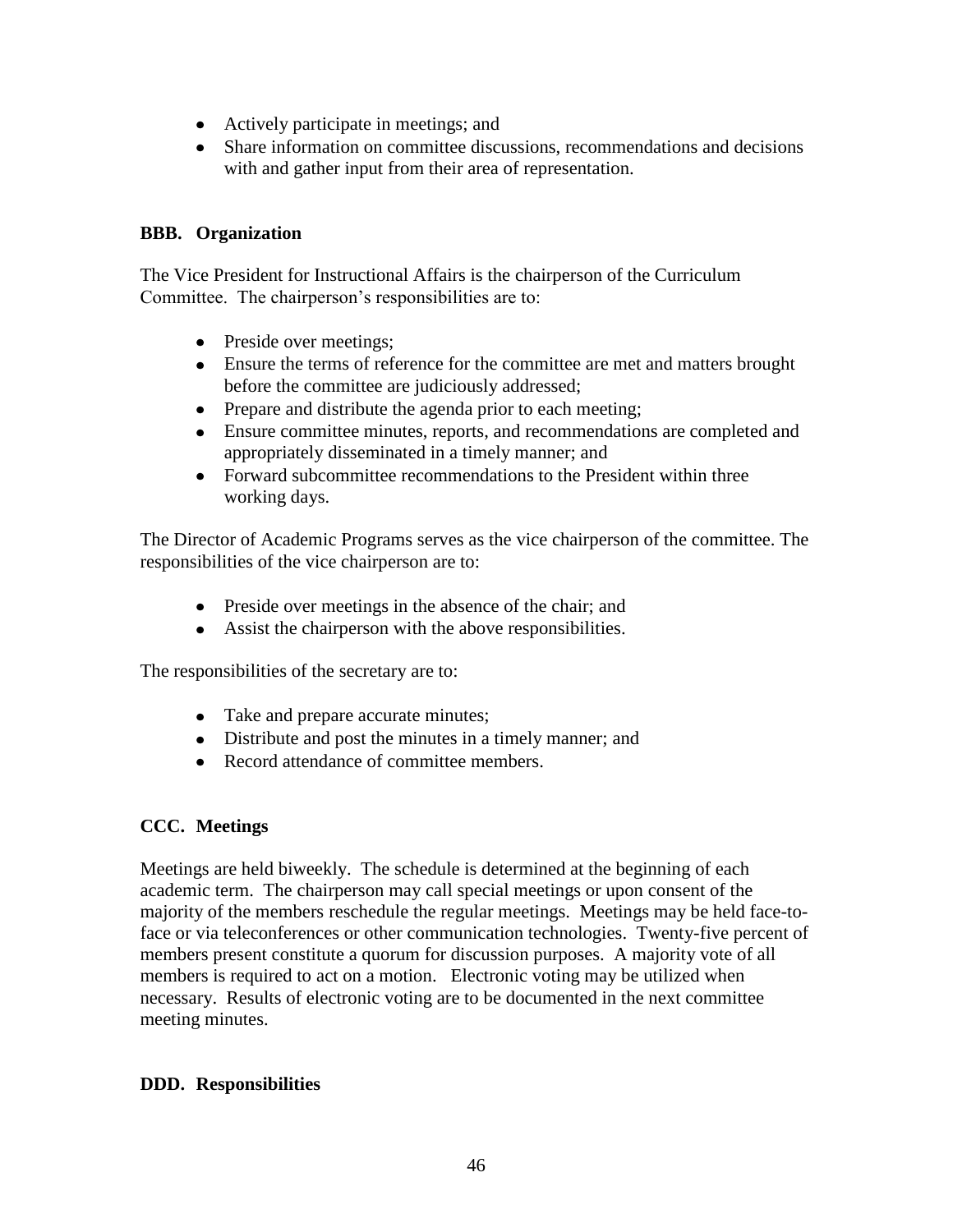The responsibilities of the Curriculum Committee are to:

- Develop or revise policies and/or procedures assigned to or identified by the committee;
- Seek information on matters pertaining to programs, curricula, and academic policies and procedures for COM-FSM;
- Review and recommend for approval all new and modified programs and outlines (This include regular college offerings, short-term training and CEUs.);
- Review and recommend certification of part-time instructors and trainers; and
- Review program assessments and evaluations and make recommendations.

# **EEE. Communications & Distribution of Information**

Agenda items may be submitted to the chairperson by other members, other committees, or the President. The chairperson compiles the agenda and forwards it to committee members prior to meetings.

All meetings are to have minutes which are to be distributed electronically within three working days of the meeting to members for their review. Members are to comment within the next three working days. The minutes are officially adopted at the next meeting. The VPIA office then distributes the official minutes to all committee members and to the President. The VPIA office maintains a file on official Curriculum Committee minutes.

Following each meeting, the chairperson informs all concerned of decisions or forwards recommendations from the committee to the President. The chairperson also updates the members of the action taken on the committee's recommendations.

Committee members convey concerns and input on current issues from their respective areas to the committee. They also discuss the issues being addressed by the committee and share committee minutes with the community they represent.

# **H. Representation by Proxy**

The college is actively working to improve its technical capacity to allow remote participation of members of the committee. Until that is achieved, remote members of the committee may select a proxy to act in their stead. Proxies must be regular employees of the college and reside on the island where the meeting is held. Committee members may not serve as a proxy.

Responsibilities of proxies are to: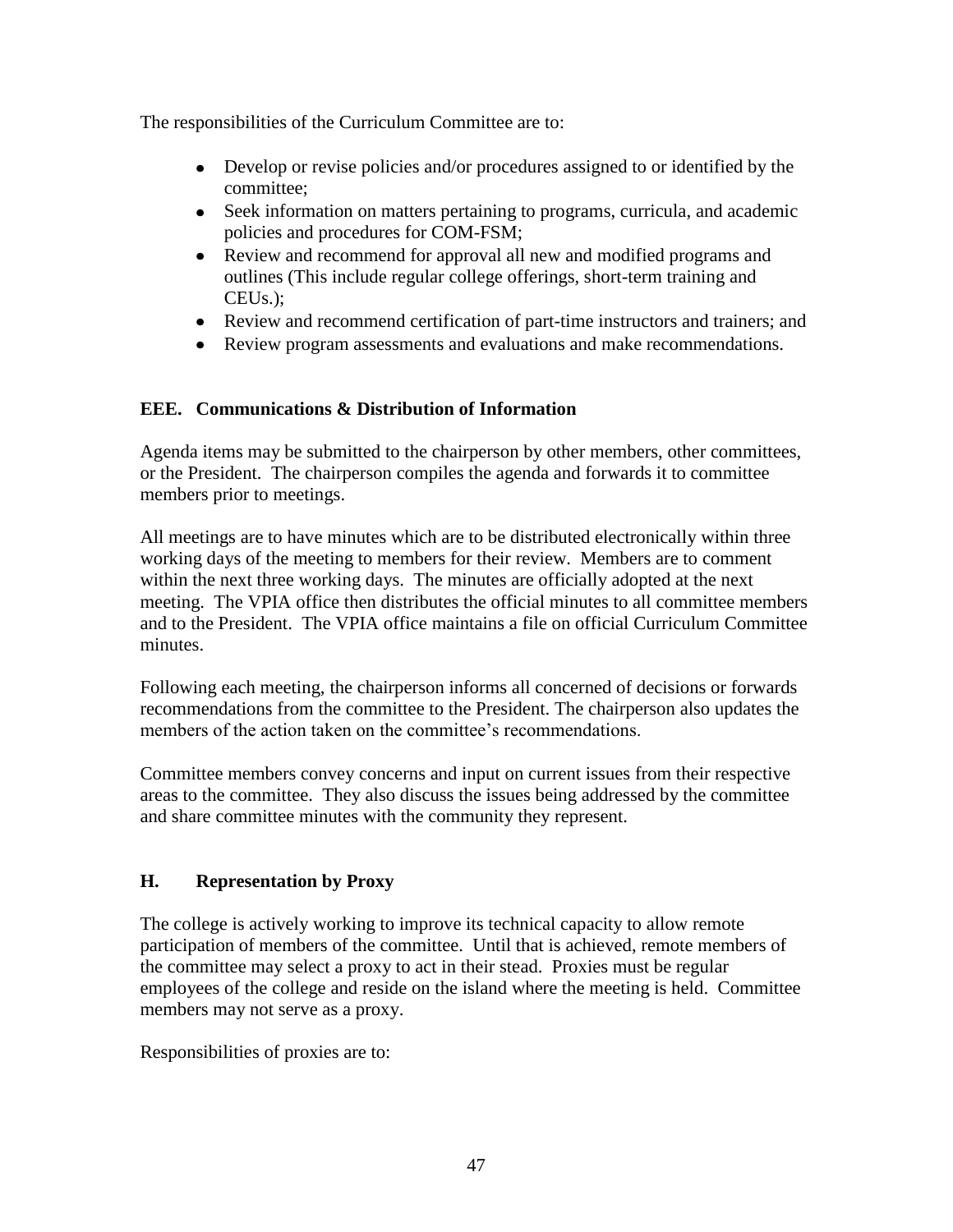- Attend committee meetings and perform the functions of a member in his/her absence;
- Communicate regularly with the committee member to clarify the member's view on issues and provide post-meeting feedback; and
- Vote on behalf of the member.

When a proxy misses three meetings, the chairperson informs the committee member. A new proxy may be selected. When the committee member is able to attend a meeting, the member attends and keeps the proxy advised of the activities at that meeting (reversing the roles).

(Cabinet – 2/18/08)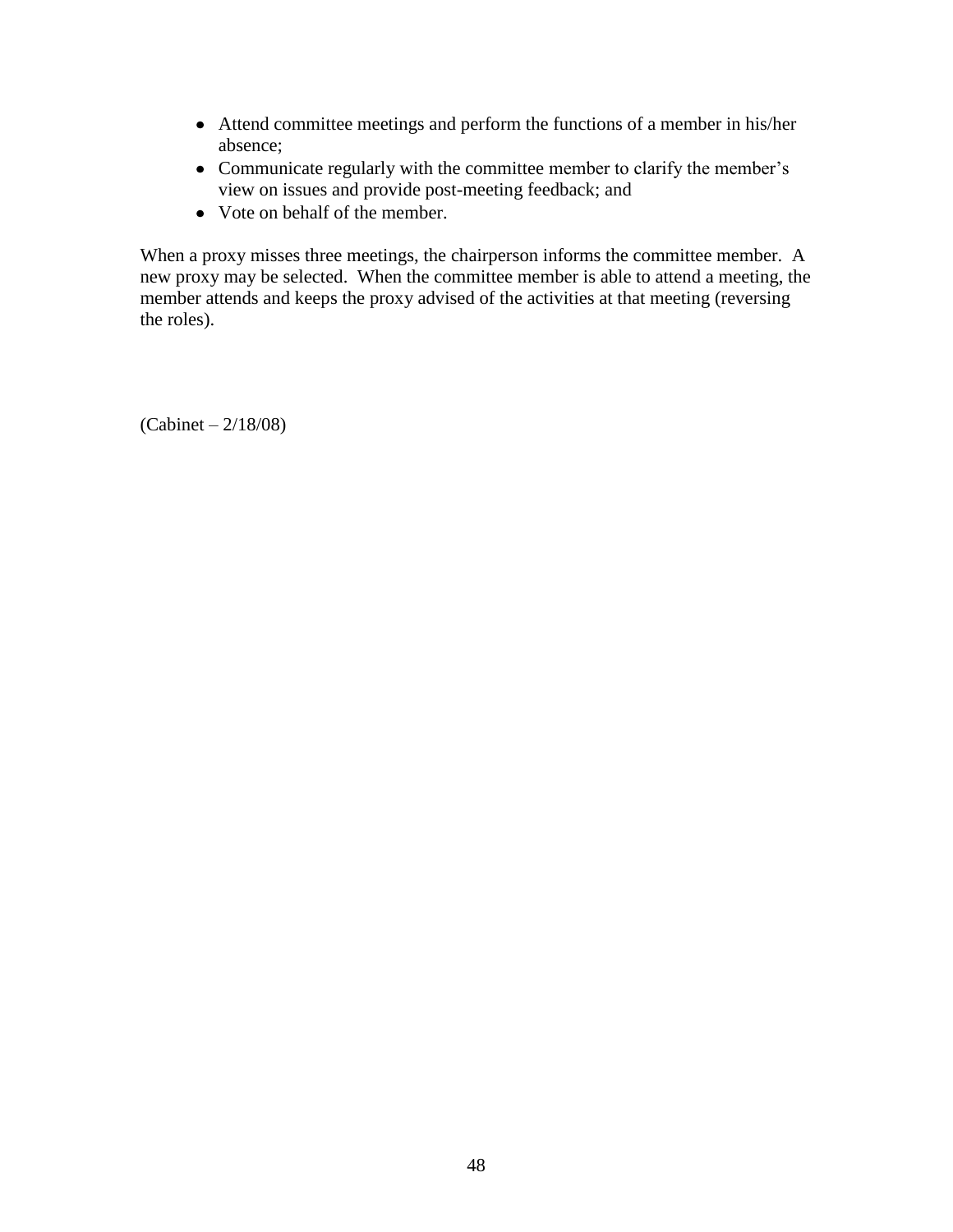#### **LEARNING RESOURCES COMMITTEE Terms of Reference**

#### **FFF. Authority**

As a subcommittee of the Curriculum Committee, the Learning Resources Committee operates through the authority of and reports to the President through the chairperson of the Curriculum Committee. Recommendations from the committee are submitted through the chairperson of the Curriculum Committee to the President for action.

#### **GGG. Purpose**

The Learning Resources Committee advises the President on matters relating to library and learning support, archives, and audio-visual services.

### **HHH. Membership**

The members of the Learning Resources Committee are:

- Director of Learning Resources
- Director of Academic Affairs
- Director of Vocational, Community and Continuing Education
- Director of Information Technology
- Library representative
- MITC representative
- Campus librarians (5)
- Faculty  $(2)$
- Students  $(2)$

At the beginning of the academic year, the Faculty/Staff Senate recommends the two faculty representatives; the Student Body Association the two student representatives and the Director of Learning Resources the library and MITC representatives. The President then appoints the committee members based on the recommendations.

The secretary from the Learning Resources Center serves as the committee secretary.

Responsibilities of committee members are to:

- Regularly prepare for and attend committee meetings;
- Actively participate in meetings; and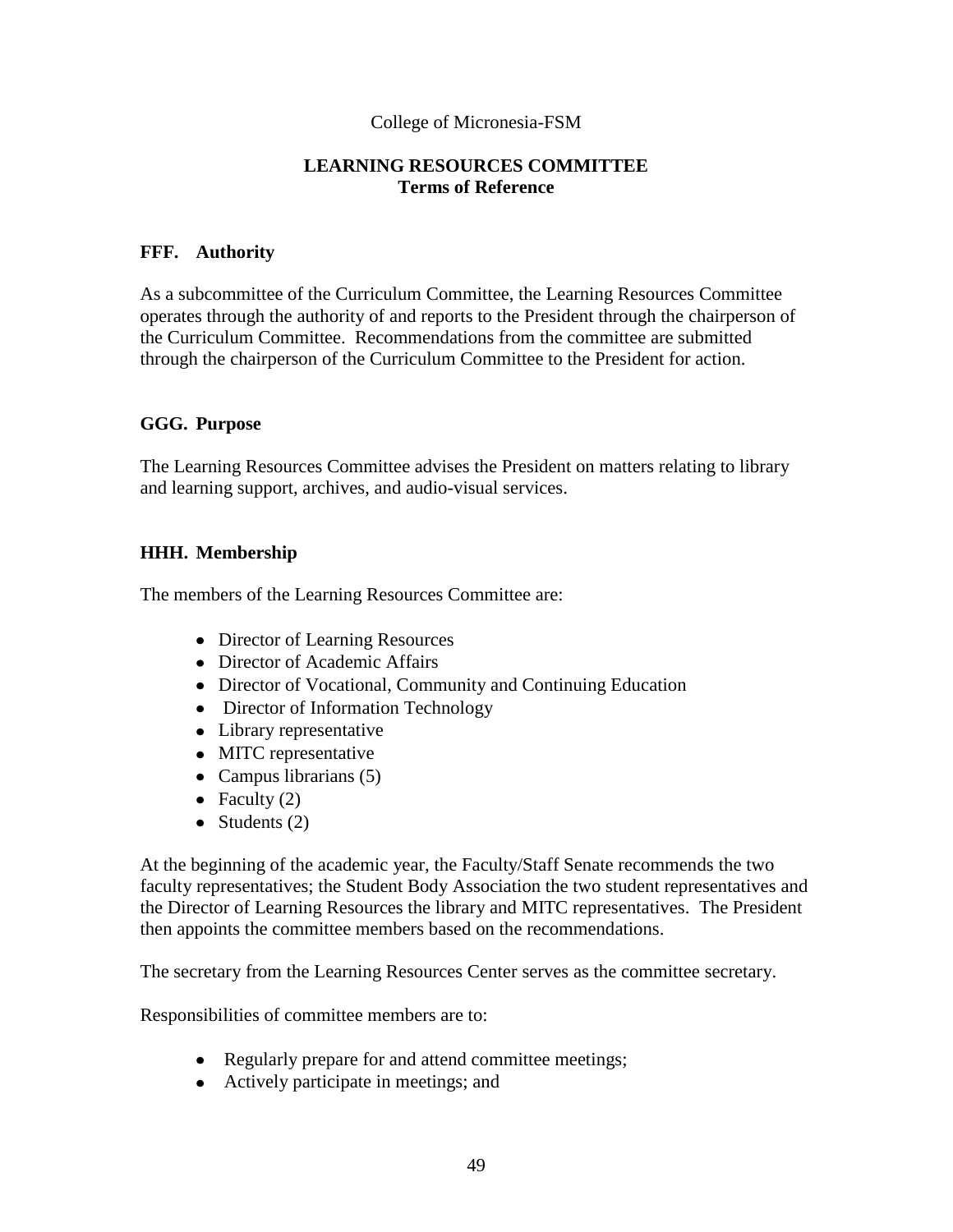Share information on committee discussions, recommendations and decisions with and gather input from their area of representation.

## **III. Organization**

The Director of Learning Resources chairs the Learning Resources Committee. The chairperson's responsibilities are to:

- Preside over meetings;
- Ensure the terms of reference for the committee are met and matters brought before the committee are judiciously addressed;
- Prepare and distribute the agenda prior to each meeting; and
- Ensure committee minutes, reports, and recommendations are completed and appropriately disseminated in a timely manner.

A vice chairperson is elected at the beginning of the academic year. The responsibilities of the vice chairperson are to:

- Preside over meetings in the absence of the chair; and
- Assist the chairperson with the above responsibilities.

The responsibilities of the secretary are to:

- Take and prepare accurate minutes;
- Distribute and post the minutes in a timely manner; and
- Record attendance of committee members

## **JJJ. Meetings**

Meetings are held at least monthly. The schedule is determined at the beginning of each academic term. The chairperson may call special meetings or upon consent of the majority of the members reschedule the regular meetings. Meetings may be held face-toface or via teleconferences or other communication technologies. Twenty-five percent of members present constitute a quorum for discussion purposes. A simple majority vote of all members is required to act on a motion. Electronic voting may be utilized when necessary. Results of electronic voting are to be documented in the next committee meeting minutes.

## **KKK. Responsibilities**

The responsibilities of the Learning Resources Committee are to: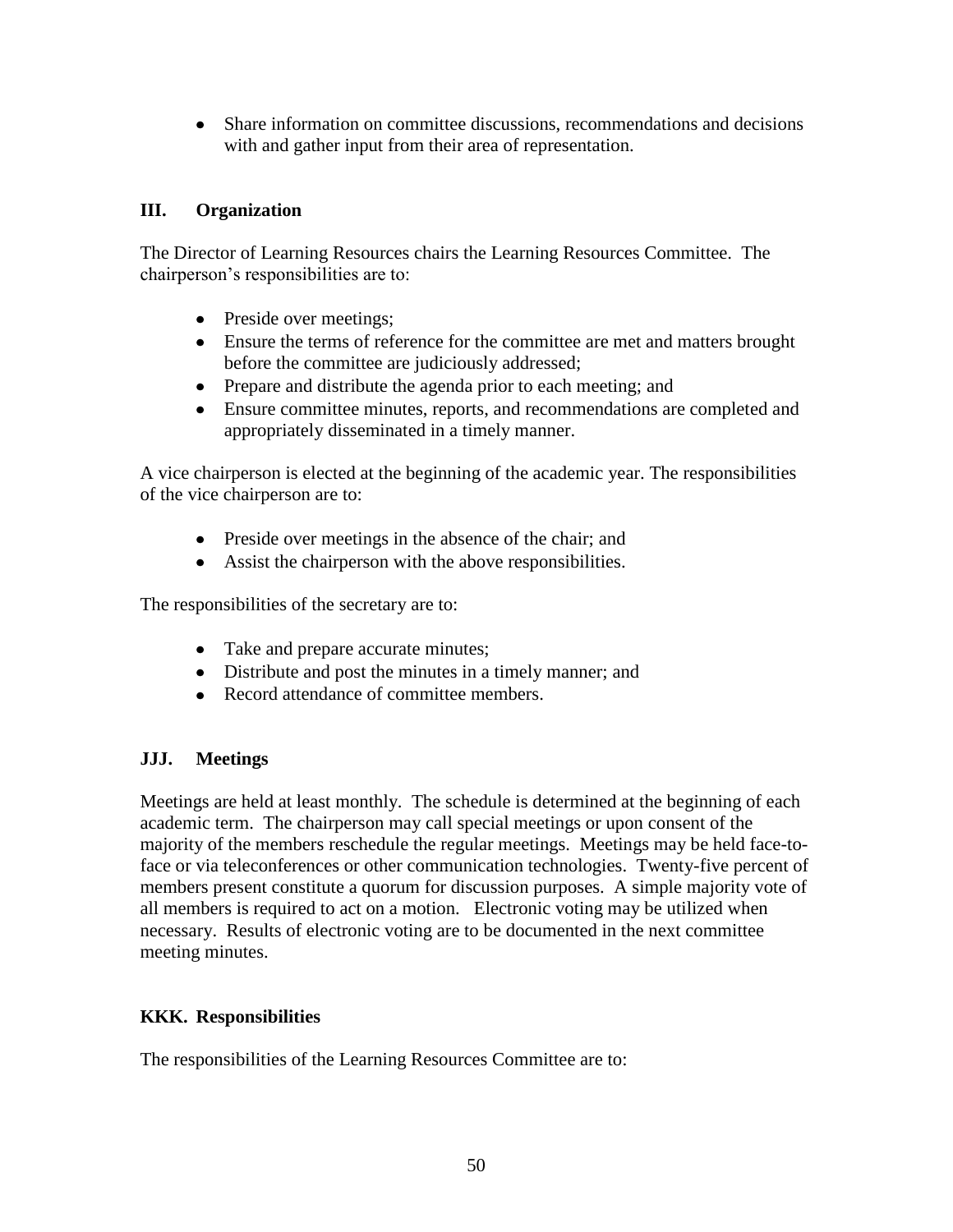- Develop or revise policies and/or procedures assigned to or identified by the committee;
- Make recommendations for the improvement of library and learning support, archives, and audio-visual services;
- Support innovation for the continuous growth of the LRCs and for the general development of College's programs; and
- Review library services assessments and evaluations and make recommendations.

# **LLL. Communications & Distribution of Information**

Agenda items may be submitted to the chairperson by other members, other committees, or the President. The chairperson compiles the agenda and forwards it to committee members prior to meetings.

All meetings are to have minutes which are to be distributed electronically within three working days of the meeting to members for their review. Members are to comment within the next three working days. The minutes are officially adopted at the next meeting. The LRC office then distributes the official minutes to all committee members and to the President. The LRC office maintains a file on official Learning Resources Committee minutes.

Following each meeting, the chairperson informs all concerned of decisions or forwards recommendations from the committee to the President through the chairperson of the Curriculum Committee*.* The chairperson also updates the members of the action taken on the committee's recommendations when informed.

Committee members convey concerns and input on current issues from their respective areas to the committee. They also discuss the issues being addressed by the committee and share committee minutes with the community they represent.

# **H. Representation by Proxy**

The college is actively working to improve its technical capacity to allow remote participation of members of the committee. Until that is achieved, remote members of the committee may select a proxy to act in their stead. Proxies must be regular employees of the college and reside on the island where the meeting is held. Committee members may not serve as a proxy.

Responsibilities of proxies are to:

Attend committee meetings and perform the functions of a member in his/her absence;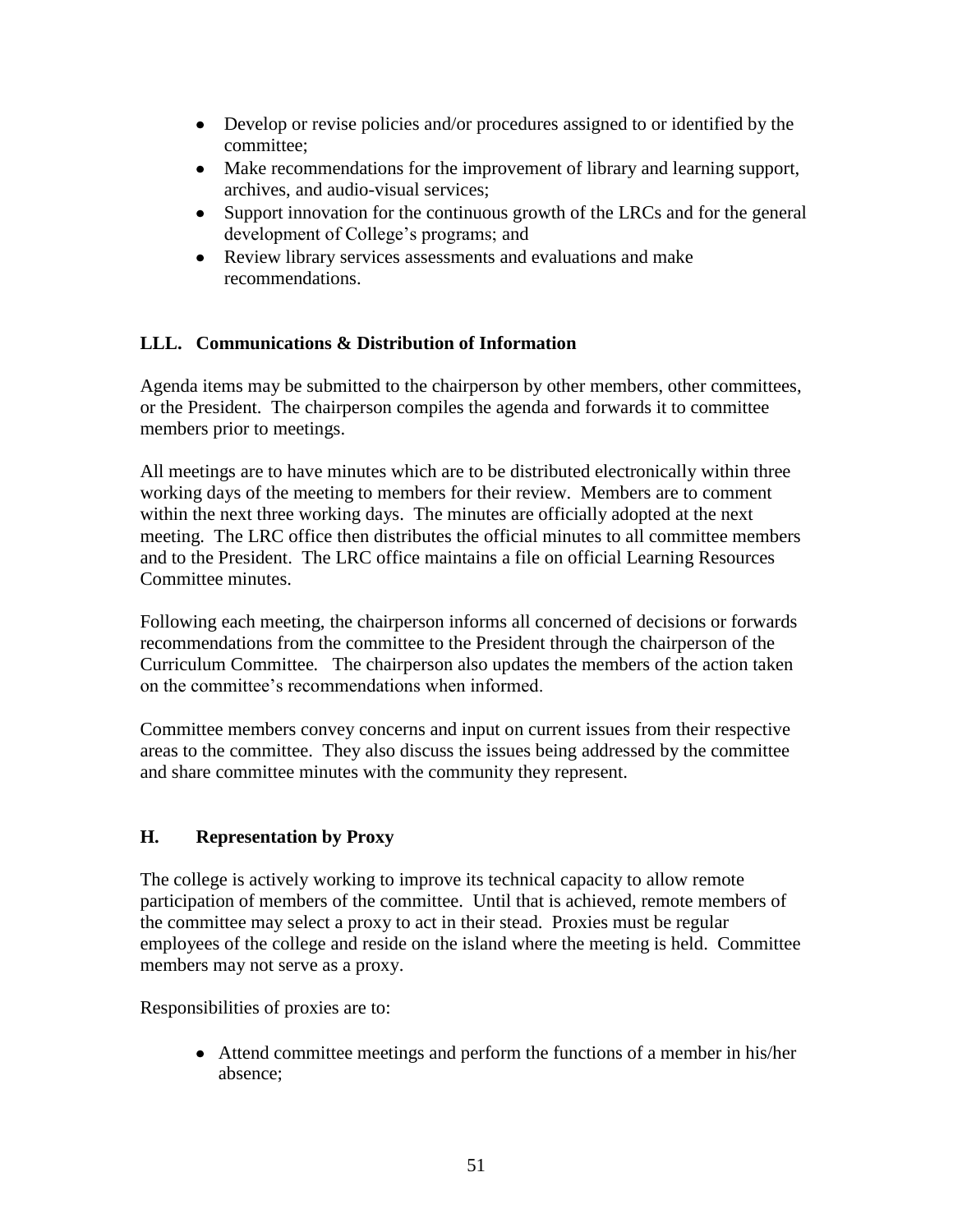- Communicate regularly with the committee member to clarify the member's view on issues and provide post-meeting feedback; and
- Vote on behalf of the member.

When a proxy misses three meetings, the chairperson informs the committee member. A new proxy may be selected. When the committee member is able to attend a meeting, the member attends and keeps the proxy advised of the activities at that.

(Cabinet 2/18/08)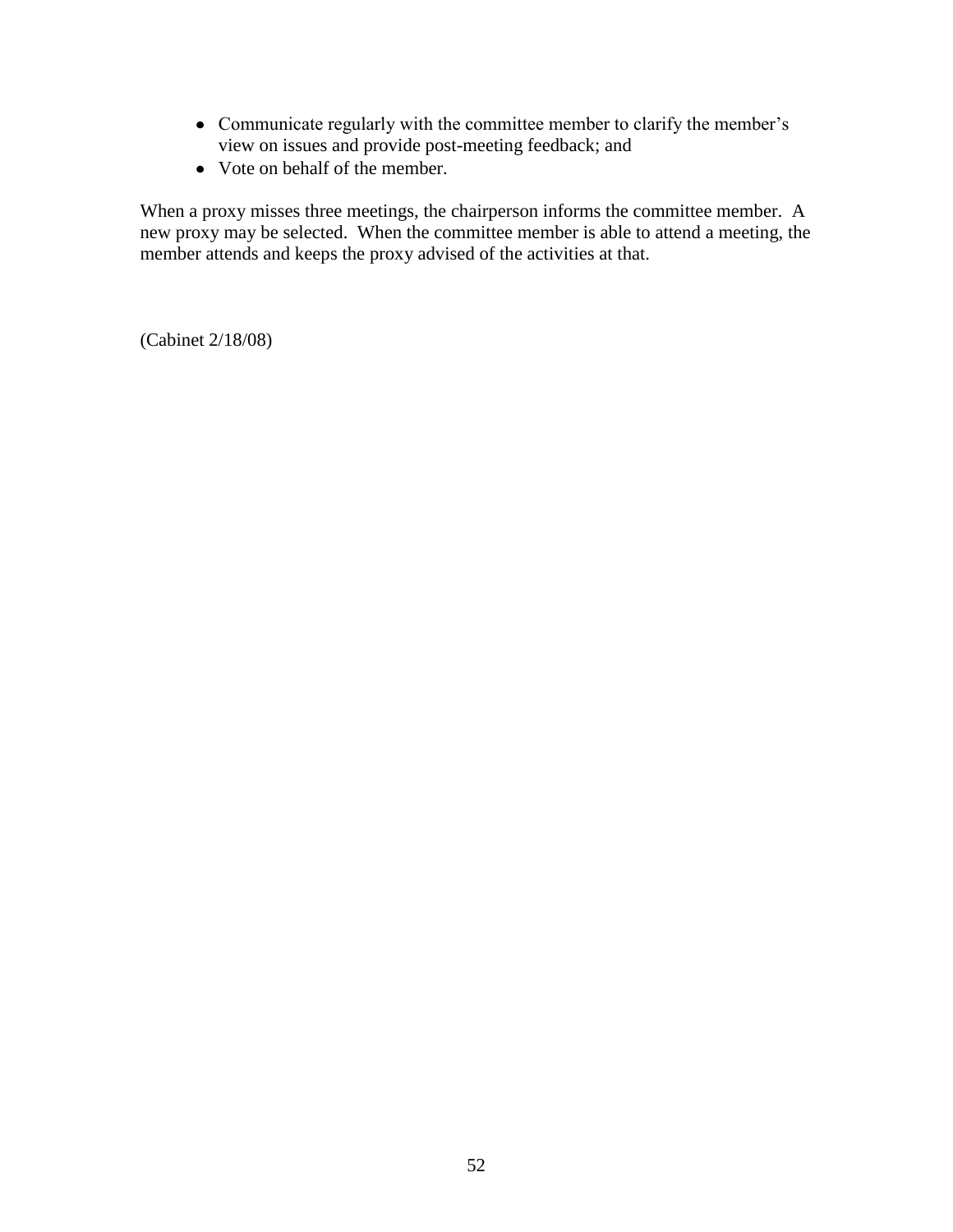#### **STUDENT SERVICES COMMITTEE Terms of Reference**

#### **A. Authority**

The Student Services Committee operates through the authority of and reports to the President. Recommendations from the committee are submitted to the President for action.

#### **B. Purpose**

The Student Services Committee advises the President in all matters relating to student affairs and student support services and provides oversight and assists with setting the agenda for the following subcommittees: Financial Aid Committee, Non-resident Life Committee, and Resident Life Committee.

#### **C. Membership**

The members of the Student Services Committee are:

- Vice President for Student Services
- Director of Student Life
- Director of Institutional Research and Planning
- $\bullet$ Student Services Coordinators (5)
- $\bullet$ Coordinator of Sports & Recreation
- Manager for Residence Halls  $\bullet$
- College Nurse
- Cafeteria Manager
- Bookstore Manager
- Admissions & Records representative
- Financial Aid representative
- Counseling representative  $\bullet$
- Student Support Services Program representative  $\bullet$
- Peer Counseling representative  $\bullet$
- Maintenance representative
- Learning Resources representative
- Security representative
- Faculty/Staff Senate representatives (2)
- Student Body Association representatives (2)  $\bullet$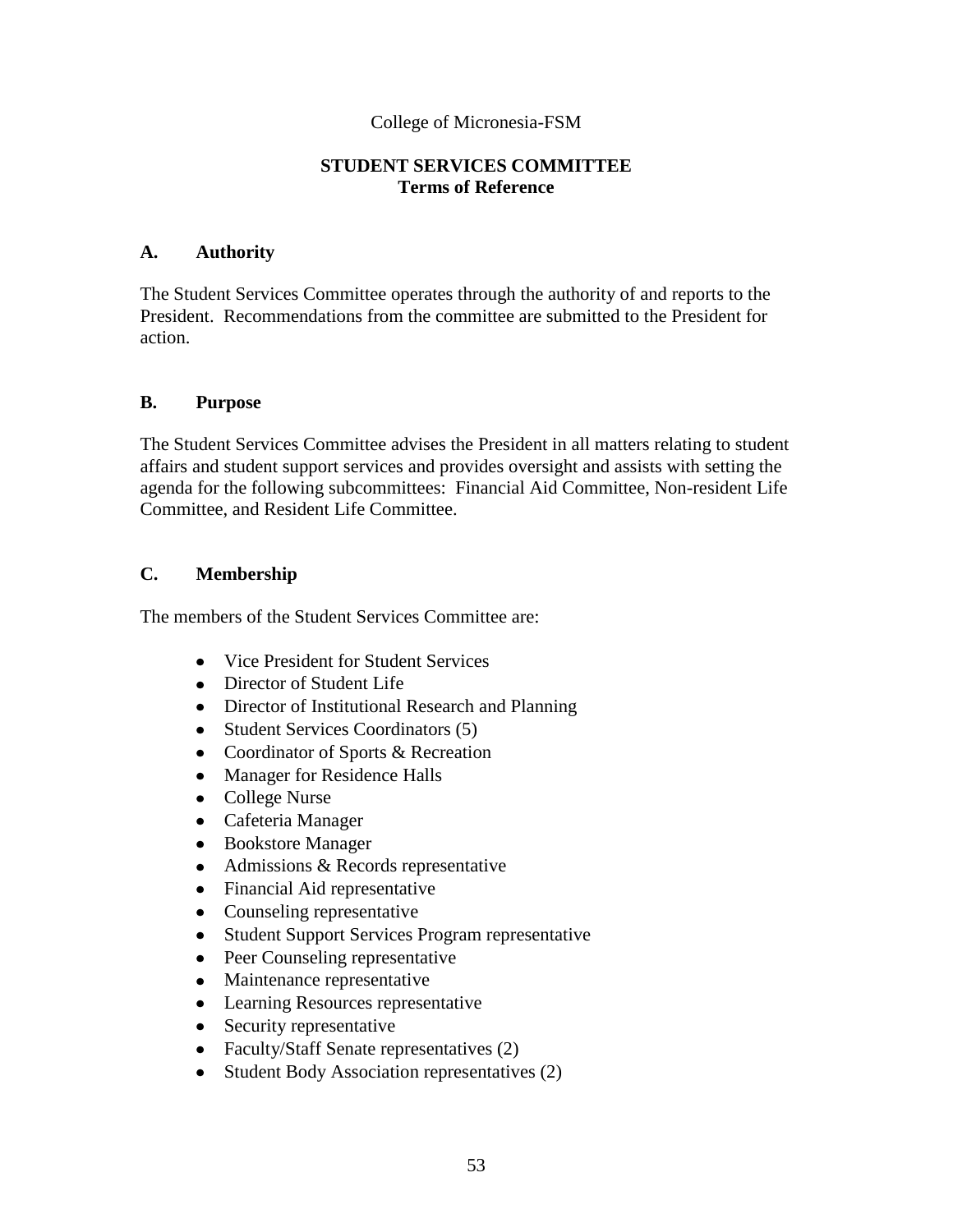At the beginning of the academic year, the office/activity heads recommend their representative; the Faculty/Staff Senate the two Senate representatives; and the Student Body Association the two student representatives. The President then appoints the committee members based on the recommendations.

The Executive Secretary to the Vice President for Student Services serves as the committee secretary.

Responsibilities of committee members are to:

- Regularly prepare for and attend committee meetings;
- Actively participate in meetings; and
- Share information on committee discussions, recommendations, and decisions with and gather input from their area of representation.

## **D. Organization**

The Vice President for Student Services chairs the Student Services Committee. The chairperson's responsibilities are to:

- Preside over meetings;
- Ensure the terms of reference for the committee are met and matters brought before the committee are judiciously addressed;
- Prepare and distribute the agenda prior to each meeting;
- Ensure committee minutes, reports, and recommendations are completed and appropriately disseminated in a timely manner; and
- Forward recommendations from subcommittees to the President or appropriate committee within three working days.

A vice chairperson is elected at the beginning of the academic year. The responsibilities of the vice chairperson are to:

- Preside over meetings in the absence of the chair; and
- Assist the chairperson with the above responsibilities.

The responsibilities of the secretary are to:

- Take and prepare accurate minutes; and
- Distribute and post the minutes in a timely manner; and
- Record attendance of committee members.

## **E. Meetings**

Meetings are held at least once a month throughout the year. The schedule is determined at the beginning of each academic term. The chairperson may call special meetings or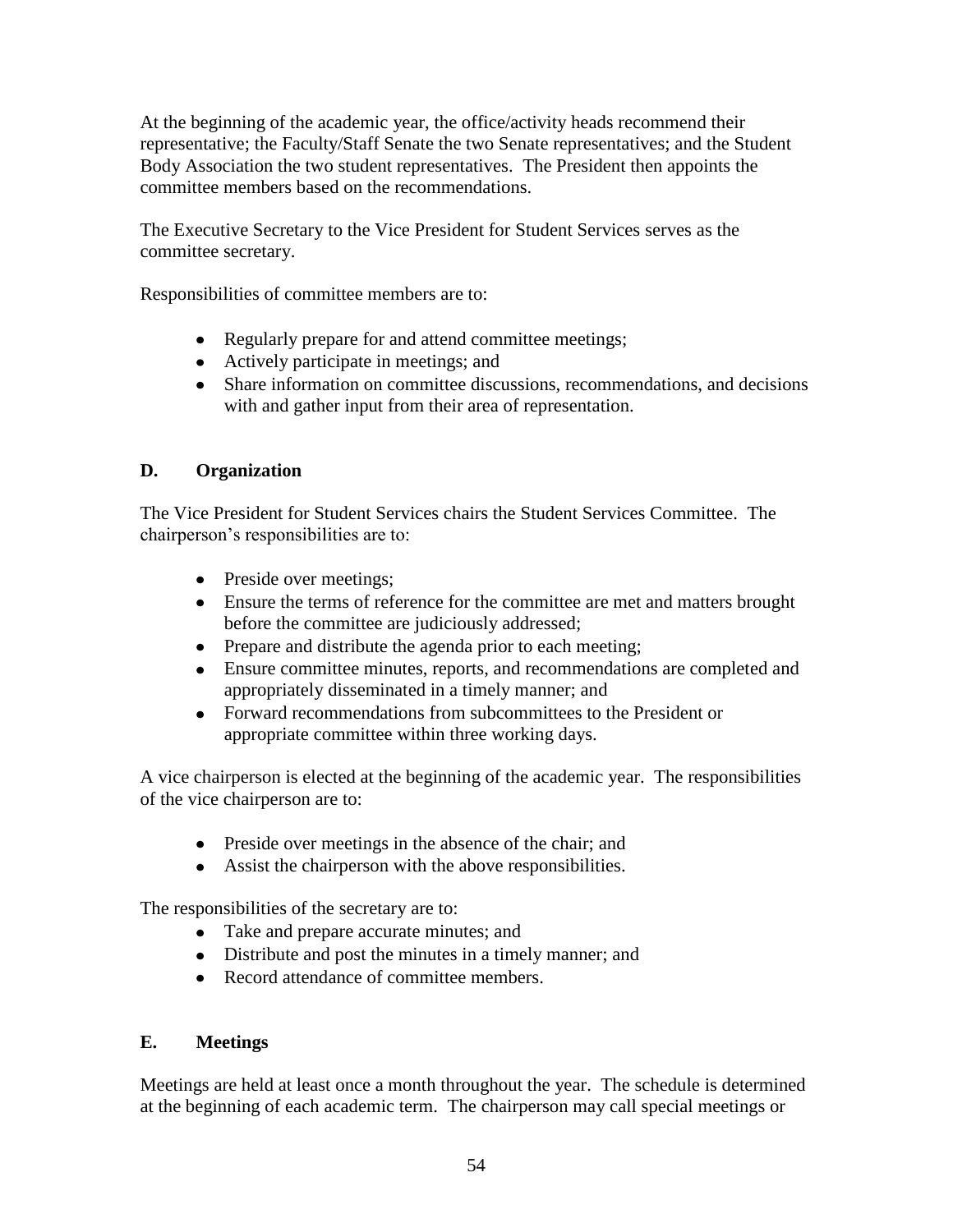upon consent of the majority of the members reschedule the regular meetings. Meetings may be held face-to-face or via teleconferences or other communication technologies. Twenty-five percent of members present constitute a quorum for discussion purposes. A majority vote of all members is required to act on a motion. Electronic voting may be utilized when necessary. Results of electronic voting are to be documented in the next committee meeting minutes.

## **F. Responsibilities**

The responsibilities of the Student Services Committee are to:

- Identify student services policies, procedures and programs that require development and/or review;
- Research the issues, solicit input, gather information, disseminate that information and finalize the policy/procedure;
- Recommend policies, standards, and regulations for the student services to the President;
- Act on matters referred to it by the Financial Aid Committee, Non-resident Life Committee and Resident Life Committee and other standing committees;
- Oversee commencement, student conduct, student activities, student leadership and other services; and
- Review assessments and evaluations of student services and make recommendations.

## **G. Communication & Distribution of Information**

Agenda items may be submitted to the chairperson by other members, other committees, or the President. The chairperson compiles the agenda and forwards it to committee members prior to meetings.

All meetings are to have minutes which are to be distributed electronically within three working days of the meeting to members for their review. Members are to comment within the next three working days. The minutes are officially adopted at the next meeting. The Office of the Vice President for Student Services then distributes the official minutes to all committee members and to the President. The VPSS Office maintains a file on official Student Services Committee minutes.

Following each meeting, the chairperson informs all concerned of decisions or forwards recommendations from the committee to the President*.* The chairperson also updates the members of the action taken on the committee's recommendations.

Committee members convey concerns and input on current issues from their respective areas to the committee. They also discuss the issues being addressed by the committee and share committee minutes with the community they represent.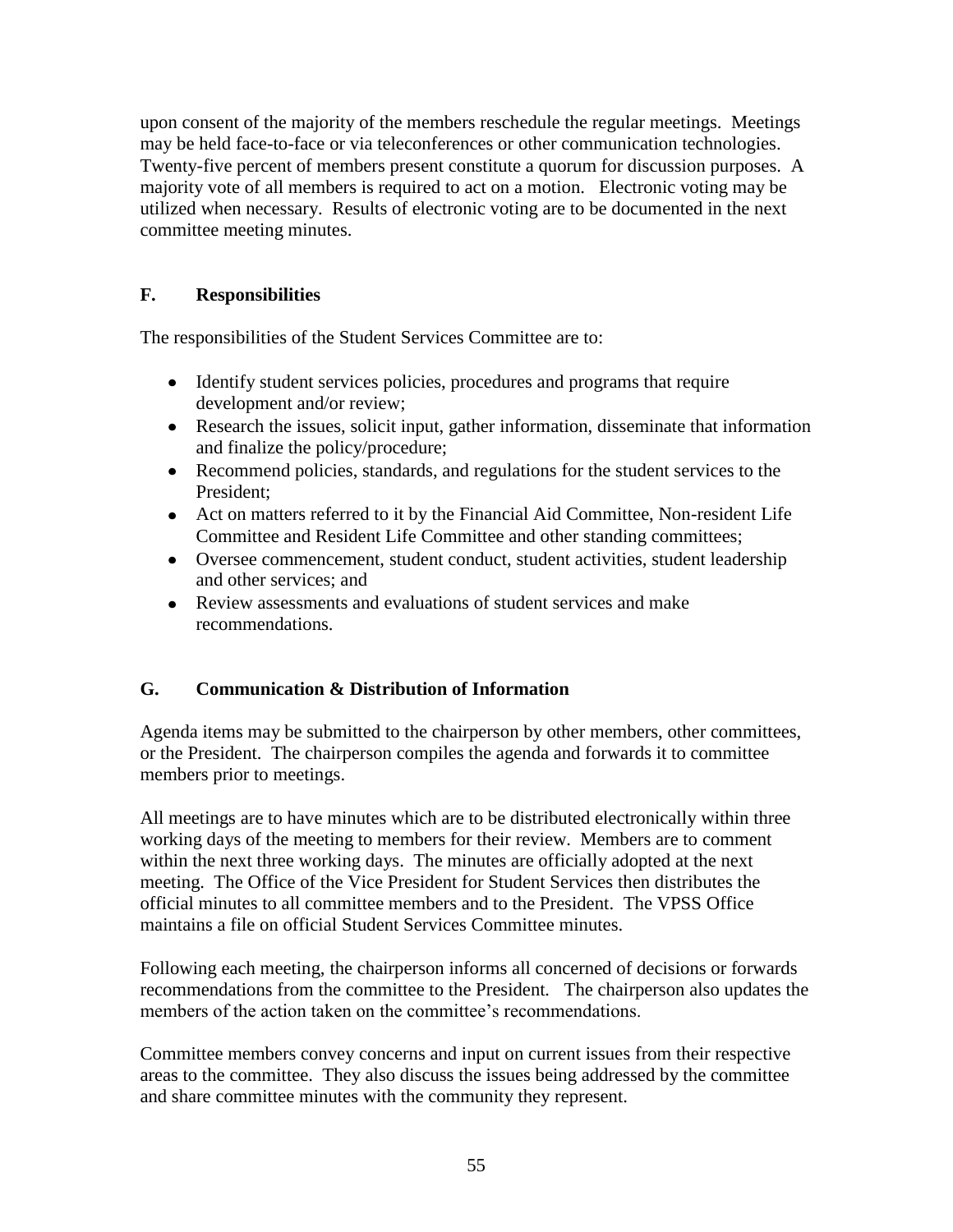## **H. Representation by Proxy**

The college is actively working to improve its technical capacity to allow remote participation of members of the committee. Until that is achieved, remote members of the committee may select a proxy to act in their stead. Proxies must be regular employees of the college and reside on the island where the meeting is held. Committee members may not serve as a proxy.

Responsibilities of proxies are to:

- Attend committee meetings and perform the functions of a member in his/her absence;
- Communicate regularly with the committee member to clarify the member's view on issues and provide post-meeting feedback; and
- Vote on behalf of the member.

When a proxy misses three meetings, the chairperson informs the committee member. A new proxy may be selected. When the committee member is able to attend a meeting, the member attends and keeps the proxy advised of the activities at that meeting (reversing the roles).

(Cabinet – 2/18/08)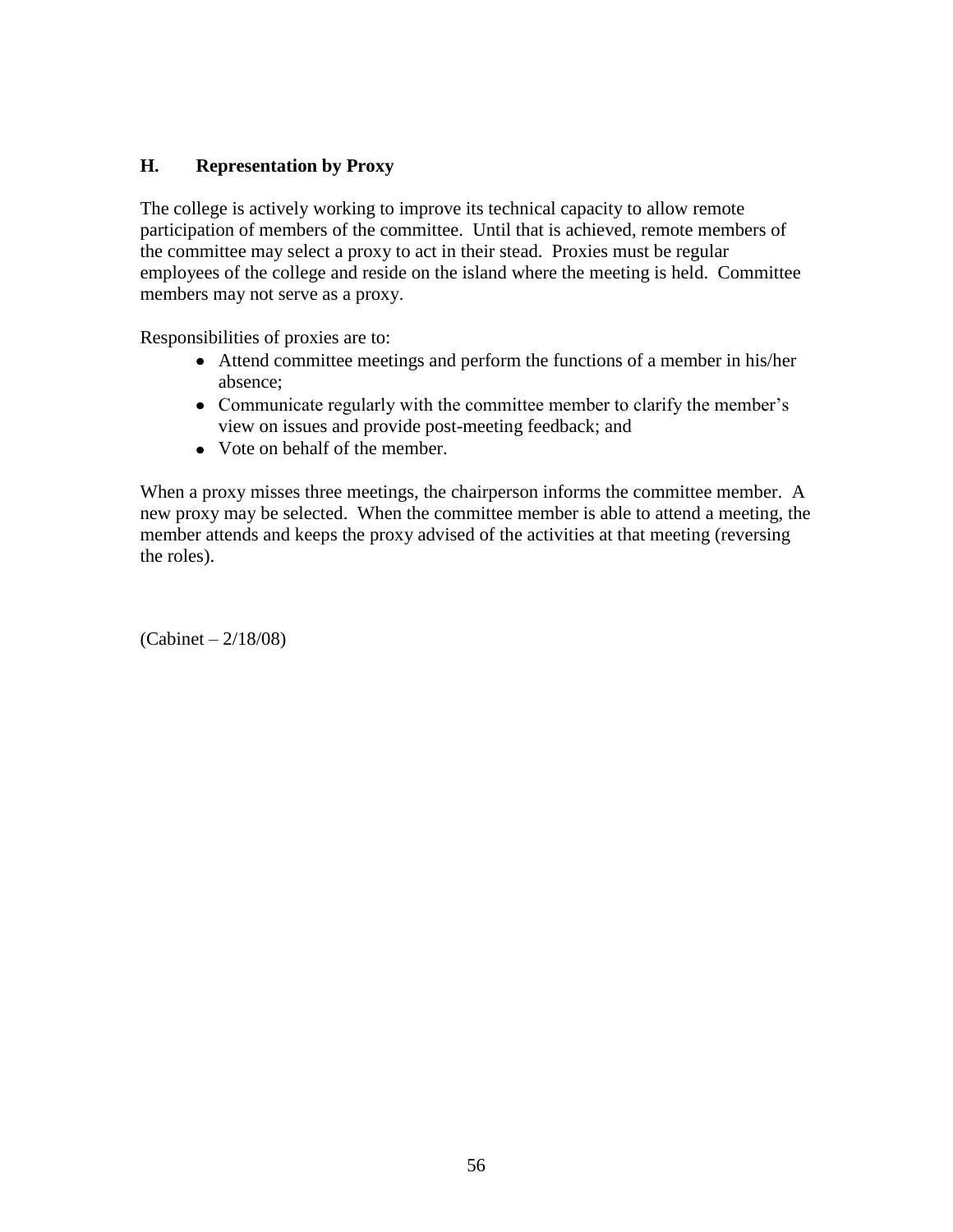#### **FINANCIAL AID COMMITTEE Terms of Reference**

#### **MMM. Authority**

As a subcommittee of the Student Services Committee, the Financial Aid Committee operates through the authority of and reports to the President through the chairperson of the Student Services. Recommendations from the committee are submitted through the chairperson of the Student Services Committee to the President for action.

#### **NNN. Purpose**

The Financial Aid Committee advises the President on matters relating to student financial assistance and scholarship.

### **OOO. Membership**

The members of the Financial Aid Committee are:

- Director of Financial Aid
- Coordinator for Work-Study Program
- Business Office representative
- Office of Admissions and Records representative
- Instructional representative
- State Campus representative  $(4)$
- Faculty/Staff Senate representative (2); one each faculty and staff
- Student Body Association representative  $\bullet$

At the beginning of the academic year, the Comptroller recommends the Business Office representative; the Director of Admissions and Records the Admissions and Records representative; the Vice President for Instructional Affairs the instructional representative; the State Campus Directors the state campus representatives; the Faculty/Staff Senate the two Senate representatives (one representing the faculty and one representing the staff); and the Student Body Association the student representative. The President then appoints the committee members based on the recommendations.

Staff from the Financial Aid Office serves as the committee secretary.

Responsibilities of committee members are to:

• Regularly prepare for and attend committee meetings;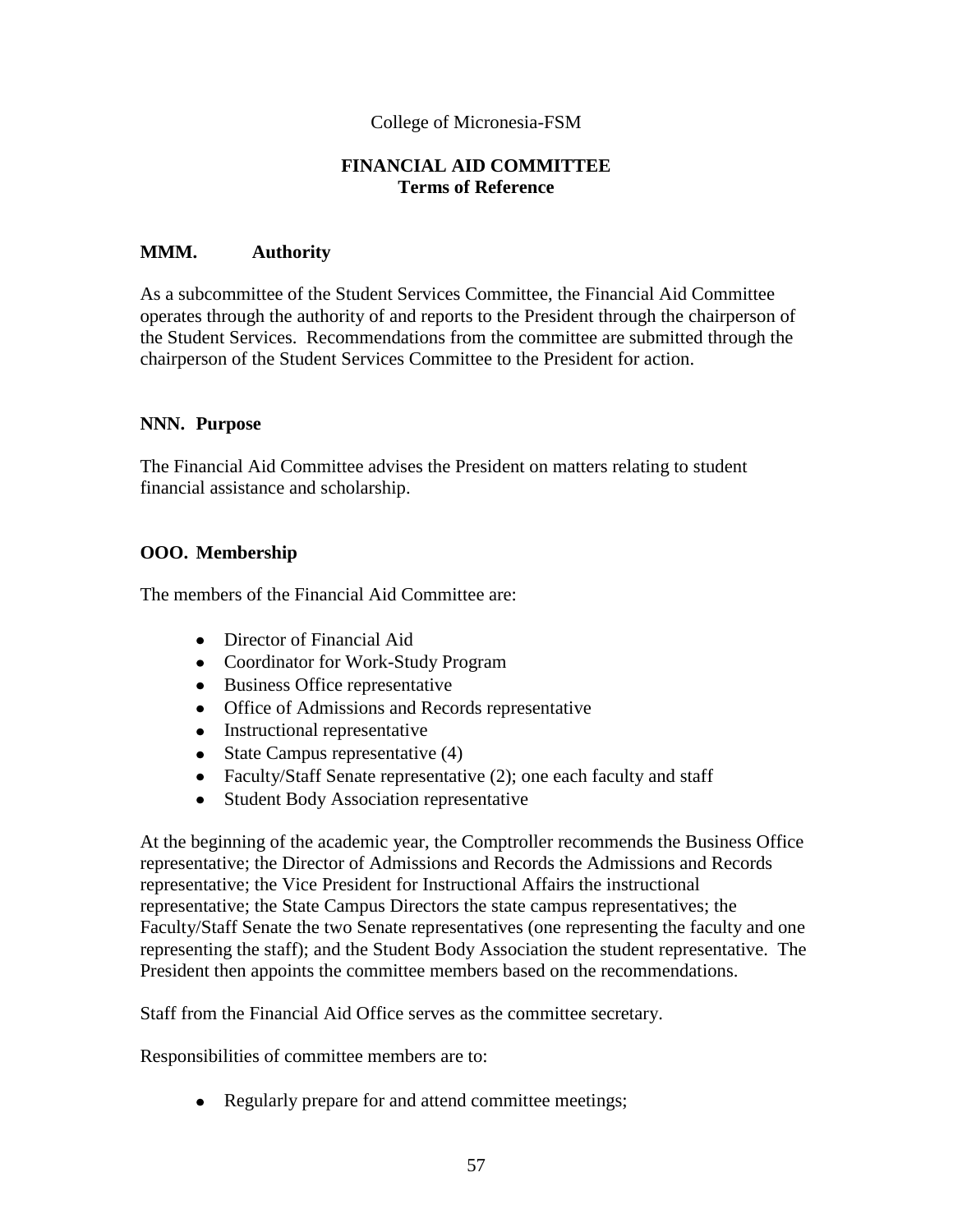- Actively participate in meetings; and
- Share information on committee discussions, recommendations, and decisions with and gather input from their area of representation.

#### **PPP. Organization**

The Director of Financial Aid chairs the Financial Aid Committee. The chairperson's responsibilities are to:

- Preside over meetings;
- Ensure the terms of reference for the committee are met and matters brought before the committee are judiciously addressed;
- Prepare and distribute the agenda prior to each meeting; and
- Ensure committee minutes, reports, and recommendations are completed and appropriately disseminated in a timely manner.

A vice chairperson is elected at the beginning of the academic year. The responsibilities of the vice chairperson are to:

- Preside over meetings in the absence of the chair; and
- Assist the chairperson with the above responsibilities.

Staff from the Financial Aid Office serves as the secretary. The responsibilities of the secretary are to:

- Take and prepare accurate minutes;
- Distribute and post the minutes in a timely manner; and
- Record attendance of committee members.

## **QQQ. Meetings**

Meetings are held at least monthly. The schedule is determined at the beginning of each academic termr. The chairperson may call special meetings or upon consent of the majority of the members reschedule the regular meetings. Meetings may be held face-toface or via teleconferences or other communication technologies. Twenty-five percent of members present constitute a quorum for discussion purposes. A majority vote of all members is required to act on a motion. Electronic voting may be utilized when necessary. Results of electronic voting are to be documented in the next committee meeting minutes.

## **RRR. Responsibilities**

The responsibilities of the Financial Aid Committee are to: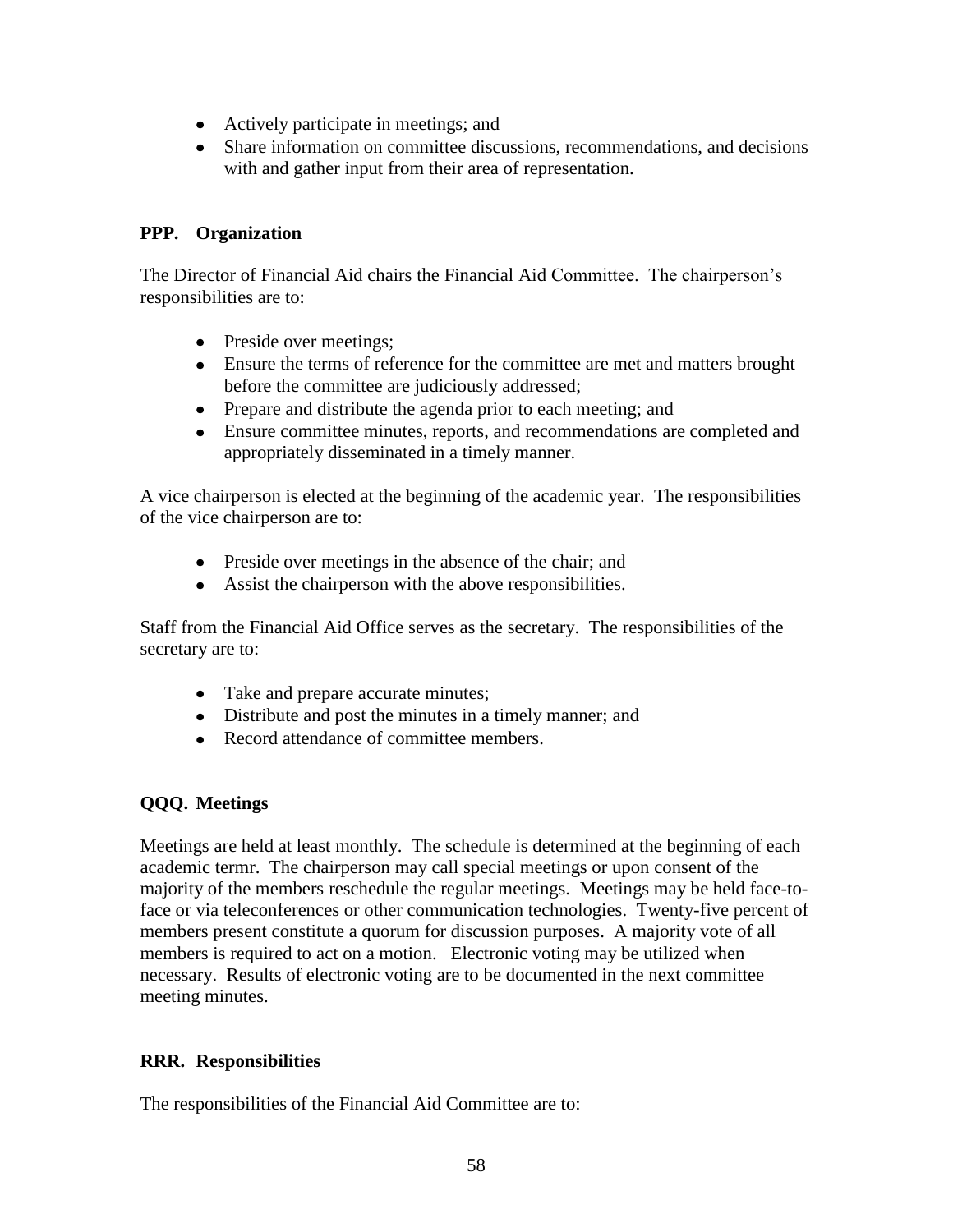- Review and recommend institutional policies for the administration of all student financial assistance programs;
- Conduct and review assessment and evaluation of financial assistance  $\bullet$ programs and services and make recommendations;
- Receive reports of progress or problems in the Financial Aid Office and  $\bullet$ recommend appropriate action to improve student-centered services;
- Establish institutional priorities for the distribution of available student aid resources;
- $\bullet$ Serve as the final appeal body for students with grievances relative to the awarding of funds or complaints about the general administration of the program;
- Collaborate with administration in seeking and identifying additional student financial assistance opportunities; and
- Perform such other duties as may be delegated or requested.

# **SSS. Communications & Distribution of Information**

Agenda items may be submitted to the chairperson by other members, other committees, or the President. The chairperson compiles the agenda and forwards it to committee members prior to meetings.

All meetings are to have minutes which are to be distributed electronically within three working days of the meeting to members for their review. Members are to comment within the next three working days. The minutes are officially adopted at the next meeting. The Financial Aid Office then distributes the official minutes to all committee members and to the President. The Financial Ad Office maintains a file on official Financial Aid Committee minutes.

Following each meeting, the chairperson informs all concerned of decisions or forwards recommendations from the committee to the President through the chairperson of the Planning and Resources Committee. The chairperson also updates the members of the action taken on the committee's recommendations.

Committee members convey concerns and input on current issues from their respective areas to the committee. They also discuss the issues being addressed by the committee and share committee minutes with the community they represent.

## **H. Representation by Proxy**

The college is actively working to improve its technical capacity to allow remote participation of members of the committee. Until that is achieved, remote members of the committee may select a proxy to act in their stead. Proxies must be regular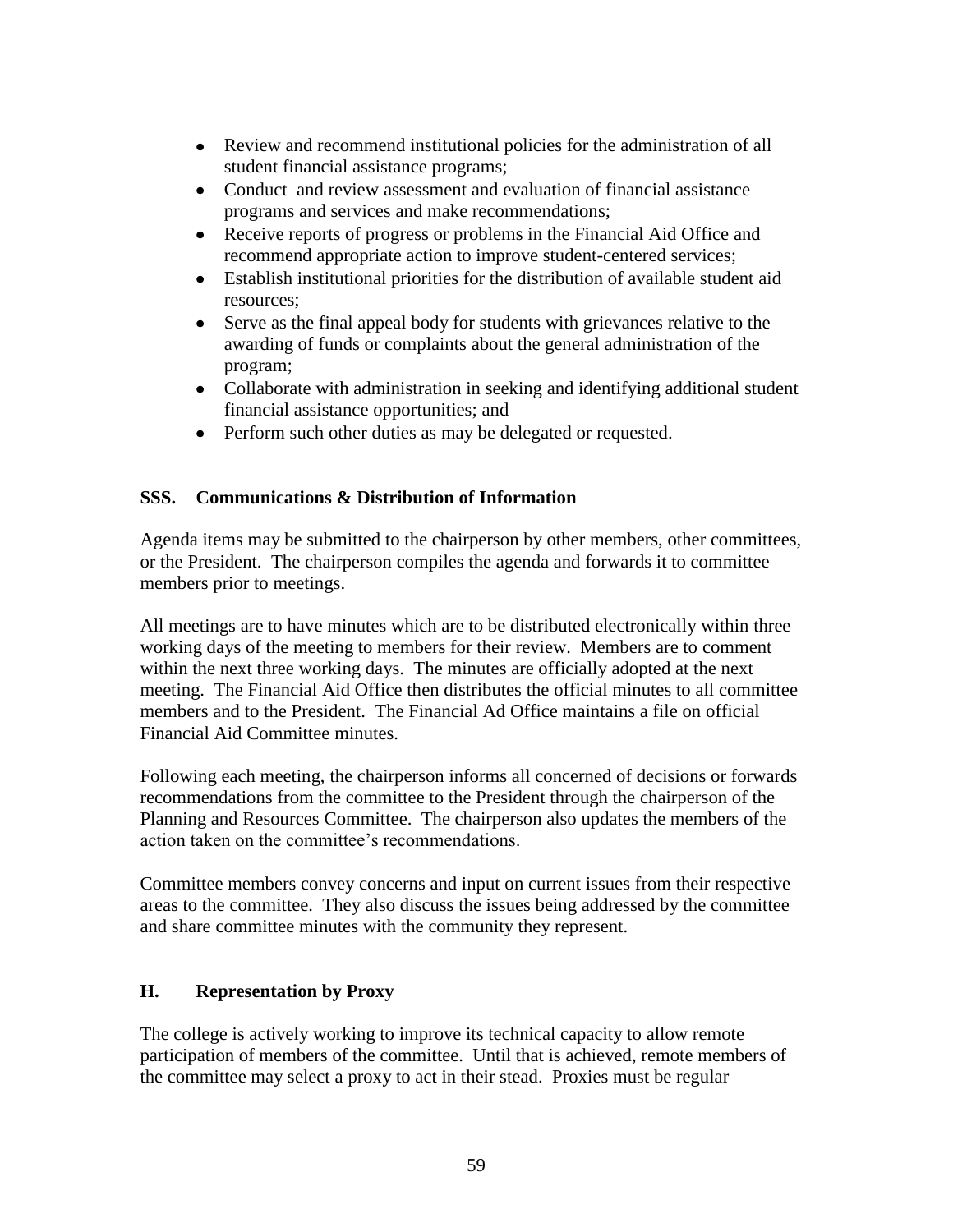employees of the college and reside on the island where the meeting is held. Committee members may not serve as a proxy.

Responsibilities of proxies are to:

- Attend committee meetings and perform the functions of a member in his/her absence;
- Communicate regularly with the committee member to clarify the member's view on issues and provide post-meeting feedback; and
- Vote on behalf of the member.

When a proxy misses three meetings, the chairperson informs the committee member. A new proxy may be selected. When the committee member is able to attend a meeting, the member attends and keeps the proxy advised of the activities at that meeting (reversing the roles).

(Cabinet – 2/21/08)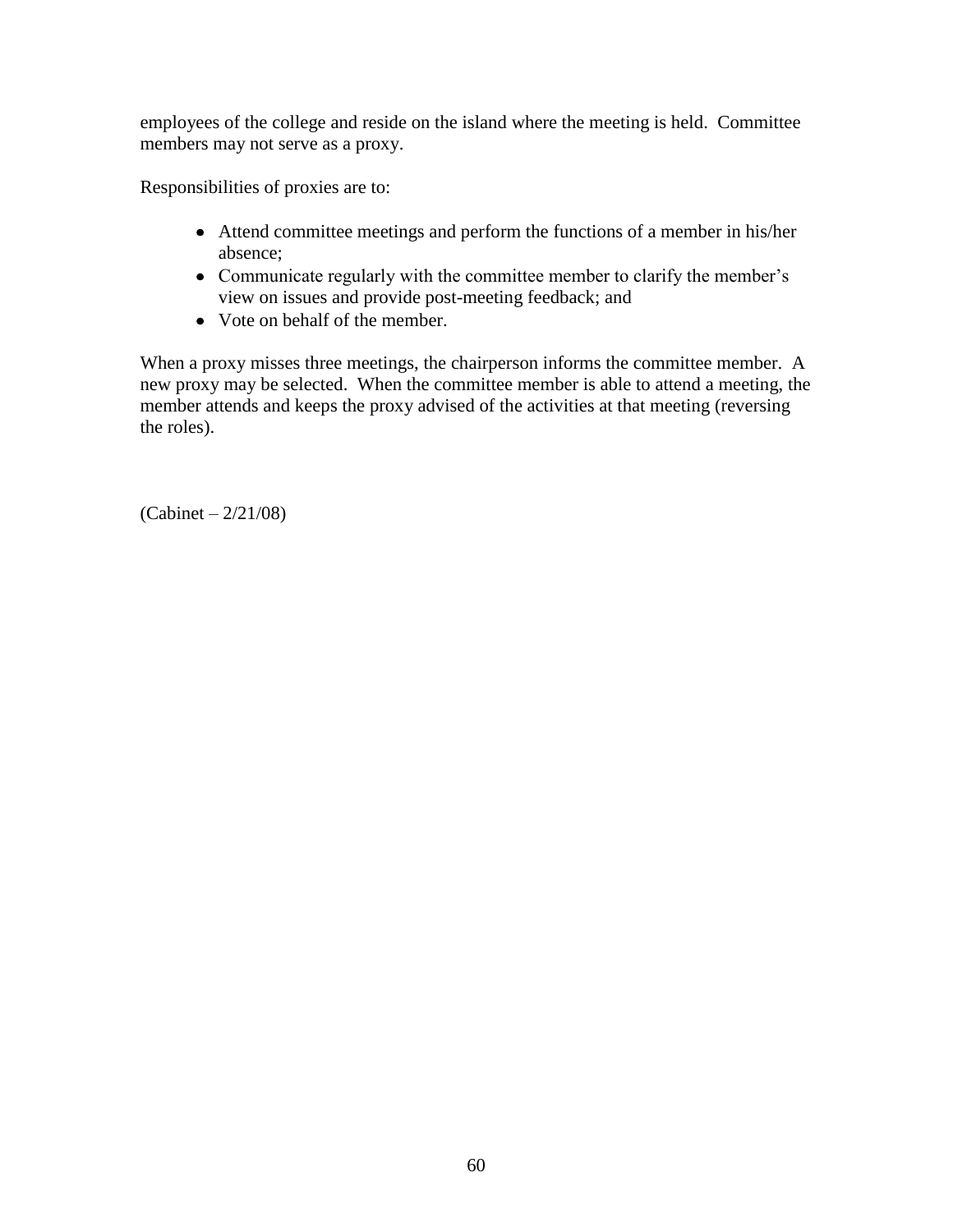### **ADMISSIONS BOARD Terms of Reference**

#### **A. Authority**

The Admissions Board operates through the authority of and reports to the President. Recommendations from the board are submitted to the President for action.

#### **B. Purpose**

The Admissions Board advises the President in all matters relating to the recruitment, admission and retention of students at the college

### **C. Membership**

Members of the Admissions Board include the following:

- Director of Office Admission and Records
- Director of Financial Aid Office
- Director of Student Life
- Student Services Coordinators or Campus representative (5)
- Director of Institutional Research and Planning Office
- Director of Development and Community Relations
- Business Office Manager
- Assessment Specialist
- Counselor
- Faculty/Staff Senate representative

At the beginning of the academic year, the Faculty/Staff Senate recommends to the President the Senate representative. The President then appoints the committee members based on the recommendation.

The responsibilities of the committee members are to:

- Regularly prepare for and attend committee meetings;
- Actively participate in meetings; and
- Share information on committee discussions, recommendations and decisions with and gather input from their area of representation.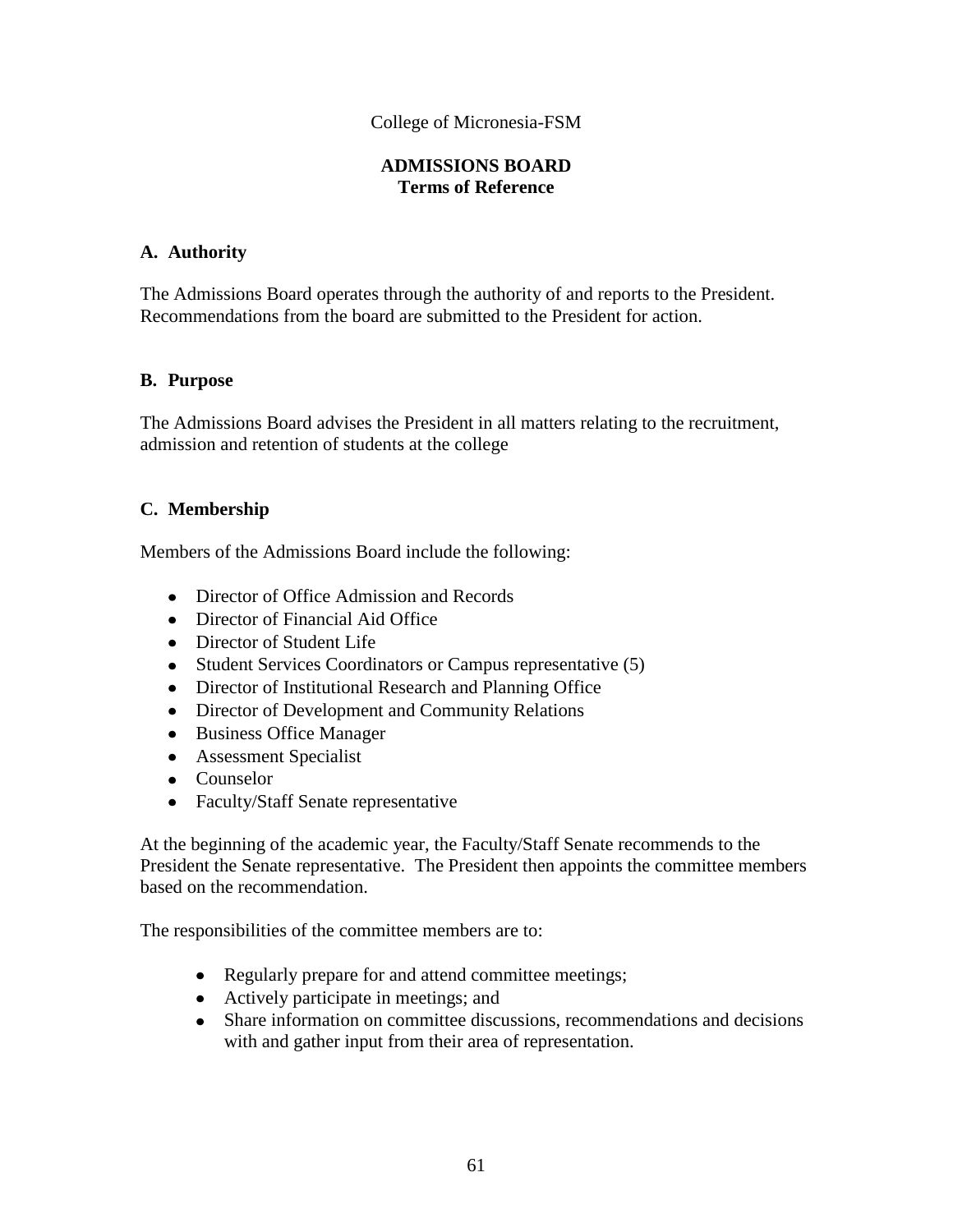# **D. Organization**

The Director of Admissions and Records chairs the Admissions Board. The chairperson's responsibilities are to:

- Preside over meetings;
- Ensure the terms of reference for the committee are met and matters brought before the committee are judiciously addressed;
- Prepare and distribute the agenda prior to each meeting; and
- Ensure committee minutes, reports, and recommendations are completed and appropriately disseminated in a timely manner.

A vice chair is elected at the beginning of the academic year. The responsibilities of the vice chairperson are to:

- Presides over meetings in the absence of the chair; and
- Assist the chairperson with the above responsibilities.

The vice chairperson also serves as the secretary. The responsibilities of the secretary are to:

- Take and prepare accurate minutes;
- Distribute and post the minutes in a timely manner; and
- Record attendance of committee members.

## **E. Meetings**

Meetings are held at least once a month throughout the year. The schedule is determined at the beginning of each academic term. The chairperson may call special meetings or reschedule regular meetings as necessary. In addition to face-to-face meetings, teleconferences and electronic meetings may be held. Twenty-five percent of the members constitute a quorum for discussion purposes. A majority vote of all members is required to carry a motion. Electronic voting may be utilized when necessary. Results of electronic voting are to be documented in the next committee meeting minutes.

#### **F. Responsibilities**

The responsibilities of the Admissions Board are to:

- Review and recommend policies, standards (including admissions standards), and regulations for the recruitment, admission and retention of students;
- Preview and evaluate the reliability and validity of COM-FSM Entrance Test (COMET);
- Review statistical analysis of testing data;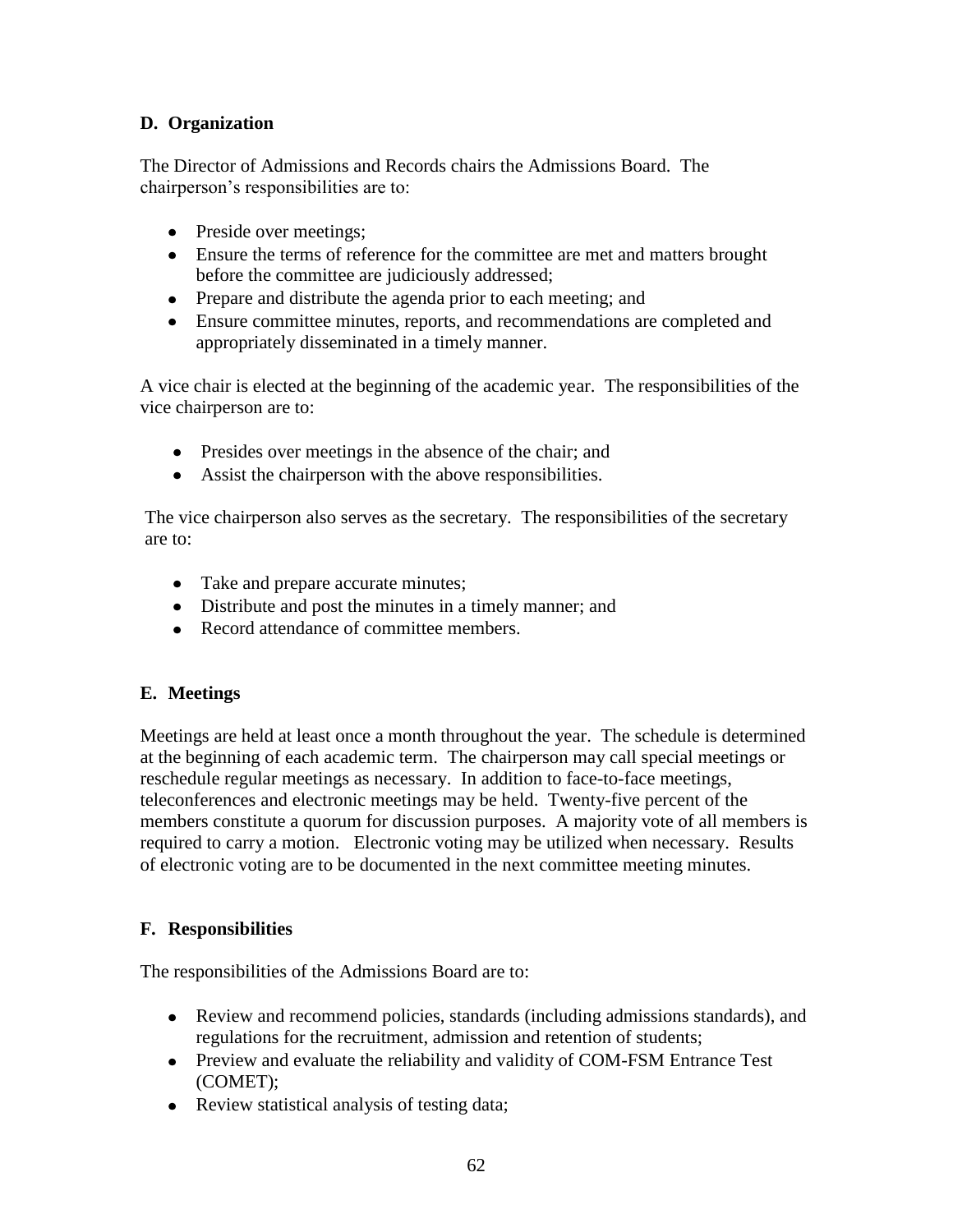- Recommend students for admission to appropriate programs;
- Oversee student recruitment;
- Act on other matters referred by the Curriculum and Student Services Committees and vice versa;
- Assist in the development and implementation of the institution recruitment and enrollment management plan and
- Review plan assessments and evaluations and make recommendations.

# **G. Distribution of Information**

Agenda items may be submitted to the chairperson by other members, other committees, or the President. The chairperson compiles the agenda and forwards it to committee members prior to meeting.

All meetings are to have minutes which are to be distributed electronically within three working days of the meeting to members for their review. Members are to comment within the next three working days. The minutes are officially adopted at the next meeting. The VPSS Office then distributes the official minutes to all committee members. The VPSS Office maintains the file on official Admission Board minutes.

Following each meeting, the chairperson informs all concerned of decisions or forwards recommendations from the committee to the President. The chairperson also updates the members of the action taken on the committee's recommendations.

Committee members convey concerns and input on current issues from their respective areas to the committee. They also discuss the issues being addressed by the committee and share committee minutes with the community they represent.

# **H. Representation by Proxy**

The college is actively working to improve its technical capacity to allow remote participation of members of the committee. Until that is achieved, remote members of the committee may select a proxy to act in their stead. Proxies must be regular employees of the college and reside on the island where the meeting is held. Committee members may not serve as a proxy...

Responsibilities of proxies are to:

- Attend committee meetings and perform the functions of a member in his/her absence;
- Communicate regularly with the committee member to clarify the member's view on issues and provide post-meeting feedback; and
- Vote on behalf of the member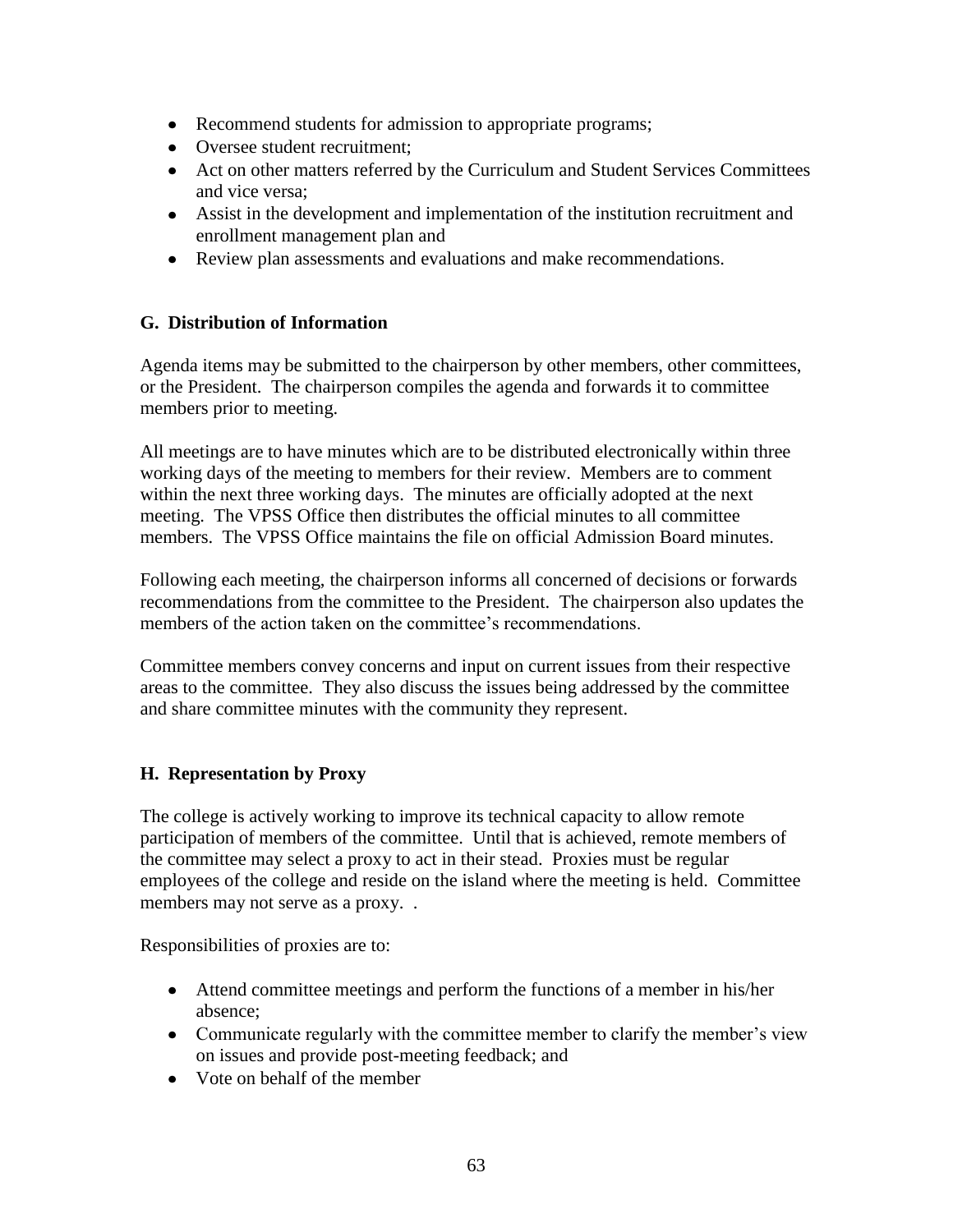When a proxy misses three meetings, the chairperson informs the committee member. A new proxy may be selected. When the committee member is able to attend a meeting, the member attends and keeps the proxy advised of activities at the meeting (reversing the roles).

(Cabinet – 2/27/08)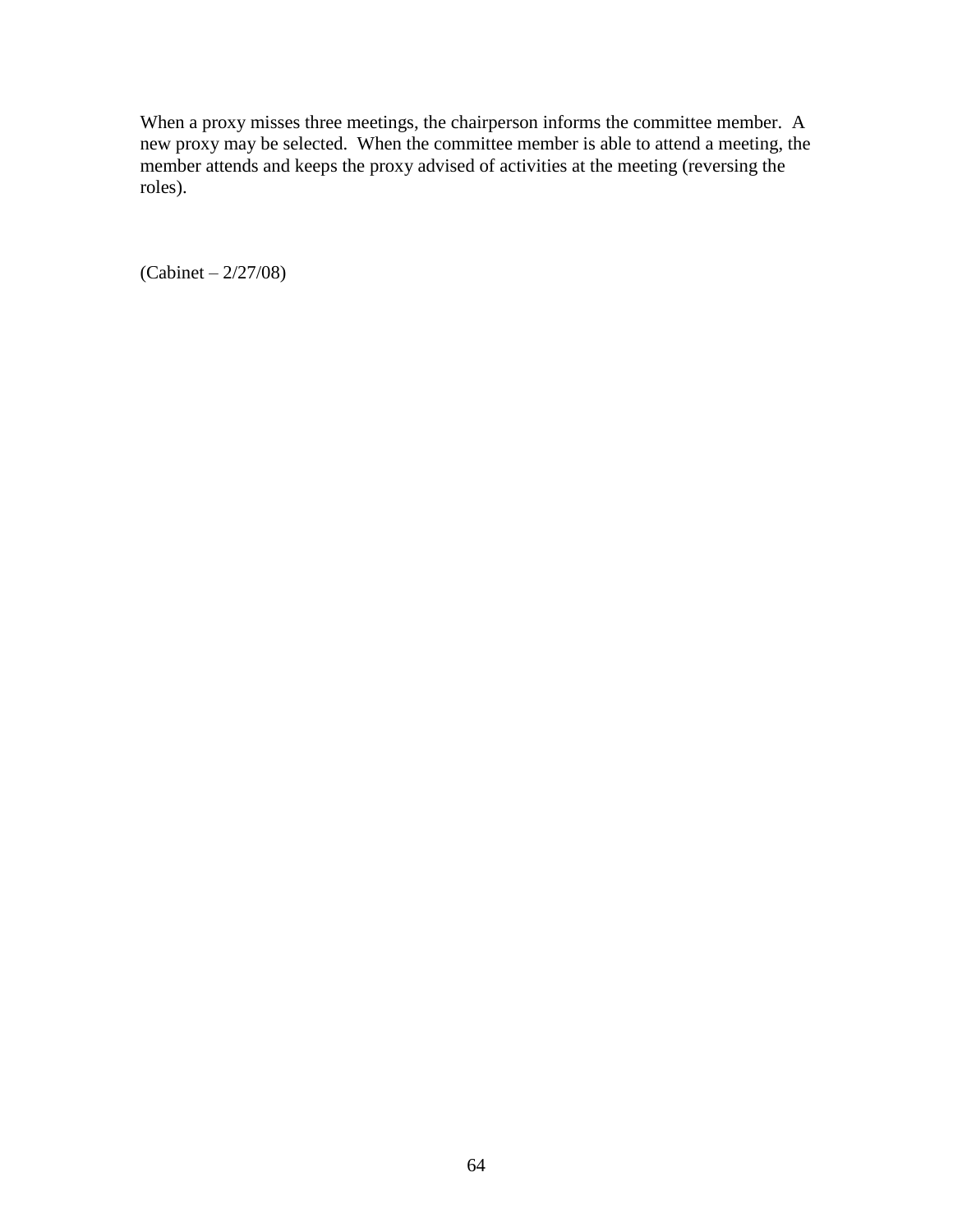#### **COOPERATIVE RESEARCH AND EXTENSION COMMITTEE Terms of Reference**

#### **A. Authority**

The Cooperative Research and Extension Committee operates through the authority of and reports to the President. Recommendations from the committee are submitted to the President for action.

#### **B. Purpose**

The Cooperative Research and Extension Committee advises the President in all matters relating to the State Cooperative Extension Services (CES), the Agriculture Experiment Station (AES) and the interaction with Resident Instruction (RI) Program and provides oversight over stakeholders advisory committees located in each state. The advisory committees are to guide, advise and act as a subcommittee of the Cooperative Research and Extension Committee.

## **C. Membership**

The members of the Cooperative Research and Extension Committee are:

- Vice President for Cooperative Research and Extension
- Director of Vocational, Community and Continuing Education
- Division Chair, Agriculture and Natural Resources
- Campus CRE Coordinators (4)
- State AES Researchers (4)
- State Campus Directors (4)
- Sponsored Program Facilitator
- FSM Representative on the College of Micronesia Board of Regents

Staff from the office of the Vice President for Cooperative Research and Extension serves as the secretary for the committee.

Responsibilities of committee members are to:

- Regularly prepare for and attend committee meetings;
- Actively participate in meetings; and
- Share information on committee discussions, recommendations and decisions with and gather input from their area of representation..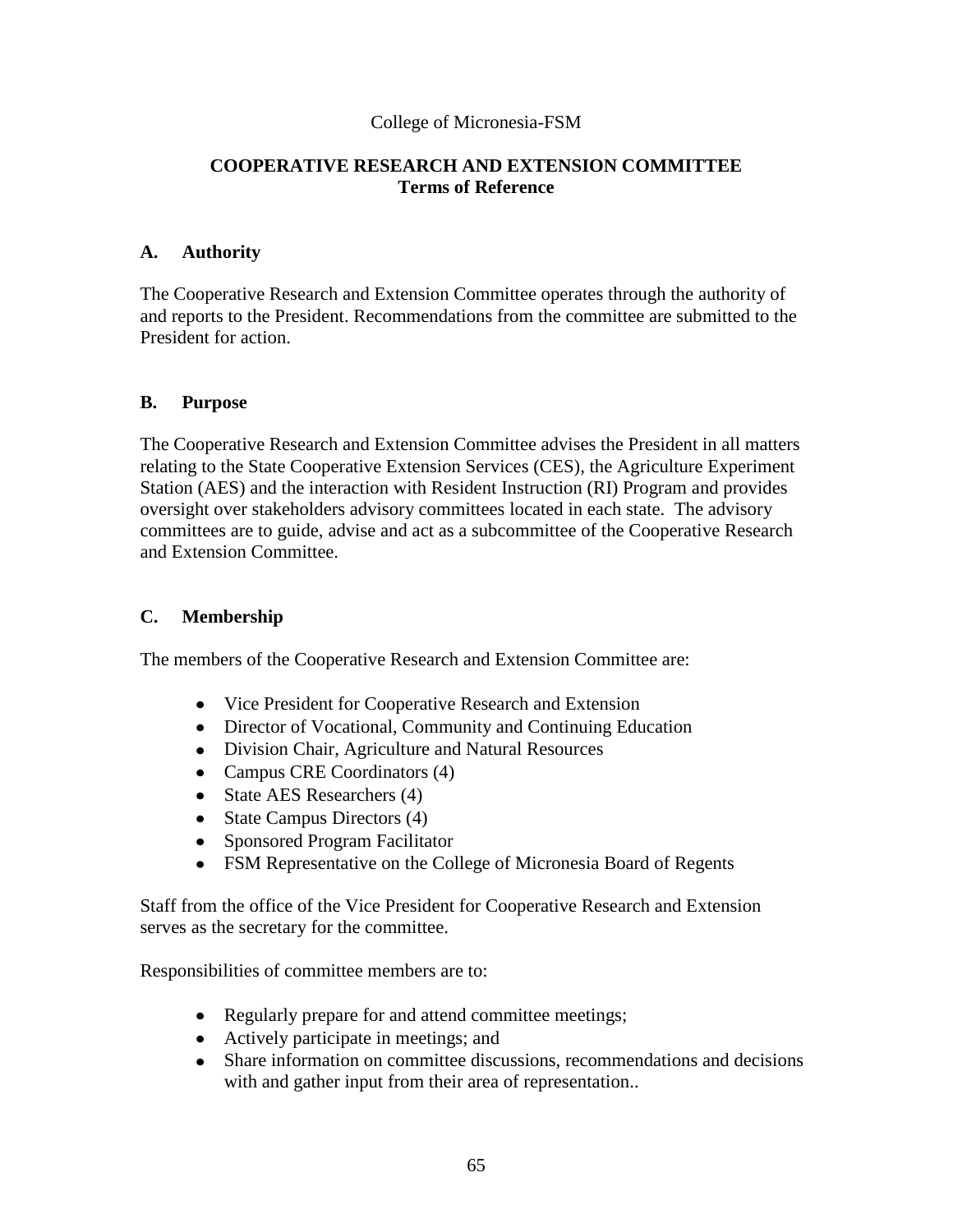### **D. Organization**

The Vice President for Cooperative Research and Extension chairs the Cooperative Research and Extension Committee. The chairperson's responsibilities are to:

- Preside over meetings;
- Ensure the terms of reference for the committee are met and matters brought before the committee are judiciously addressed;
- Prepare and distribute the agenda prior to each meeting; and
- Ensure committee minutes, reports, and recommendations are completed and appropriately disseminated in a timely manner.

A vice chairperson is elected at the beginning of the academic year. The responsibilities of the vice chairperson are to:

- Preside over meetings in the absence of the chair; and
- Assist the chairperson with the above responsibilities.

Staff from the VPCRE office serves as the secretary for the committee.The responsibilities of the secretary are to:

- Take and prepare accurate minutes;
- Distribute and post the minutes in a timely manner; and
- Record attendance of committee members.

## **E. Meetings**

Meetings are held at least quarterly to coincide with the fiscal quarters; the fourth meeting is a face-to-face meeting to coincide with the development of the budget for submission to the COM Land Grant Programs Board of Regents. The schedule is determined at the beginning of each academic term. The chairperson may call special meetings or upon consent of the majority of the members reschedule the regular meetings. Meetings may be held face-to-face or via teleconferences or other communication technologies. Twenty-five percent of members present constitute a quorum for discussion purposes. A majority vote of all members is required to act on a motion. Electronic voting may be utilized when necessary. Results of electronic voting are to be documented in the next committee meeting minutes.

#### **F. Responsibilities**

The responsibilities of the Cooperative Research and Extension Committee are to: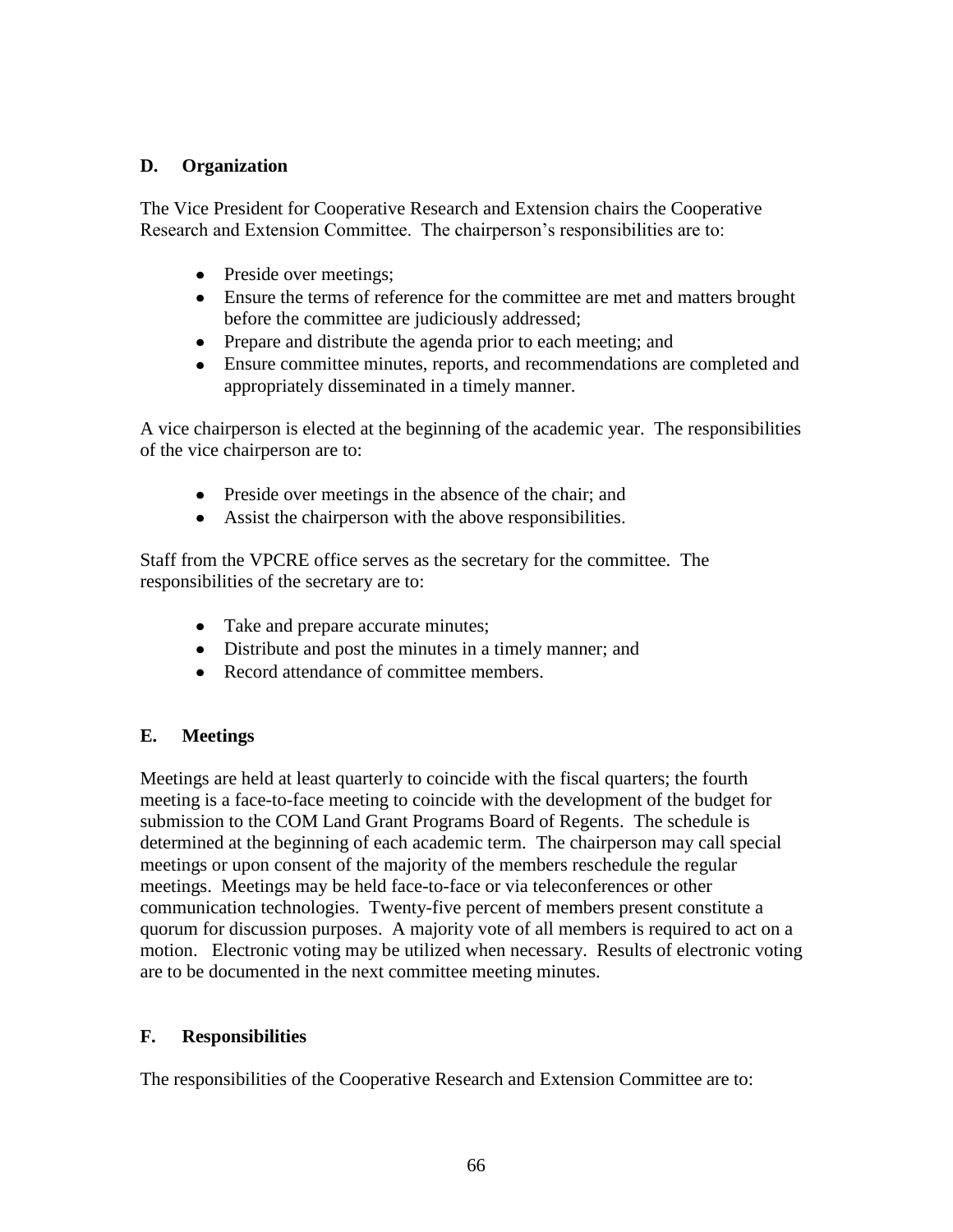- Recommend policies, standards, programs, and procedures governing the CRE program within the COM-FSM vision, mission and goals;
- Coordinate with state advisory committees to monitor and help address the needs of the various communities and stakeholders served under the mandate of the Land Grant mission and programs;
- In collaboration with the state advisory committees, review and recommend  $\bullet$ annual Plans of Work, focuses of programs, and multi-state program collaborations within the FSM; and
- Review program assessments and evaluation and make recommendations.  $\bullet$

# **G. Communications and Distribution of Information**

Agenda items may be submitted to the chairperson by other members, other committees, or the President. The chairperson compiles the agenda and forwards it to committee members prior to meetings.

All meetings are to have minutes which are to be distributed electronically within three working days of the meeting to members for their review. Members are to comment within the next three working days. The minutes are officially adopted at the next meeting. The Office of the Vice President for Cooperative Research and Extension then distributes the official minutes to all committee members and to the President. The VPCRE office maintains a file on official Cooperative Research and Extension Committee minutes.

Following each meeting, the chairperson informs all concerned of decisions or forwards recommendations from the committee to the President*.* The chairperson also updates the members of the action taken on committee's recommendations.

Committee members convey concerns and input on current issues from their respective areas to the committee. They also discuss the issues being addressed by the committee and share committee minutes with the community they represent.

## **H. Representation by Proxy**

The college is actively working to improve its technical capacity to allow remote participation of members of the committee. Until that is achieved, remote members of the committee may select a proxy to act in their stead. Proxies must be regular employees of the college and reside on the island where the meeting is held. Committee members may not serve as a proxy.

Responsibilities of proxies are to:

Attend committee meetings and perform the functions of a member in his/her absence;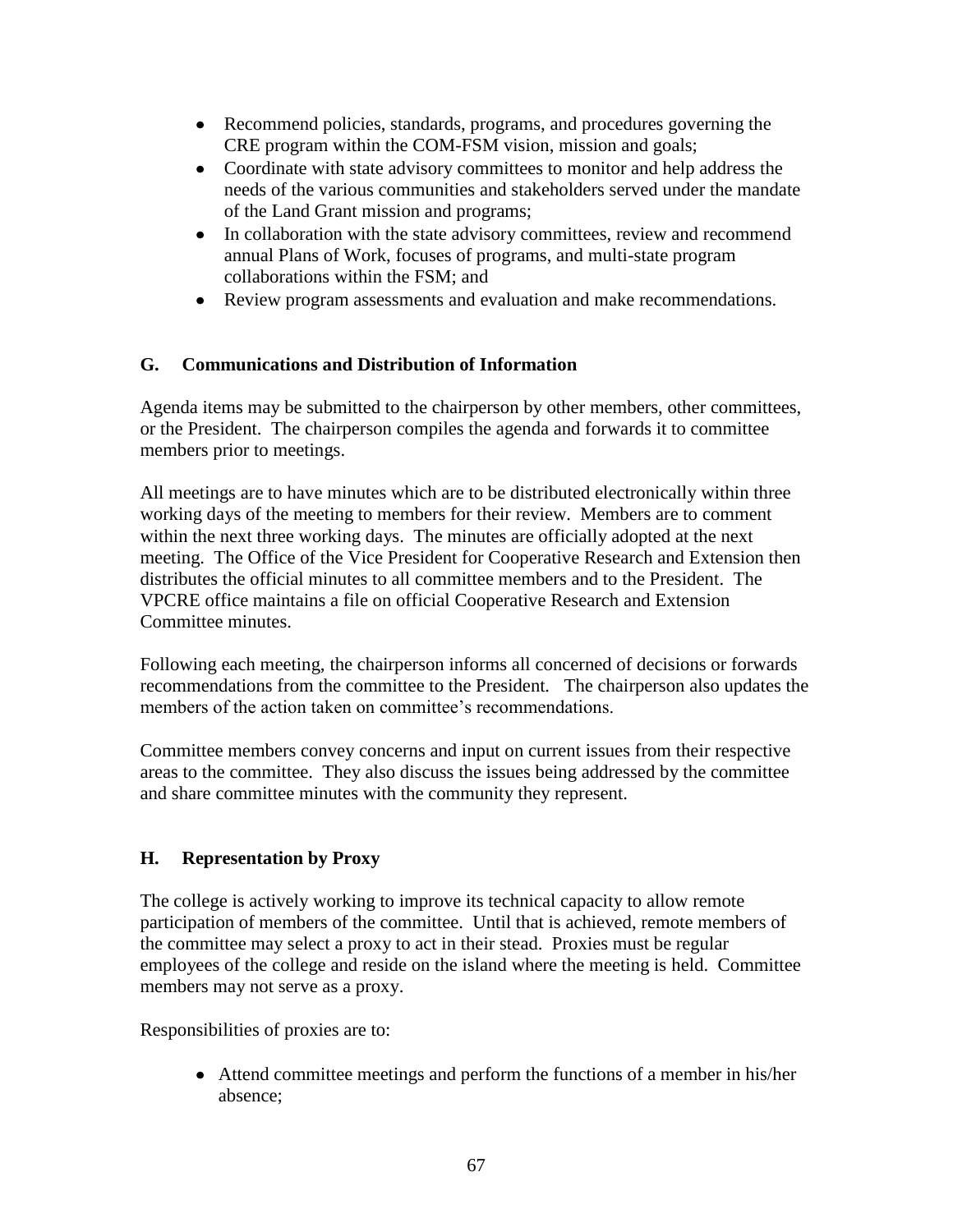- Communicate regularly with the committee member to clarify the member's view on issues and provide post-meeting feedback; and
- Vote on behalf of the member.

When a proxy misses three meetings, the chairperson informs the committee member. A new proxy may be selected. When the committee member is able to attend a meeting, the member attends and keeps the proxy advised of the activities at that meeting (reversing the roles).

(Cabinet 3/3/08)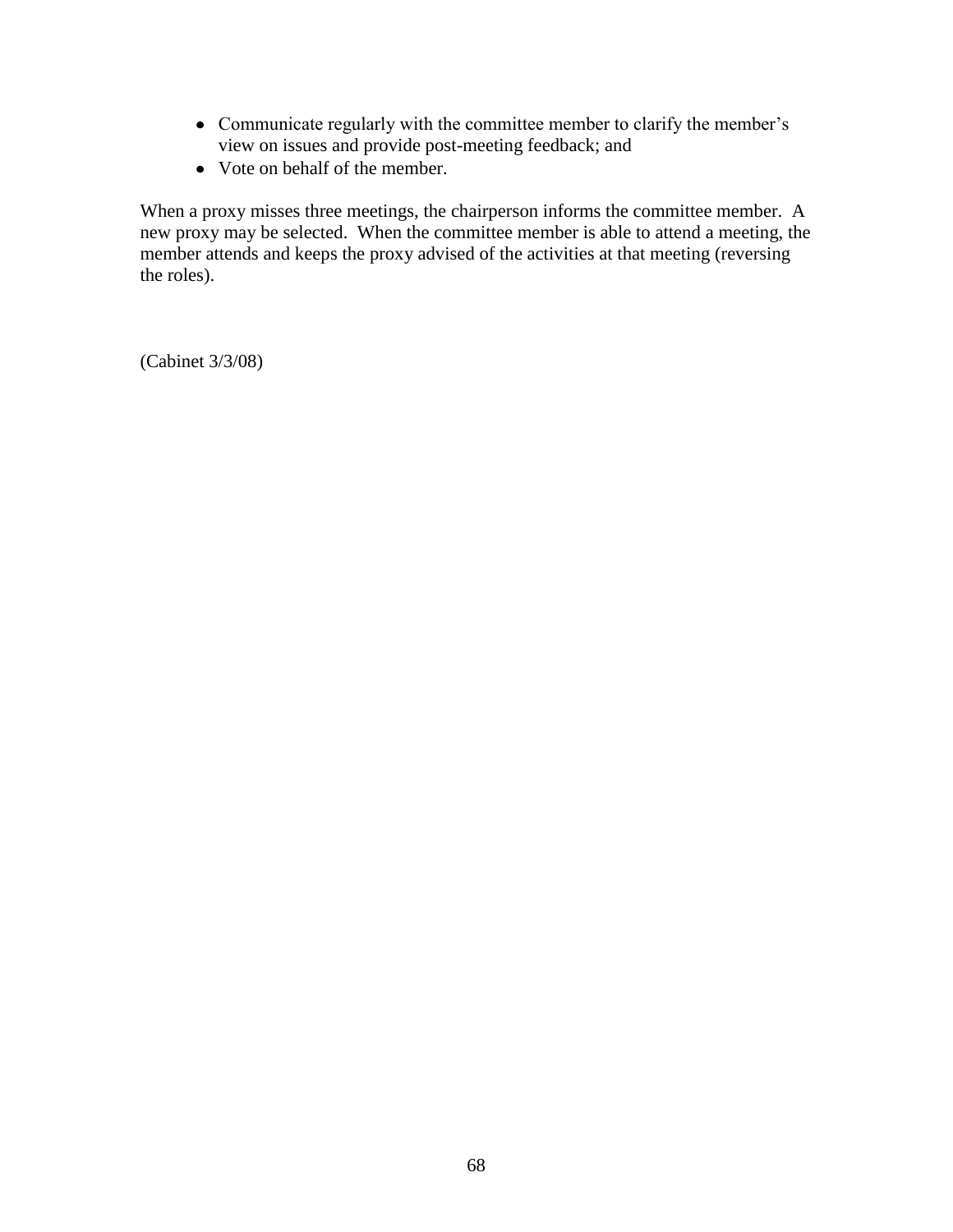#### **ACCREDITATION COMMITTEE Terms of Reference**

#### **A. Authority**

The Accreditation Committee operates through the authority of and reports to the President. Recommendations from the committee are submitted to the President for action.

#### **B. Purpose**

The Accreditation Committee advises the President on matters relating to accreditation to ensure that the College of Micronesia – FSM maintains accreditation.

#### **C. Membership**

The members of the Accreditation Committee are:

- Accreditation Liaison Officer
- President
- Vice President for Instructional Affairs
- Vice President for Administrative Services
- Vice President for Student Services
- Vice President for Cooperative Research and Extension
- Director of Institutional Research and Planning
- Comptroller
- Director of Human Resources
- Director of Development and Community Relations
- Director of Information Technology
- Director of Facilities and Security
- Director of Academic Programs
- Director of Learning Resources Center
- Director of Student Life
- All Campus Directors (5)
- Faculty/Staff Senate representatives (2)
- Student representatives  $(2)$

At the beginning of the academic year, the Faculty/Staff Senate recommends the two faculty representatives and the Student Body Association the two student representatives*.* The President then appoints the committee members based on the recommendations.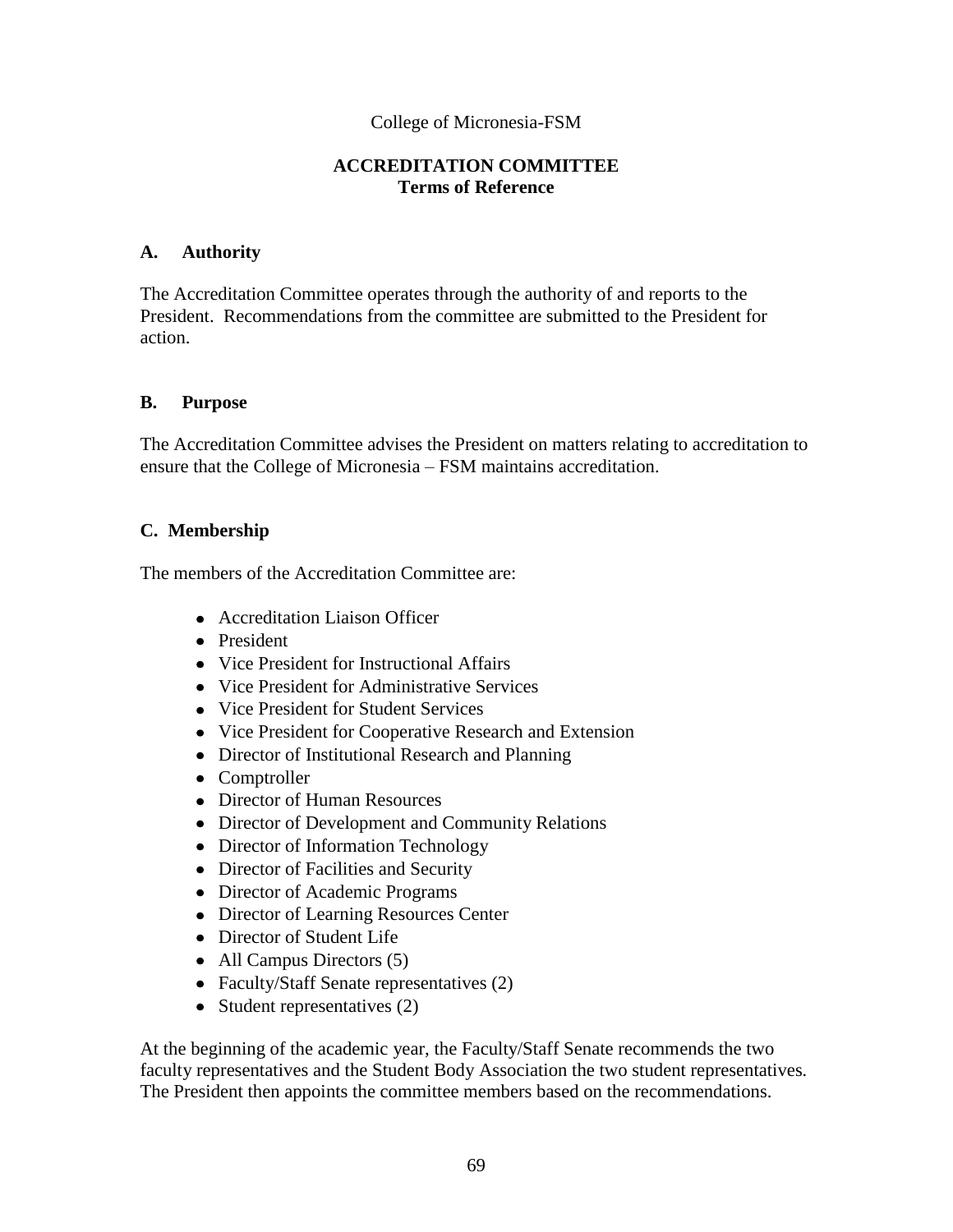Responsibilities of committee members are to:

- Regularly prepare for and attend committee meetings;
- Actively participate in meetings;
- Share information on committee discussions, recommendations and decisions with and gather input from their area of representation; and
- Serve on a task force or subcommittee when needed.

# **D. Organization**

The Accreditation Liaison Officer chairs the Accreditation Committee. The chairperson's responsibilities are to:

- Preside over meetings;
- Ensure the terms of reference for the committee are met and matters brought before the committee are judiciously addressed;
- Prepare and distribute the agenda prior to each meeting; and
- Ensure committee minutes, reports, and recommendations are completed and appropriately disseminated in a timely manner.

A vice chairperson is elected at the beginning of the academic year. The responsibilities of the vice chairperson are to:

- Preside over meetings in the absence of the chair; and
- Assist the chairperson with the above responsibilities.

A staff from the office of Development and Community Relations serves as the secretary*.*  The responsibilities of the secretary are to:

- Take and prepare accurate minutes;
- Distribute and post the minutes in a timely manner; and
- Record attendance of committee members.

## **E. Meetings**

Meetings are held at least quarterly throughout the year. The schedule is determined at the beginning of each academic term. Meetings may become frequent as the college approaches major accrediting commission submission deadlines. The chairperson may call special meetings or upon consent of the majority of the members reschedule the regular meetings. Meetings may be held face-to-face or via teleconferences or other communication technologies. Twenty-five percent of members present constitute a quorum for discussion purposes. A majority vote of all members is required to act on a motion. Electronic voting may be utilized when necessary. Results of electronic voting are to be documented in the next committee meeting minutes.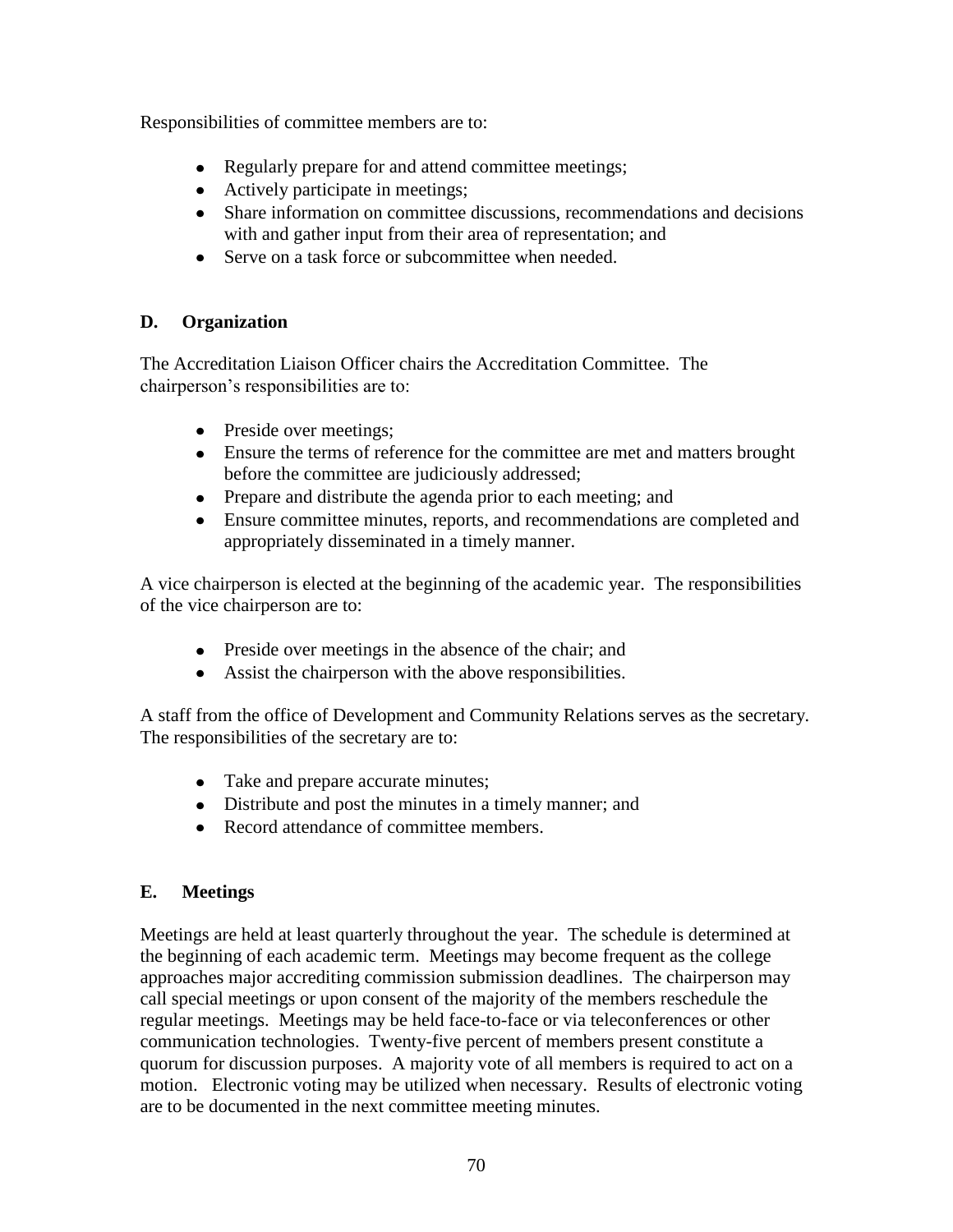# **F. Responsibilities**

The responsibilities of the Accreditation Committee are to:

- Gather information and put together major college reports for submission to the accrediting commission. Such reports will include but are not limited to:
	- Self Studies
	- Progress Reports
	- Substantive Change Reports
	- Annual Reports
	- Annual Fiscal Reports
	- And other reports requested by any accrediting body
- Review and make recommendations on policies that may impact accreditation.  $\bullet$

## **G. Communication & Distribution of Information**

Agenda items may be submitted to the chairperson by other members, other committees, or the President. The chairperson compiles the agenda and forwards it to committee members prior to meetings.

All meetings are to have minutes which are to be distributed electronically within three working days of the meeting to members for their review. Members are to comment within the next three working days. The minutes are officially adopted at the next meeting. The Accreditation Liaison Officer then distributes the official minutes to all committee members and to the President. The ALO office maintains a file on official Accreditation Committee minutes.

Following each meeting, the chairperson informs all concerned of decisions or forwards recommendations from the committee to the President*.* The chairperson also updates the members of the action taken on the committee's recommendations.

Committee members convey concerns and input on current issues from their respective areas to the committee. They also discuss the issues being addressed by the committee and share committee minutes with the community they represent.

## **H. Representation by Proxy**

The college is actively working to improve its technical capacity to allow remote participation of members of the committee. Until that is achieved, remote members of the committee may select a proxy to act in their stead. Proxies must be regular employees of the college and reside on the island where the meeting is held. Committee members may not serve as a proxy.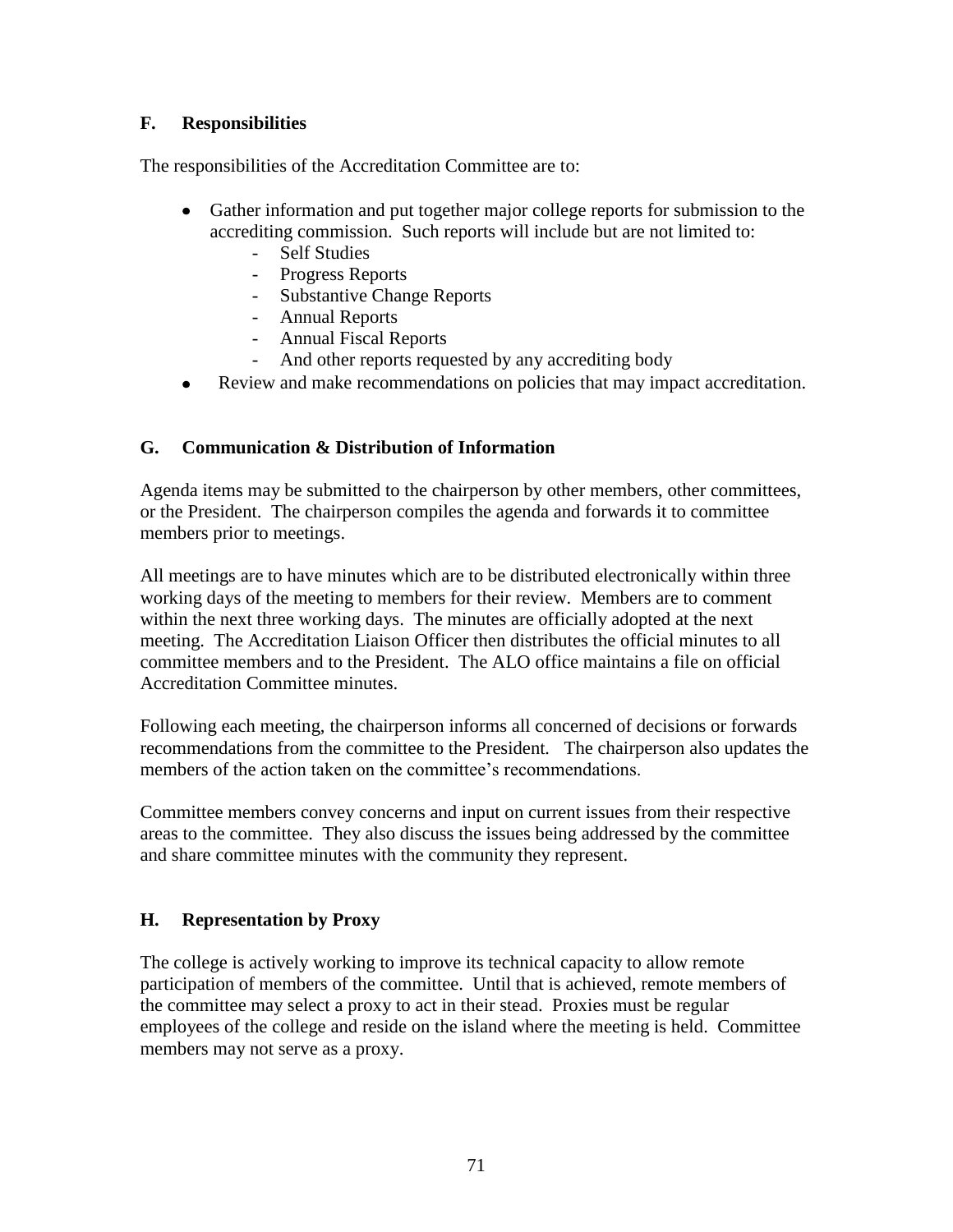Responsibilities of proxies are to:

- Attend committee meetings and perform the functions of a member in his/her absence;
- Communicate regularly with the committee member to clarify the member's view on issues and provide post-meeting feedback; and
- Vote on behalf of the member.

When a proxy misses three meetings, the chairperson informs the committee member. A new proxy may be selected. When the committee member is able to attend a meeting, the member attends and keeps the proxy advised of the activities at that meeting (reversing the roles).

(Cabinet - 2/27/08)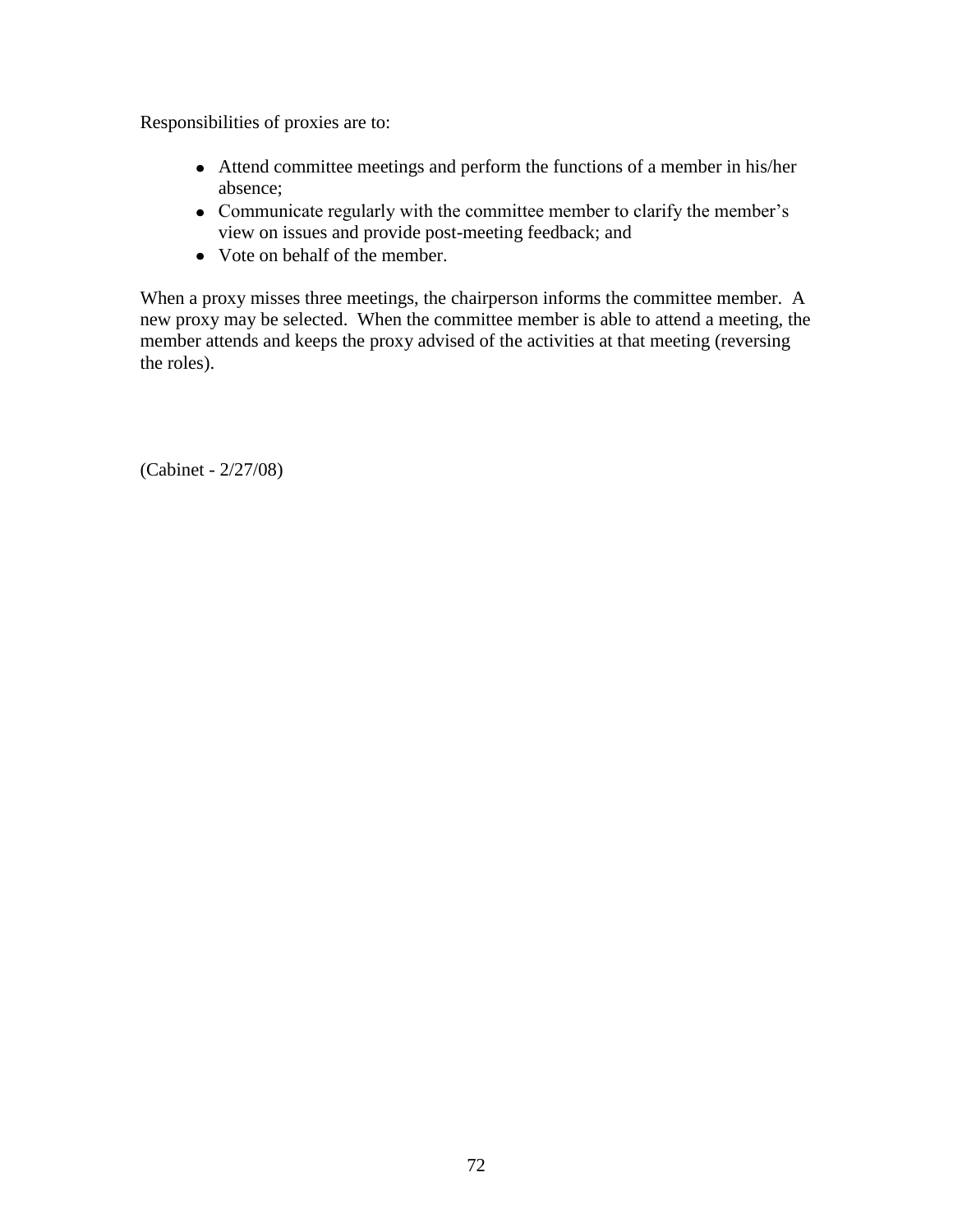### College of Micronesia-FSM

### **PUBLICATIONS COMMITTEE Terms of Reference**

### **H. Authority**

The Publications Committee operates through the authority of and reports to the President. Recommendations from the committee are submitted to the President for action.

#### **I. Purpose**

The Publications Committee advises the President on publications standards and reviews publications referred to it by the Office of Development and Community Relations.

### **J. Membership**

The members of the Publications Committee are:

- Director for Development and Community Relations
- Faculty representatives  $(2)$
- Professional staff representatives (2)
- Classified staff representatives (2)
- Cooperative Research and Extension representative
- Campus representatives  $(5)$
- Student representatives  $(2)$

At the beginning of the academic year, the Faculty/Staff Senate recommends two faculty, two professional staff and two classified staff representatives; the Vice President for Cooperative Research and Extension recommends the CRE representative; the Vice President for Administrative Services the two campus representatives; and the Student Body Association the two student representatives. The President then appoints the committee members based on the recommendations.

Responsibilities of committee members are to:

- Regularly prepare for and attend committee meetings;
- Actively participate in meetings;
- Share information on committee discussions, recommendations and decisions with and gather input from their area of representation; and
- Serve on a task force or subcommittee when needed.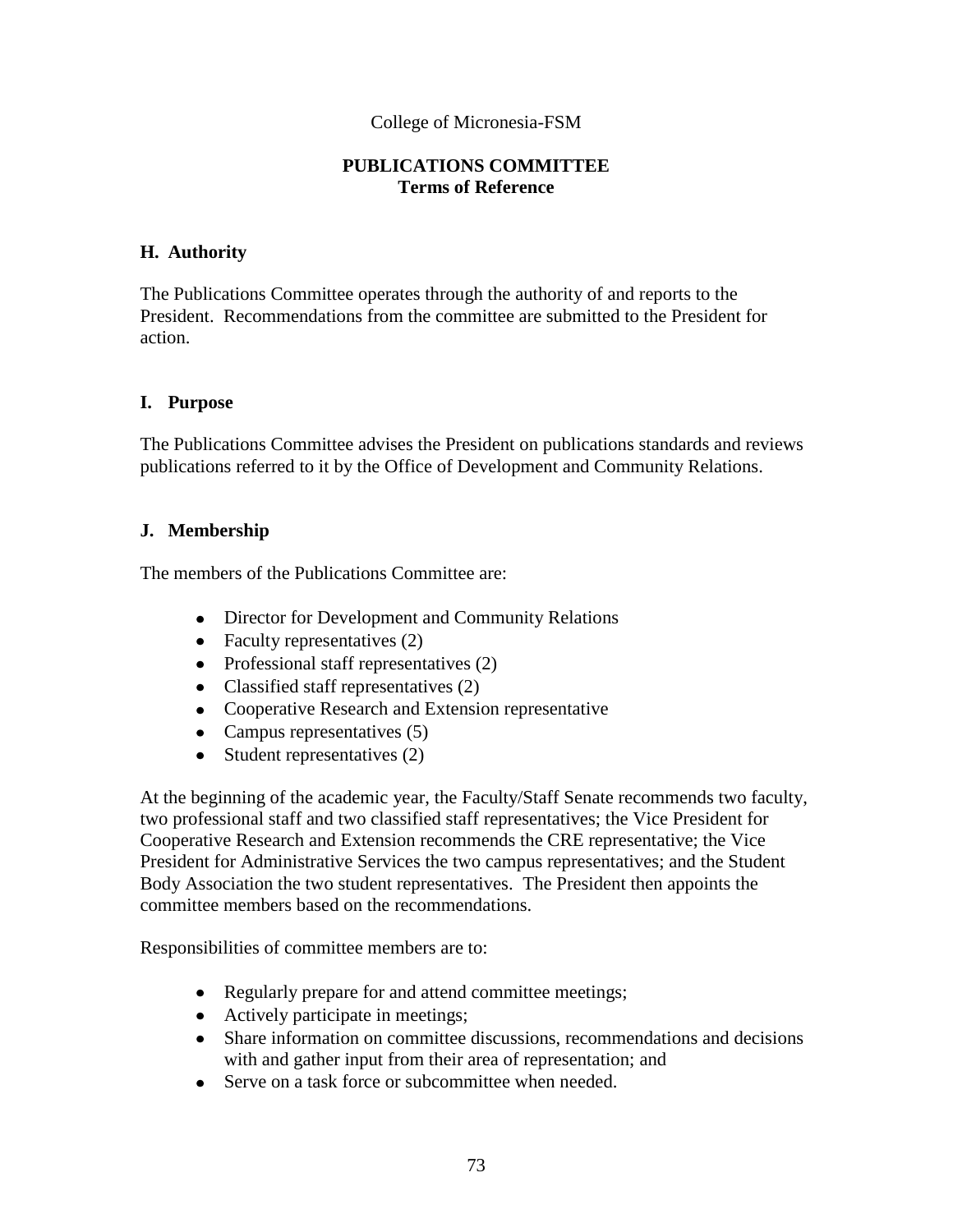## **K. Organization**

The Director of Development and Community Affairs chairs the Publications Committee. The chairperson's responsibilities are to:

- Preside over meetings;
- Ensure the terms of reference for the committee are met and matters brought before the committee are judiciously addressed;
- Prepare and distribute the agenda prior to each meeting; and
- Ensure committee minutes, reports, and recommendations are completed and appropriately disseminated in a timely manner.

A vice chairperson is elected at the beginning of the academic year. The responsibilities of the vice chairperson are to:

- Preside over meetings in the absence of the chair; and
- Assist the chairperson with the above responsibilities.

A staff from the office of the Director of Development and Community Relations serves as the secretary*.* The responsibilities of the secretary are to:

- Take and prepare accurate minutes; and
- Distribute and post the minutes in a timely manner; and
- Record attendance of committee members.

# **L. Meetings**

Meetings are held at least quarterly*.* The schedule is determined at the beginning of each academic term. The chairperson may call special meetings or upon consent of the majority of the members reschedule the regular meetings. Meetings may be held face-toface or via teleconferences or other communication technologies. Twenty-five percent of members present constitute a quorum for discussion purposes. A majority vote of all members is required to act on a motion. Electronic voting may be utilized when necessary. Results of electronic voting are to be documented in the next committee meeting minutes.

# **M. Responsibilities**

The responsibilities of the Publications Committee are to:

 $\bullet$ Identify common publications norms and practices and approve templates as needed;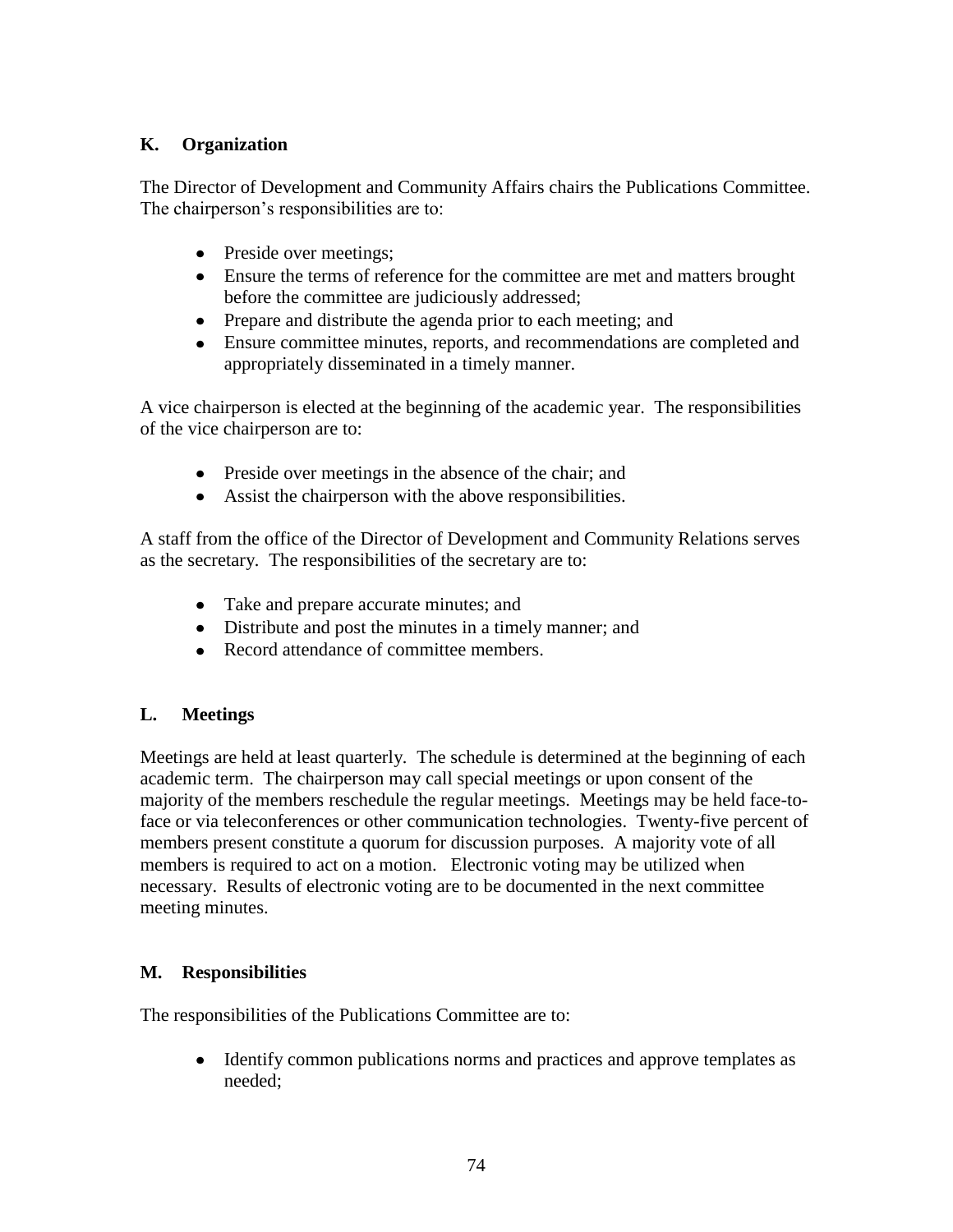- Review referred publications to ensure established standards are met; and
- Review assessments and evaluations of publication standards and processes and make recommendations.

### **N. Communication & Distribution of Information**

Agenda items may be submitted to the chairperson by other members, other committees, or the President. The chairperson compiles the agenda and forwards it to committee members prior to meetings.

All meetings are to have minutes which are to be distributed electronically within three working days of the meeting to members for their review. Members are to comment within the next three working days. The minutes are officially adopted at the next meeting. The Director of Development and Community Relations then distributes the official minutes to all committee members and to the President. The Development and Community Relations Office maintains a file on official Publications Committee minutes.

Following each meeting, the chairperson informs all concerned of decisions or forwards recommendations from the committee to the President*.* The chairperson also updates the members of the action taken on the committee's recommendations.

Committee members convey concerns and input on current issues from their respective areas to the committee. They also discuss the issues being addressed by the committee and share committee minutes with the community they represent.

# **H. Representation by Proxy**

The college is actively working to improve its technical capacity to allow remote participation of members of the committee. Until that is achieved, remote members of the committee may select a proxy to act in their stead. Proxies must be regular employees of the college and reside on the island where the meeting is held. Committee members may not serve as a proxy.

Responsibilities of proxies are to:

- Attend committee meetings and perform the functions of a member in his/her absence;
- Communicate regularly with the committee member to clarify the member's view on issues and provide post-meeting feedback; and
- Vote on behalf of the member.

When a proxy misses three meetings, the chairperson informs the committee member. A new proxy may be selected. When the committee member is able to attend a meeting, the